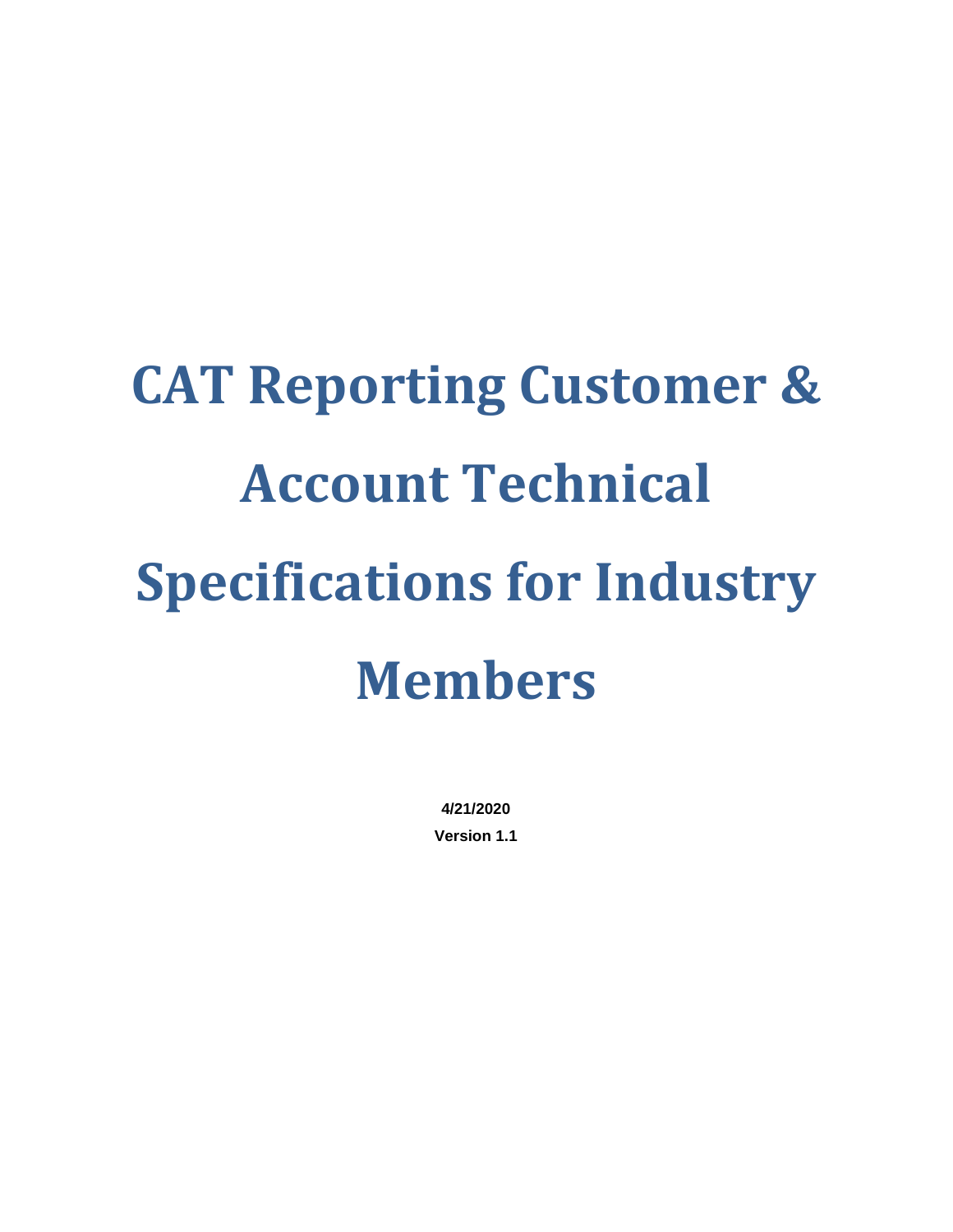# **Table of Contents**

| $\mathbf{1}$ . |        |                                                                   |  |
|----------------|--------|-------------------------------------------------------------------|--|
|                |        |                                                                   |  |
| 2.             |        |                                                                   |  |
|                |        |                                                                   |  |
|                |        |                                                                   |  |
|                |        |                                                                   |  |
|                | 2.2.1. |                                                                   |  |
|                | 2.2.2. | Large Trader ID (LTID) and Unidentified Large Trader ID (ULTID) 3 |  |
|                |        |                                                                   |  |
|                |        |                                                                   |  |
|                |        |                                                                   |  |
|                | 2.3.2. |                                                                   |  |
| 3.             |        |                                                                   |  |
|                |        |                                                                   |  |
|                |        |                                                                   |  |
| 4.             |        |                                                                   |  |
| 5.             |        |                                                                   |  |
|                |        |                                                                   |  |
|                | 5.1.1. |                                                                   |  |
|                | 5.1.2. |                                                                   |  |
|                | 5.1.3. |                                                                   |  |
|                | 5.1.4. |                                                                   |  |
|                |        |                                                                   |  |
|                |        |                                                                   |  |
|                |        |                                                                   |  |
|                |        |                                                                   |  |
|                |        |                                                                   |  |
|                | 5.4.1. |                                                                   |  |
|                | 5.4.2. |                                                                   |  |
|                |        |                                                                   |  |
|                | 5.5.1. |                                                                   |  |
|                | 5.5.2. |                                                                   |  |
|                | 5.5.3. |                                                                   |  |
| 6.             |        |                                                                   |  |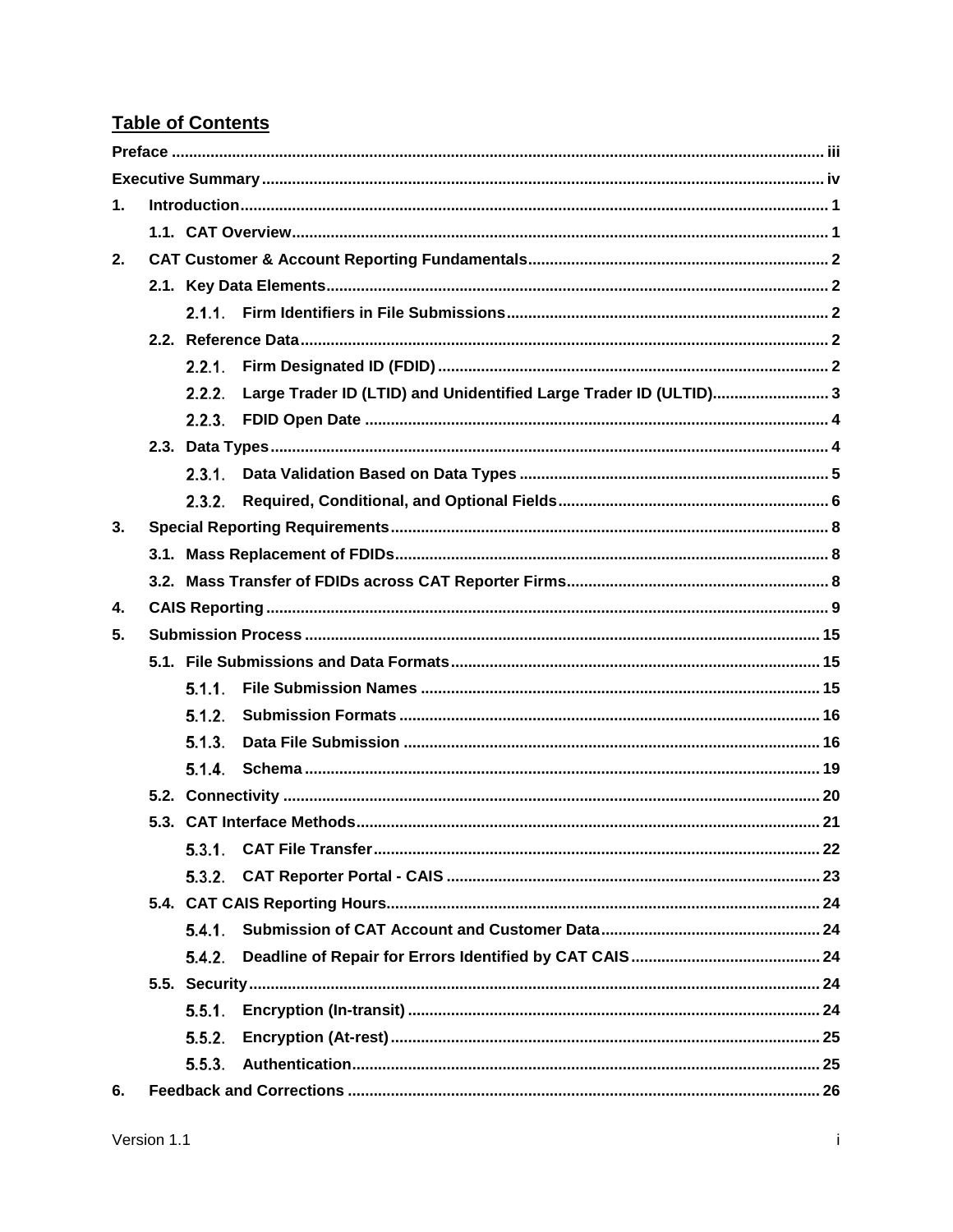|    |     | 6.1.1. |  |
|----|-----|--------|--|
|    |     | 6.1.2. |  |
|    |     |        |  |
|    |     |        |  |
|    |     |        |  |
|    |     |        |  |
|    |     |        |  |
|    |     |        |  |
|    |     |        |  |
|    |     |        |  |
| 7. |     |        |  |
| 8. |     |        |  |
|    |     |        |  |
|    |     |        |  |
|    |     |        |  |
|    |     |        |  |
|    |     |        |  |
|    |     |        |  |
|    | B.3 |        |  |
|    |     |        |  |
|    |     |        |  |
|    |     |        |  |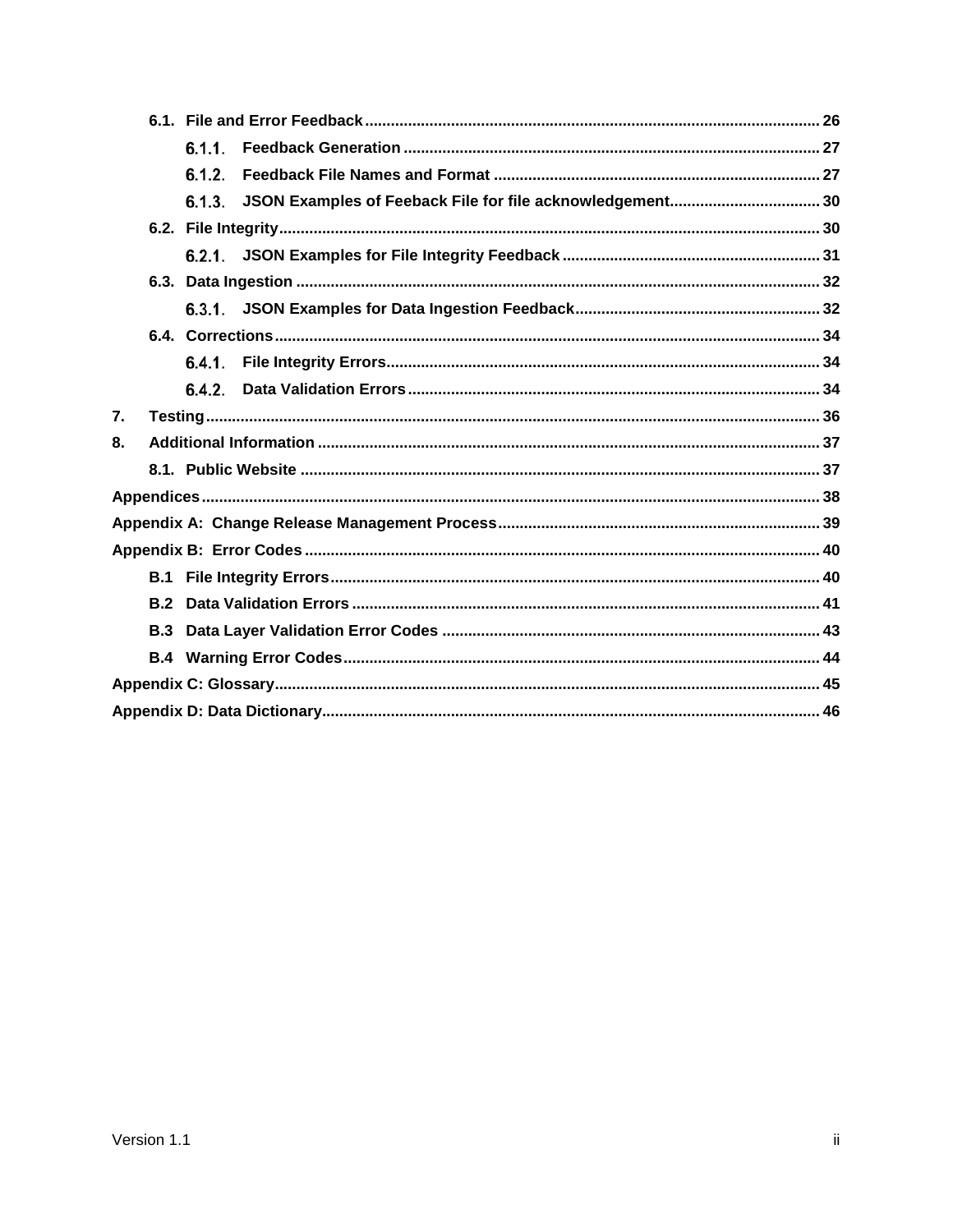#### <span id="page-3-0"></span>**Preface**

Rule 613 of the Securities Exchange Act of 1934 requires national securities exchanges and national securities associations ("SROs") to submit a national market system plan to the Securities and Exchange Commission ("Commission" or "SEC") to create, implement, and maintain a consolidated audit trail (the "CAT") that would allow regulators to more efficiently and accurately track all activity in U.S. equity and listed options markets. Pursuant to Rule 613, the SROs filed with the Commission the National Market System Plan Governing the Consolidated Audit Trail ("CAT NMS Plan"), which was approved by the Commission on November 15, 2016.

Under Rule 613(g)(2), each member of a national securities exchange or national securities association is required to comply with all the provisions of the CAT NMS Plan. Relatedly, as mandated under Rule 613, the CAT NMS Plan requires each SRO to adopt rules requiring its members to comply with Rule 613 and the CAT NMS Plan, and to agree to enforce compliance by its members in that regard. Accordingly, each SRO has adopted rules requiring its members to comply with Rule 613 and the CAT NMS Plan. See, e.g., FINRA Rule 6800 Series.

The SROs jointly own Consolidated Audit Trail, LLC, which was formed by the SROs to arrange for and oversee the creation, implementation, and maintenance of the CAT as required under Rule 613. Thus, the CAT is a facility of each SRO.

This initial Customer and Account Technical Specification represents the first of a two phase approach to Industry Member reporting of Customer and Account data. The first phase is intended to include only the subset of required Customer and Account information necessary to capture Large Trader IDs (LTID) and Unidentified Large Trader IDs (ULTIDs). Key dates are as noted below. The Participants propose to seek a modification of the requirements of the CAT NMS Plan from the Commission to reflect the phased approach for Industry Member CAT reporting described in these Customer and Account Technical Specifications.

| <b>LTID Phase</b><br>Production $-12/2020$<br><b>Compliance Dates:</b><br>4/2021 Equity Large Firms<br>12/2021 2d Options and Small Firms | <b>Full Customer and Account Reporting</b><br>Go live July 2022 |
|-------------------------------------------------------------------------------------------------------------------------------------------|-----------------------------------------------------------------|
| FDID, FDID Account Opening Date, LTID and LTID                                                                                            | Remainder of account information and all customer               |
| <b>Effective Date</b>                                                                                                                     | information                                                     |

#### **Table 1: Industry Customer & Account Specifications Phased Approach**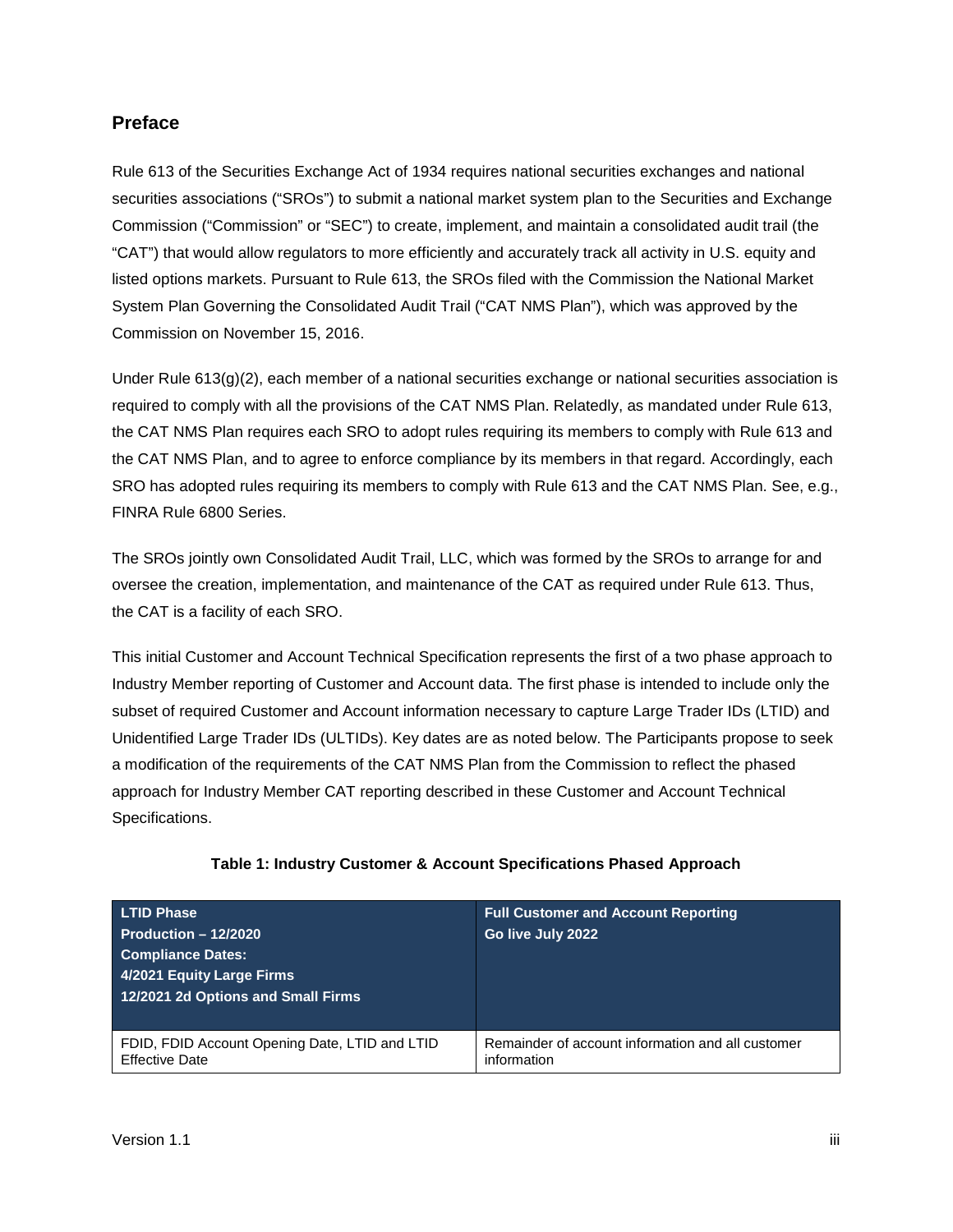# <span id="page-4-0"></span>**Executive Summary**

This document describes the requirements for the reporting of customer and account data to CAT by Industry Members, including detailed information about data elements and file submission. It also describes how Industry Members submit files to CAT, including access instructions, network and transport options, and testing requirements. The initial version of the CAT CAIS Reporting Technical Specification only includes information regarding account and Large Trader ID (LTID) data submission, in accordance with the modified timeline to accelerate account and LTID reporting.

A separate companion document containing detailed reporting scenarios entitled CAT CAIS Industry Member Reporting Scenarios should be used as a guide for determining how the field values laid out in this document must be applied when reporting various scenarios for customer and account data.

| <b>Version</b>      | <b>Date</b> | <b>Author</b>                    | <b>Description</b>                                                                                                                                    |
|---------------------|-------------|----------------------------------|-------------------------------------------------------------------------------------------------------------------------------------------------------|
| <b>DRAFT</b><br>1.0 | 12/13/2019  | Consolidated<br>Audit Trail, LLC | Initial draft                                                                                                                                         |
| 1.0                 | 1/31/2020   | Consolidated<br>Audit Trail, LLC | Publication of initial version                                                                                                                        |
| 1.1                 | 4/17/2020   | Consolidated                     | Addition of Boolean data type                                                                                                                         |
|                     |             | Audit Trail, LLC                 | Addition of fdidEndDateNULL, fdidEndReasonNULL,<br>replacedByFDIDNULL, ItidEndDateNULL, and<br><i>ItidFndReasonNUII</i> / attributes                  |
|                     |             |                                  | Removal of NULL acceptable values from <i>fdidEndDate</i> ,<br>fdidEndReason, replacedByFDIDNULL, ItidEndDate, and<br><i>ItidEndReason</i> attributes |
|                     |             |                                  | Addition of <i>failedCorrectionItems</i> array in Feedback file                                                                                       |
|                     |             |                                  | Modified guidance on nullifying previously populated attributes                                                                                       |
|                     |             |                                  | Modified submission and feedback examples to include<br>additions/removals of attributes                                                              |
|                     |             |                                  | Modified schema field descriptions                                                                                                                    |
|                     |             |                                  | Replacement of CAT CAIS Reporter Portal with CAT Reporter<br>Portal – CAIS                                                                            |
|                     |             |                                  | Addition and modification of Error Codes                                                                                                              |
|                     |             |                                  | Separation of Data Validation Warnings from Data Validation<br>Errors                                                                                 |
|                     |             |                                  | Addition of Data Layer Validation Error Codes                                                                                                         |
|                     |             |                                  | Addition of optional Group attribute for submission file names                                                                                        |
|                     |             |                                  | Replaced usage of Status with Feedback for feedback file                                                                                              |

#### **Table 2: Revision / Change Process**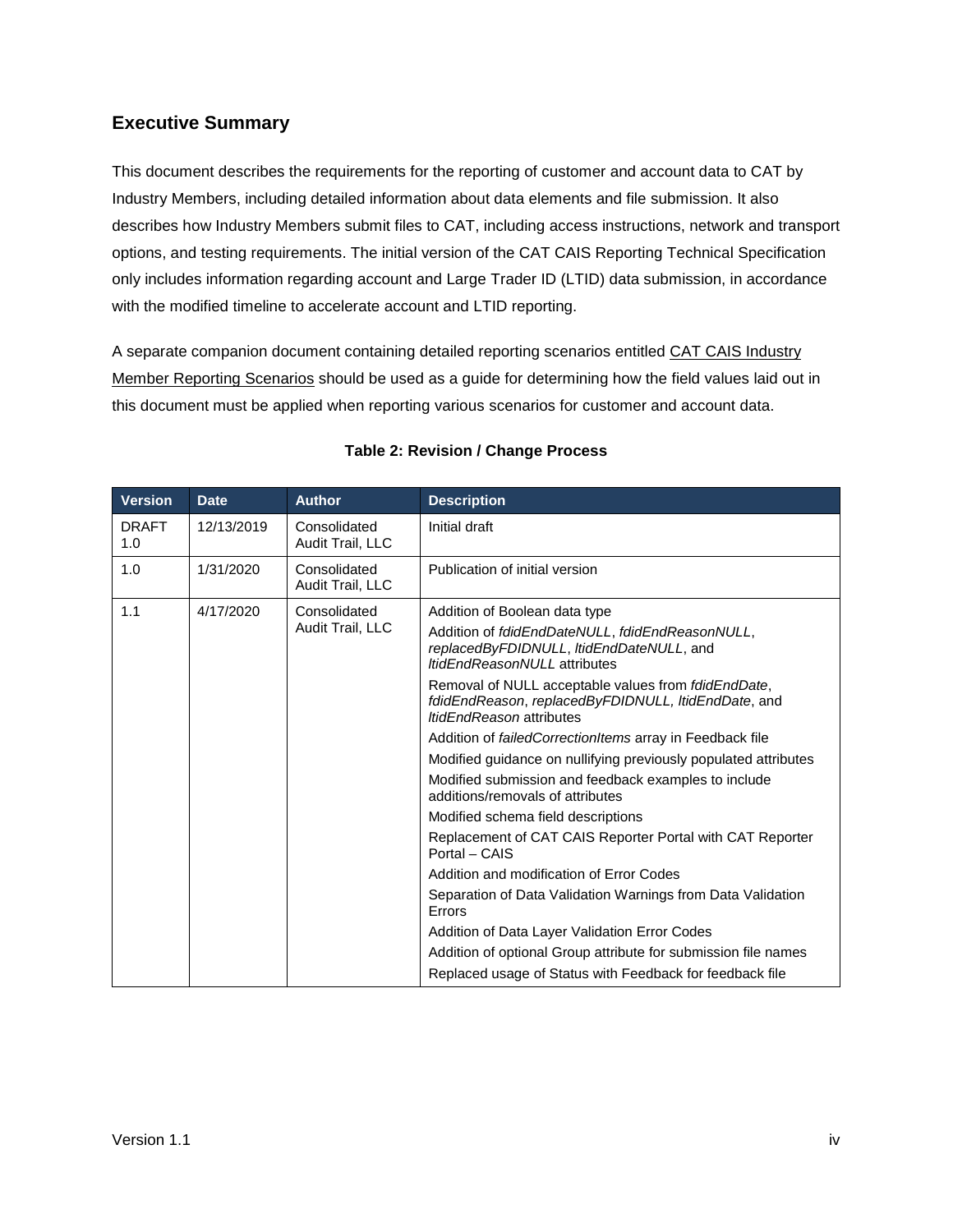#### <span id="page-5-0"></span>**1. Introduction**

#### <span id="page-5-1"></span>**1.1. CAT Overview**

The Securities and Exchange Commission (SEC) approved Rule 613 under the Securities Exchange Act of 1934, which requires national securities exchanges and national securities associations (collectively, the Participants) to submit a national market system plan to create, implement, and maintain a consolidated audit trail [\(CAT NMS Plan\)](https://www.catnmsplan.com/wp-content/uploads/2017/03/CAT-NMS-Plan-Current-as-of-7.24.17.pdf) that would capture customer and order event information for orders in NMS Securities and OTC Equity Securities (Eligible Securities), across all markets, from the time of order inception through routing, cancellation, modification, execution, and allocation. The SEC approved the CAT NMS Plan on November 15, 2016.

In accordance with SEC Rule 613, the CAT NMS Plan requires a Central Repository that will comprehensively track orders throughout their lifecycle and identify the Participants and Industry Members handling them, as well as the account holders and authorized traders for any account that originates an order (Customers[1\)](#page-5-2). Specific data elements will be submitted to the Central Repository by Participants, Industry Members, and CAT Reporting Agents. CAT Reporting Agents may be third-party firms reporting on behalf of other entities, or may be outside parties that are not required to submit data to the CAT, but from which CAT may receive data per the CAT NMS Plan, such as the Securities Information Processors (SIPs).

The CAT NMS Plan also requires the selection of an entity as the Plan Processor to be responsible for performing the processing functions required by Rule 613 and the Plan. The Operating Committee of Consolidated Audit Trail, LLC, a governing body composed of representatives of the Participants, oversees the operation of the CAT. The duties of the Operating Committee are further described in Article IV of the CAT NMS Plan.

The CAT Customer & Account Information System (CAIS) is the separate system for submission of customer and account data. In accordance with the phased approach to data submission, initial CAIS files will only include the account records and elements.

Refer to SEC Rule 613, available at:<https://www.sec.gov/rules/final/2012/34-67457.pdf> for more details. Refer also to CAT NMS Plan, available at: [https://www.catnmsplan.com/home/about-cat/cat-nms](https://www.catnmsplan.com/home/about-cat/cat-nms-plan/index.html)[plan/index.html.](https://www.catnmsplan.com/home/about-cat/cat-nms-plan/index.html)

-

<span id="page-5-2"></span> $1$  Customers are defined in SEC Rule 613(j)(3) as: (i) the account holder(s) of the account at a registered broker-dealer originating the order; and (ii) any person from whom the broker-dealer is authorized to accept trading instructions for such account, if different from the account holder(s).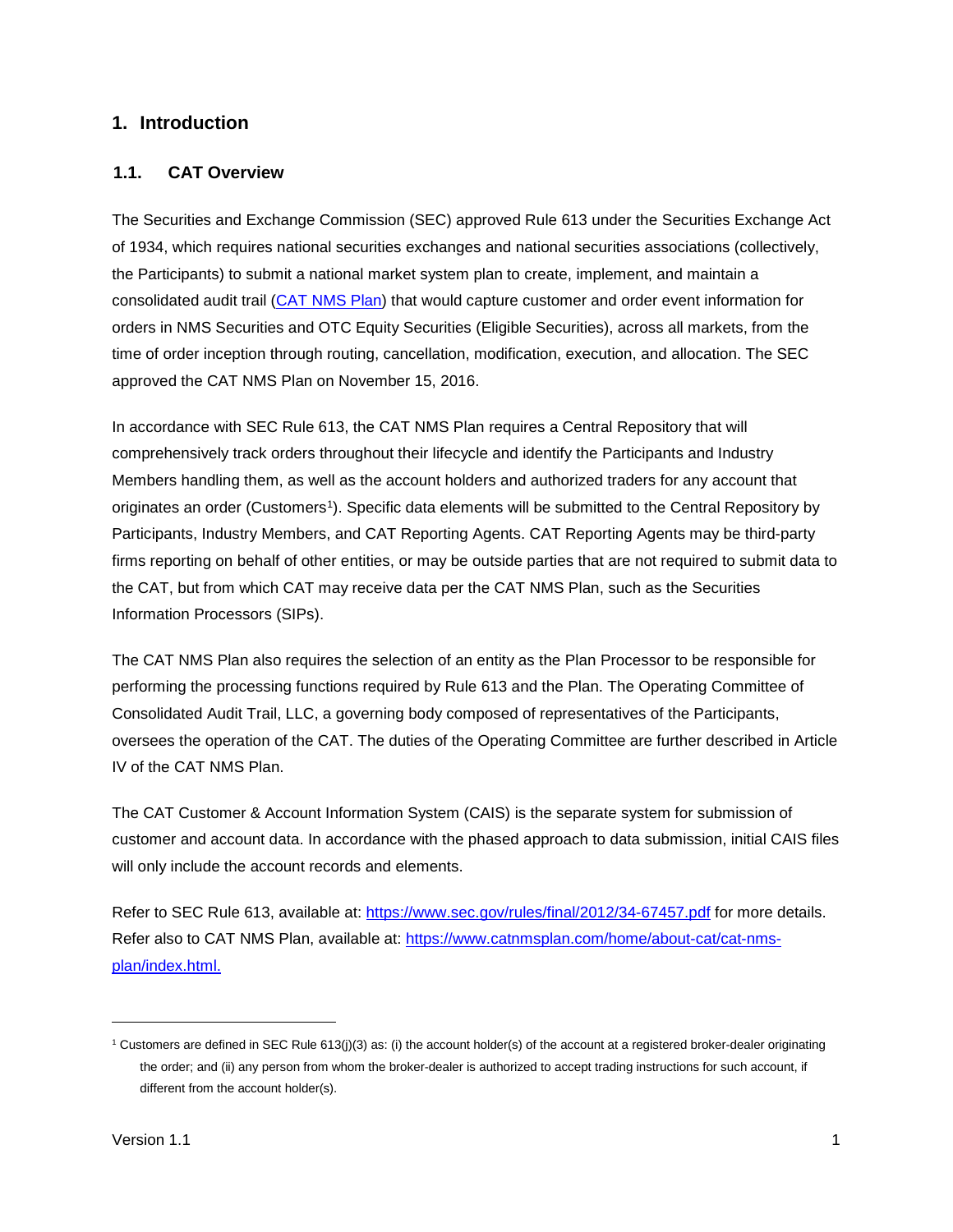# <span id="page-6-0"></span>**2. CAT Customer & Account Reporting Fundamentals**

#### <span id="page-6-1"></span>**2.1. Key Data Elements**

The sections below describe the key data elements of CAT used in CAT CAIS submission files. In accordance with the phased implementation schedule, only Account data elements are included in the CAIS Technical Specification at this time.

#### <span id="page-6-2"></span>**Firm Identifiers in File Submissions**

The CAT submissions process relies on certain firm identifiers to determine whose data is being reported, to determine and verify the authorization of the submitter of the data, and to obtain and verify the authorization of the third party that may take action on the data.

#### **CAT Reporter CRD**

The CAT Reporter CRD is the Industry Member's Central Registration Depository (CRD) number, used to ensure all account and customer reporting activity of a single Industry Member CAT reporter can be consolidated at the firm level in CAT CAIS.

#### **CAT Submitter ID**

The CAT Submitter ID is a CAT assigned identifier for a firm that submits data to CAT. The Submitter ID uniquely identifies the Submitter and may be a different identifier than the CAT Reporter CRD. CAT Reporters may submit data for themselves or may authorize a separate Submitter firm to report on the CAT Reporter's behalf.

Authorization between CAT Reporters and Submitter is granted through a reporting relationship that will be entered by the CAT Reporter using the CAT Reporter Portal. When a file is received, CAT CAIS will verify that the CAT Reporter has authorized the Submitter to submit on their behalf.

#### <span id="page-6-3"></span>**2.2. Reference Data**

#### <span id="page-6-4"></span>**Firm Designated ID (FDID)**

FDID is defined in Section 1.1 of the CAT NMS Plan as a unique identifier for each trading account. Industry Members must assign a single FDID to each trading account that is unique within the firm and unique across time (with limited exceptions, such as closed accounts). For example, if an Industry Member uses multiple vendors for reporting, the Industry Member must ensure that the same FDID is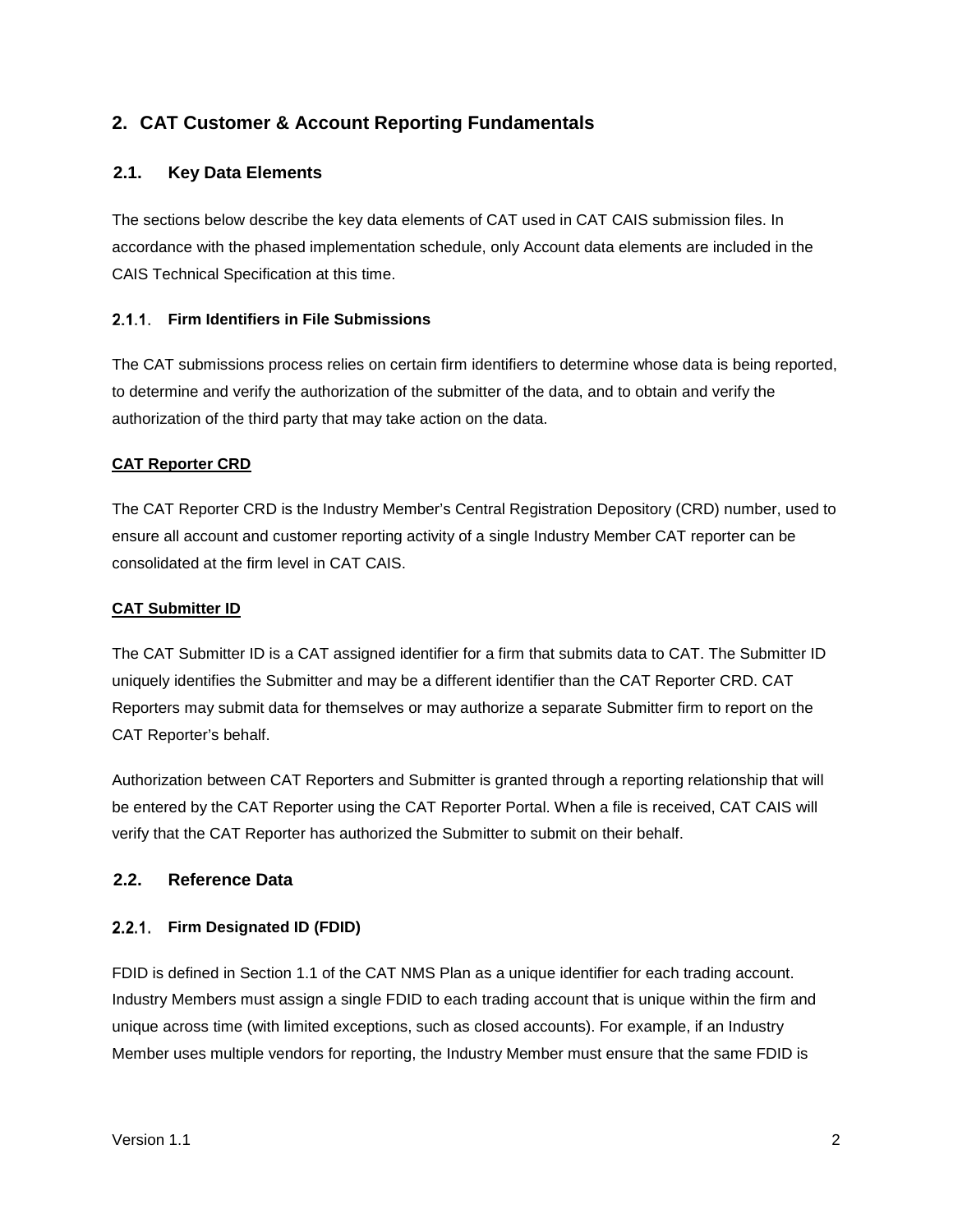used by all vendors submitting Reportable Events to CAT involving the same unique trading account at the Industry Member.

Examples of what an FDID would represent include:

- Individual Customer Account Number
- Institutional Customer Account Number
- Account Number of Average Price Account Designated for a Specific Customer (e.g., Master Account or agency Representative Order scenarios)
- Account Number of Firm Average Price Account Shared Across Customers (e.g., Master Account, Account Used For Agency Representative Order Flows)
- Entity ID of the firm when an employee of the firm is exercising discretion over multiple customer accounts
- Proprietary Trading Account Number
- Firm assigned identifier representing a trading relationship (Relationship ID) can be used when the trading account structure is unavailable at the time the order was placed

An actual account number may not be used as the FDID for a customer account for CAT reporting. See [CAT FAQ M2](https://catnmsplan.com/faq/index.html#faqFDID) for more information on the prohibition on use of actual account numbers. Refer to the [CAT](https://catnmsplan.com/wp-content/uploads/2019/04/FDID-Guidance-April-2019.pdf)  Industry Presentation [on FDID for additional information.](https://catnmsplan.com/wp-content/uploads/2019/04/FDID-Guidance-April-2019.pdf)

# <span id="page-7-0"></span>**Large Trader ID (LTID) and Unidentified Large Trader ID (ULTID)**

LTID is an identifier assigned by the SEC to a "large trader," defined as a person whose transactions in NMS securities equal or exceed:

- 2 Million shares or \$20 Million in any single calendar day; OR
- 20 Million shares or \$200 Million in any calendar month

A person qualifying as a large trader is required to submit Form 13H to the Commission, and be assigned an LTID. In accordance with the CAT NMS Plan as amended for LTID, CAT Reporter firms are required to report all LTIDs associated to their FDIDs as part of their customer and account reporting. Thus, CAT Reporter firms are required to obtain the LTID for each account (to the extent that an LTID exists).

In the scenario a CAT Reporter that is a clearing firm determines a person (which includes both natural persons and legal entities under Section 13(h)(8)(e) of the Exchange Act) would qualify as a large trader, but the firm has not yet been provided with an LTID by the person, the clearing firm is required to assign an ULTID to the person until such time as the person provides their LTID. Any CAT Reporter that is a clearing firm with an obligation to assign an ULTID under the large trader rule is required to report any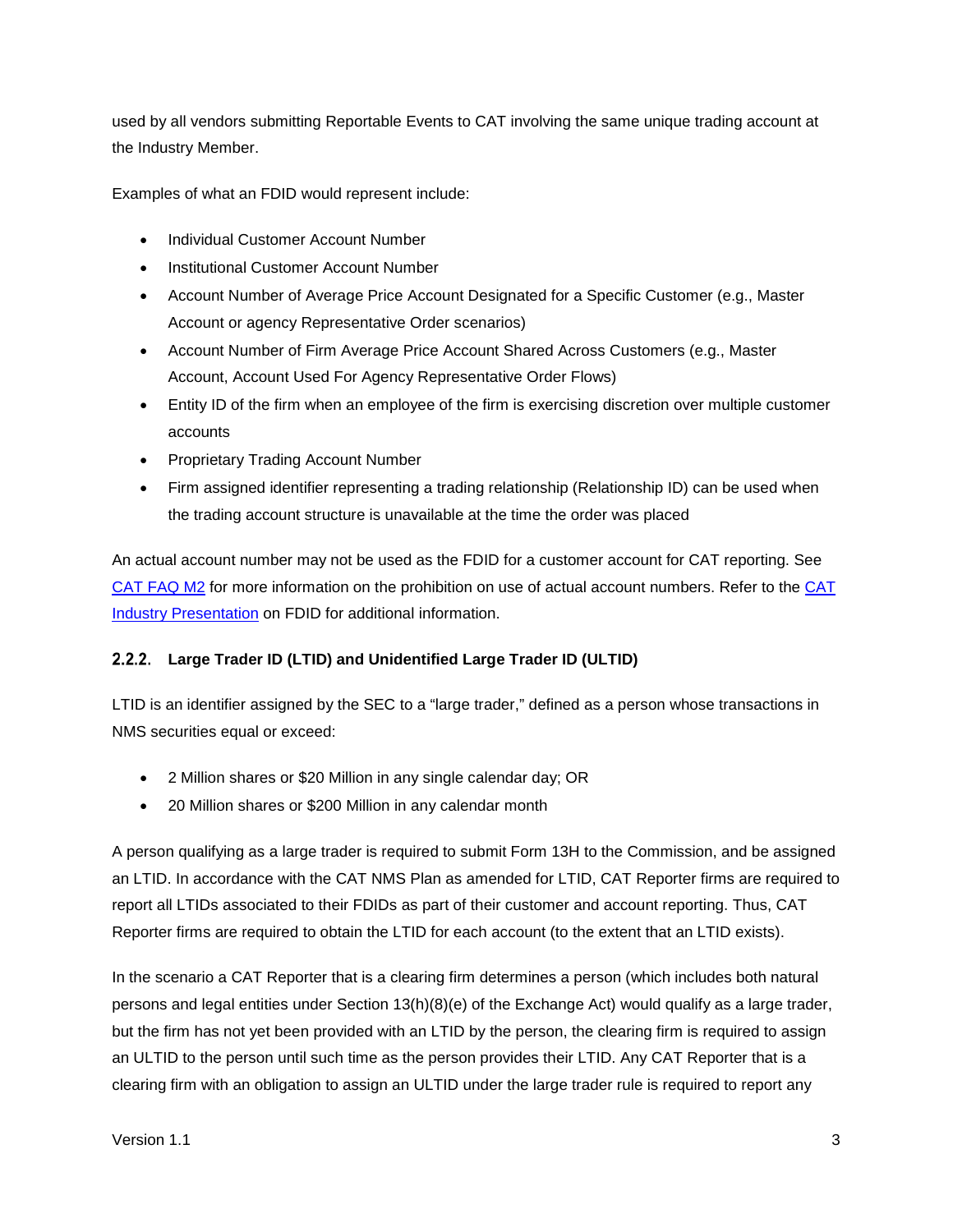assigned ULTIDs associated to their FDIDs as part of their customer and account reporting. CAT Reporters that are not self-clearing and do not have an obligation to assign ULTIDs are not required to report ULTIDs to CAT as they will have no such number to report.

Please refer to Section 4 – CAIS Reporting – for information regarding the format requirements of the LTID and ULTID. For purposes of the CAT CAIS Reporting Technical Specification, references to LTID attributes and scenarios throughout the document are intended to cover both LTID and ULTID usage in accordance with the reporting obligations noted above.

#### <span id="page-8-0"></span>**FDID Open Date**

The FDID open date is included in the CAIS data schema as *fdidDate*. The fdidDate field must be populated with either:

- The date on which the account was opened, or
- The Account Effective Date, as defined in Section 1.1 of the Plan, in the following circumstances:
	- o The Industry Member has established a trading relationship, but not an account, with an institution or client
	- o Proprietary trading accounts of the Industry Member
	- o Accounts opened prior to the implementation date of the CAT NMS Plan applicable to the relevant CAT Reporter
	- o The Industry Member has acquired another Industry Member and the Account Open Date was changed to a date value on or after the completion of the merger

# <span id="page-8-1"></span>**2.3. Data Types**

CAT customer and account data must be reported using JSON text files. Data types used throughout this document are described below. Data types used for CAT customer and account reporting are a subset of the data types used for CAT transaction reporting, with the following differences:

- Text comma (ASCII decimal 44, hex 2c) is an acceptable character to include in customer and account reporting
- Timestamp only STRING versions of timestamp are supported in customer and account reporting

To support JSON submissions, the [Industry](https://catnmsplan.com/technical-specifications/index.html) Member Customer & Account Schema (JSON) file is available on the CAT public website that describes each data type with required representation formats.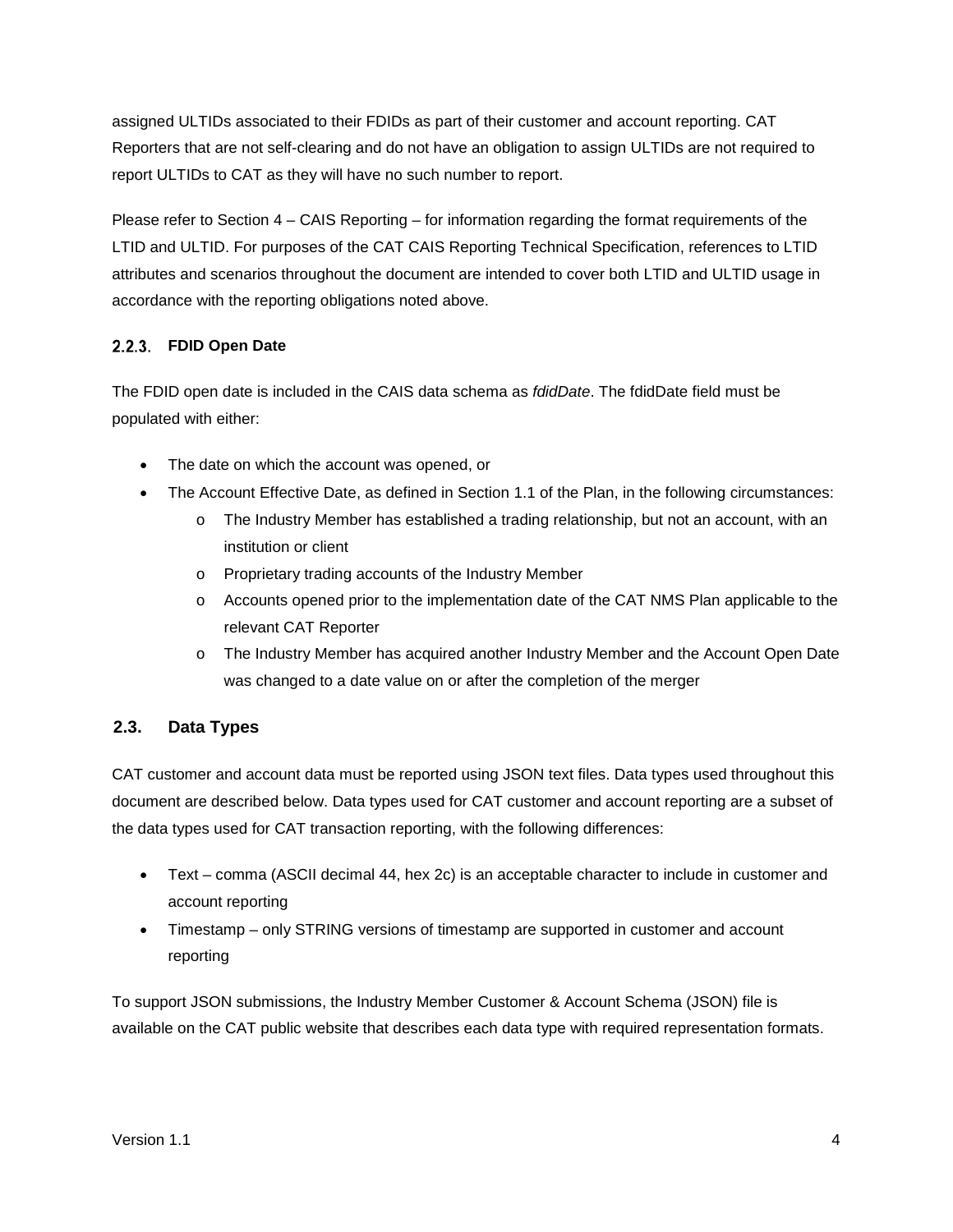#### <span id="page-9-0"></span>**Data Validation Based on Data Types**

All customer and account data submitted to CAT will be validated based on the defined data type of each item, including proper formatting and range checking. Examples of accepted values are detailed in the table below. Valid values for Choice fields are defined in the Data Dictionary for each data element. Valid data values, ranges, and formats will be specified in the record schema files, which will be used to validate submitted data element values. Records and values that fail validation will be rejected and will be reported as feedback to the Reporter and Data Submitter as detailed in Section 6.

|  |  |  | <b>Table 3: Data Types</b> |
|--|--|--|----------------------------|
|--|--|--|----------------------------|

<span id="page-9-1"></span>

| Data Type      | <b>JSON Type</b> | Description                                                                                                                                                                                                                                                                                                     |  |  |  |  |
|----------------|------------------|-----------------------------------------------------------------------------------------------------------------------------------------------------------------------------------------------------------------------------------------------------------------------------------------------------------------|--|--|--|--|
| Unsigned       | <b>NUMBER</b>    | An unsigned value, greater than or equal to zero, with no decimal fraction<br>component, in the inclusive range from 0 to 18,446,744,073,709,551,615<br>(the same range as a 64-bit unsigned integer).                                                                                                          |  |  |  |  |
| <b>Boolean</b> | <b>BOOLEAN</b>   | A value with two choices: true or false. In JSON representation, if the field is<br>not present, the value is considered false.                                                                                                                                                                                 |  |  |  |  |
| Alphanumeric   | <b>STRING</b>    | A string, composed only of letters and digits [a-zA-Z0-9]. When an<br>Alphanumeric type is described, it will include a number, indicating the<br>maximum length of the field. For example, Alphanumeric (7) means that the<br>field can contain up to 7 characters. Alphanumeric values are case<br>sensitive. |  |  |  |  |
| <b>Text</b>    | <b>STRING</b>    | A string, composed of any printable ASCII character between 32 and 126.<br>The string may not include the following characters which serve as<br>delimiters:                                                                                                                                                    |  |  |  |  |
|                |                  | pipe (ASCII decimal 124, hex 7C),<br>$\bullet$                                                                                                                                                                                                                                                                  |  |  |  |  |
|                |                  | double quote (ASCII decimal 34, hex 22), and<br>$\bullet$                                                                                                                                                                                                                                                       |  |  |  |  |
|                |                  | @ (ASCII decimal 64, hex 40).<br>$\bullet$                                                                                                                                                                                                                                                                      |  |  |  |  |
|                |                  | When a Text data type is described, it will include a number, indicating the<br>maximum length of the field. For example, Text (7) means that the field can<br>contain up to 7 characters. Text values are case sensitive.                                                                                      |  |  |  |  |
| Date           | <b>NUMBER</b>    | An 8-digit integer representing the date in YYYYMMDD.                                                                                                                                                                                                                                                           |  |  |  |  |
| Timestamp      | <b>STRING</b>    | A timestamp represents a moment in time. All timestamps must be in<br>Eastern Time (ET).                                                                                                                                                                                                                        |  |  |  |  |
|                |                  | Timestamps formatted as a STRING have a maximum length of 25 and are<br>formatted as 'YYYYMMDD HHMMSS.CCCNNNNNN' with the Date and<br>Time portions, separated by a space (ASCII decimal 32, hex 20) or the letter<br>T (ASCII decimal 84, hex 54).                                                             |  |  |  |  |
|                |                  | The Date portion must include four-digit year, two-digit month, and two-<br>$\bullet$<br>digit day. Valid values: YYYY = 0000 - 9999, MM = 01 - 12, DD = 01 -<br>31.                                                                                                                                            |  |  |  |  |
|                |                  | The Time portion must include a two-digit hour, two-digit minute, and<br>$\bullet$<br>two-digit seconds. Valid values: $HH = 00 - 23$ , $MM = 01 - 59$ , $SS = 01 -$<br>59, $CCC = 000 - 999$ , NNNNNN = 000000 - 999999.                                                                                       |  |  |  |  |
|                |                  | Examples which comply with Timestamp in STRING format:                                                                                                                                                                                                                                                          |  |  |  |  |
|                |                  | 20190617T000120.000000000                                                                                                                                                                                                                                                                                       |  |  |  |  |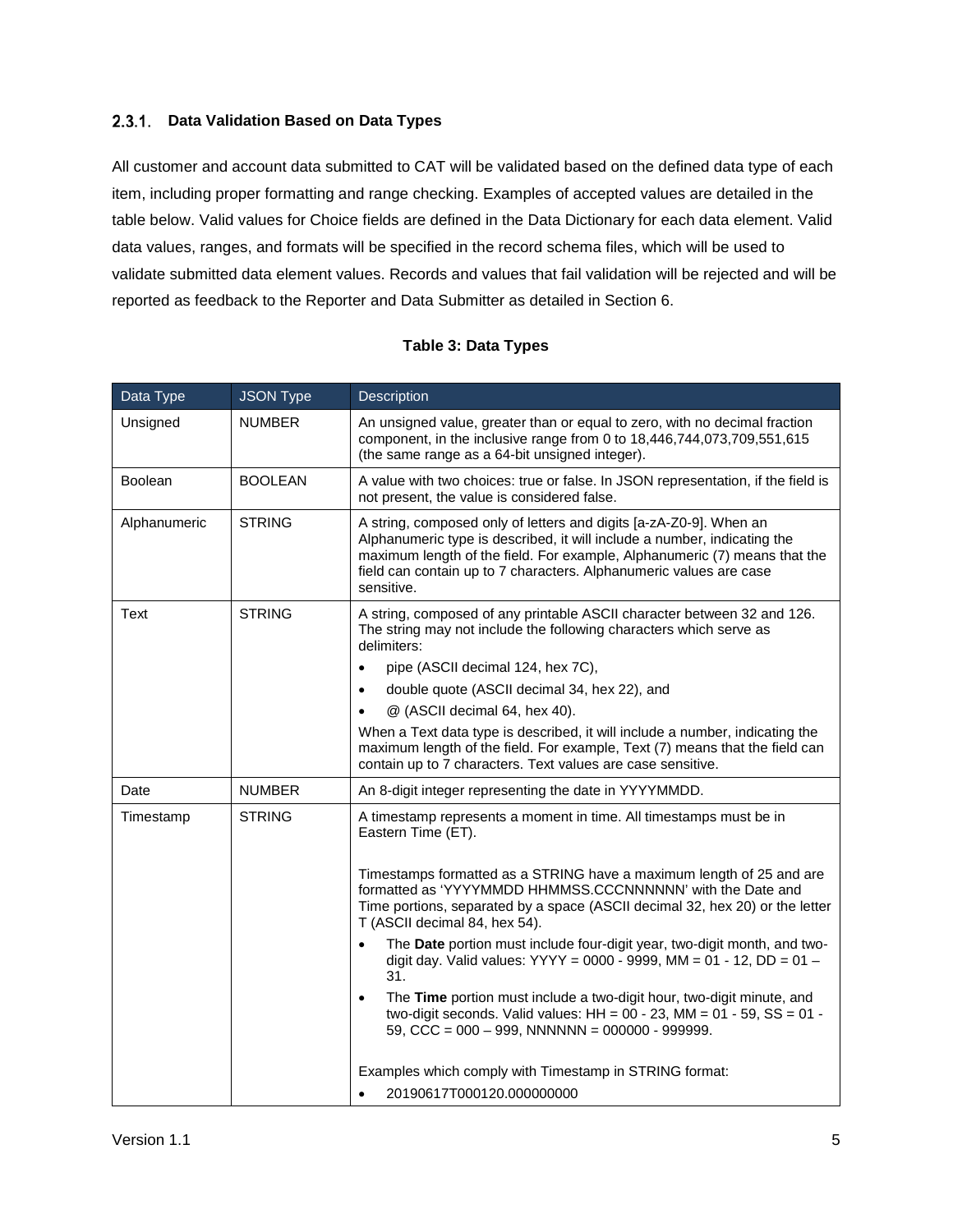| Data Type                      | <b>JSON Type</b>               | Description                                                                                                                                                                                                                                                                               |
|--------------------------------|--------------------------------|-------------------------------------------------------------------------------------------------------------------------------------------------------------------------------------------------------------------------------------------------------------------------------------------|
|                                |                                | 20190617T000120<br>$\bullet$                                                                                                                                                                                                                                                              |
|                                |                                | 20190617T000120.000<br>$\bullet$                                                                                                                                                                                                                                                          |
|                                |                                | 20170107T213000.123456789<br>$\bullet$                                                                                                                                                                                                                                                    |
|                                |                                | 20170107 213000.123456789<br>$\bullet$                                                                                                                                                                                                                                                    |
|                                |                                | 20190617 000120.123000000<br>$\bullet$                                                                                                                                                                                                                                                    |
|                                |                                | Examples which do not comply with Timestamp in STRING format:                                                                                                                                                                                                                             |
|                                |                                | 20190617T0120<br>$\bullet$                                                                                                                                                                                                                                                                |
|                                |                                | 20190617T000120<br>$\bullet$                                                                                                                                                                                                                                                              |
| Name/Value<br>Pairs            | <b>OBJECT</b>                  | An object composed of a list of zero or more attributes where each attribute<br>is either a name with no value, or a name with an accompanying value.<br>Multiple attributes are separated by a delimiter.                                                                                |
|                                |                                | When represented in JSON, the following rules apply:                                                                                                                                                                                                                                      |
|                                |                                | The OBJECT is contained within curly brackets $\{\}$<br>$\bullet$                                                                                                                                                                                                                         |
|                                |                                | Name/Value Pairs are comma separated<br>$\bullet$                                                                                                                                                                                                                                         |
|                                |                                | A value accompanied by a name must be formatted as per the data<br>$\bullet$<br>type syntax required in JSON                                                                                                                                                                              |
| Array                          | ARRAY                          | A list of 0, 1 or more values of the same data type.                                                                                                                                                                                                                                      |
|                                |                                | When represented in JSON, the following rules apply:                                                                                                                                                                                                                                      |
|                                |                                | ARRAY is within a set of brackets []                                                                                                                                                                                                                                                      |
|                                |                                | Elements within the array are comma separated.<br>$\bullet$                                                                                                                                                                                                                               |
| Choice                         | <b>STRING</b>                  | A Text field with an explicit list of acceptable values. The Data Dictionary<br>section of this document lists the acceptable values for each Choice field.                                                                                                                               |
| Multi-<br>Dimensional<br>Array | Multi-<br>Dimensional<br>ARRAY | A compound object that consists of an array of objects. The JSON syntax<br>for this data type is consistent with other Multi-Dimensional Array JSON<br>Types. Multi-Dimensional Array is specified as the data type within the<br>Submissions file as well as the Feedback response file. |
|                                |                                | When represented in JSON, the following rules apply:                                                                                                                                                                                                                                      |
|                                |                                | ARRAY is within a set of brackets []<br>$\bullet$                                                                                                                                                                                                                                         |
|                                |                                | Each OBJECT contained in the ARRAY is within curly brackets { }<br>$\bullet$                                                                                                                                                                                                              |
|                                |                                | Elements within each object are comma separated<br>$\bullet$                                                                                                                                                                                                                              |
|                                |                                | Conditional elements that do not have a value are not required to be<br>$\bullet$<br>included.                                                                                                                                                                                            |

#### <span id="page-10-0"></span>**Required, Conditional, and Optional Fields**

Throughout this document, record attribute fields will be defined. Each field will be notated with the abbreviation R, C, or O to represent whether it is required, conditional, or optional. This codification will appear within each row of a table describing a field.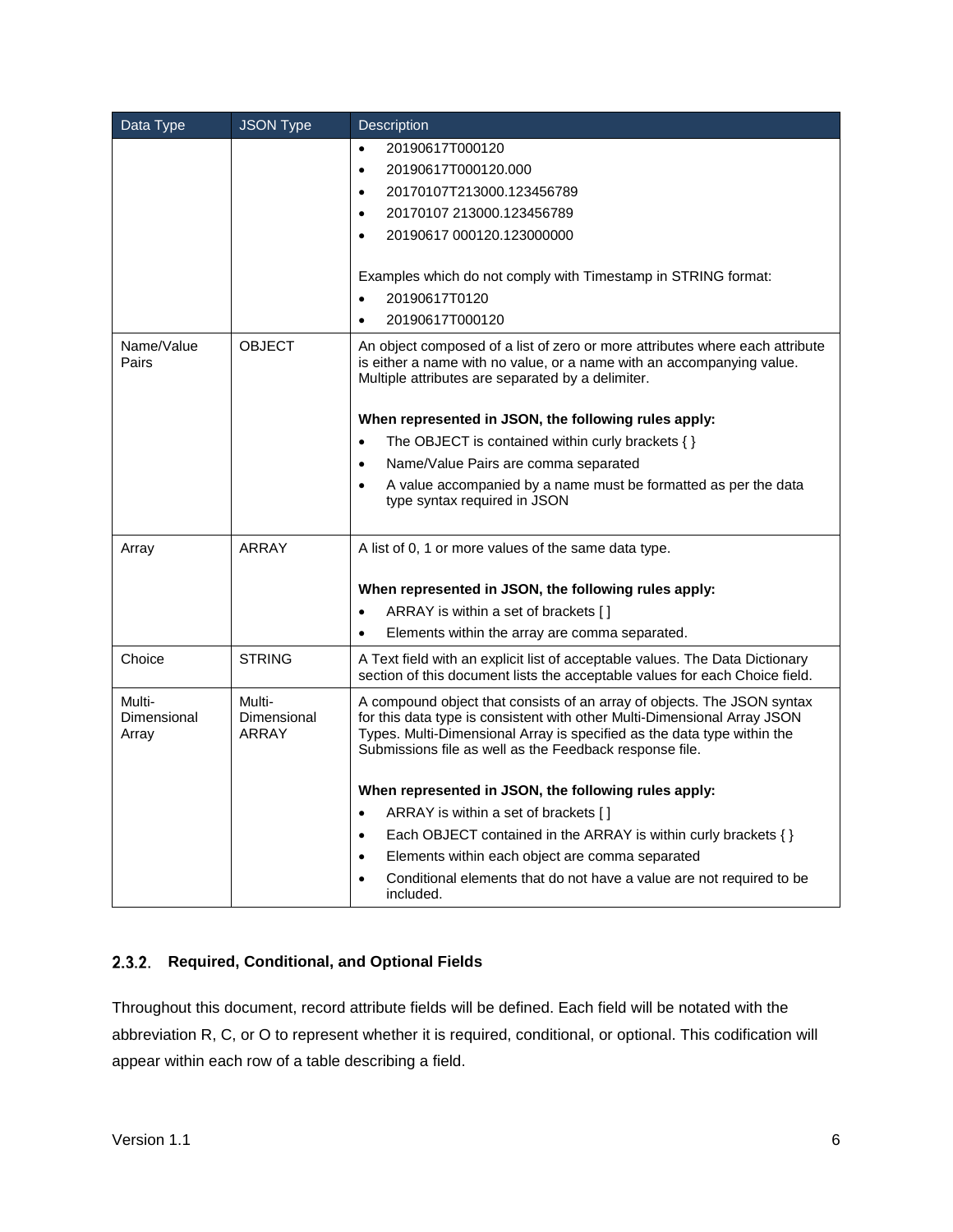#### **Table 4: Include Key**

| Value       | <b>Abbreviation</b> | <b>Description</b>                                                                                         |
|-------------|---------------------|------------------------------------------------------------------------------------------------------------|
| Required    | R                   | Required for the given record. This field must always be included.                                         |
| Conditional | C                   | Conditionally required for the submission, depending upon other values<br>submitted on the account record. |
| Optional    | $\circ$             | Optional for the given record. May be included at the discretion of the<br>reporter/submitter.             |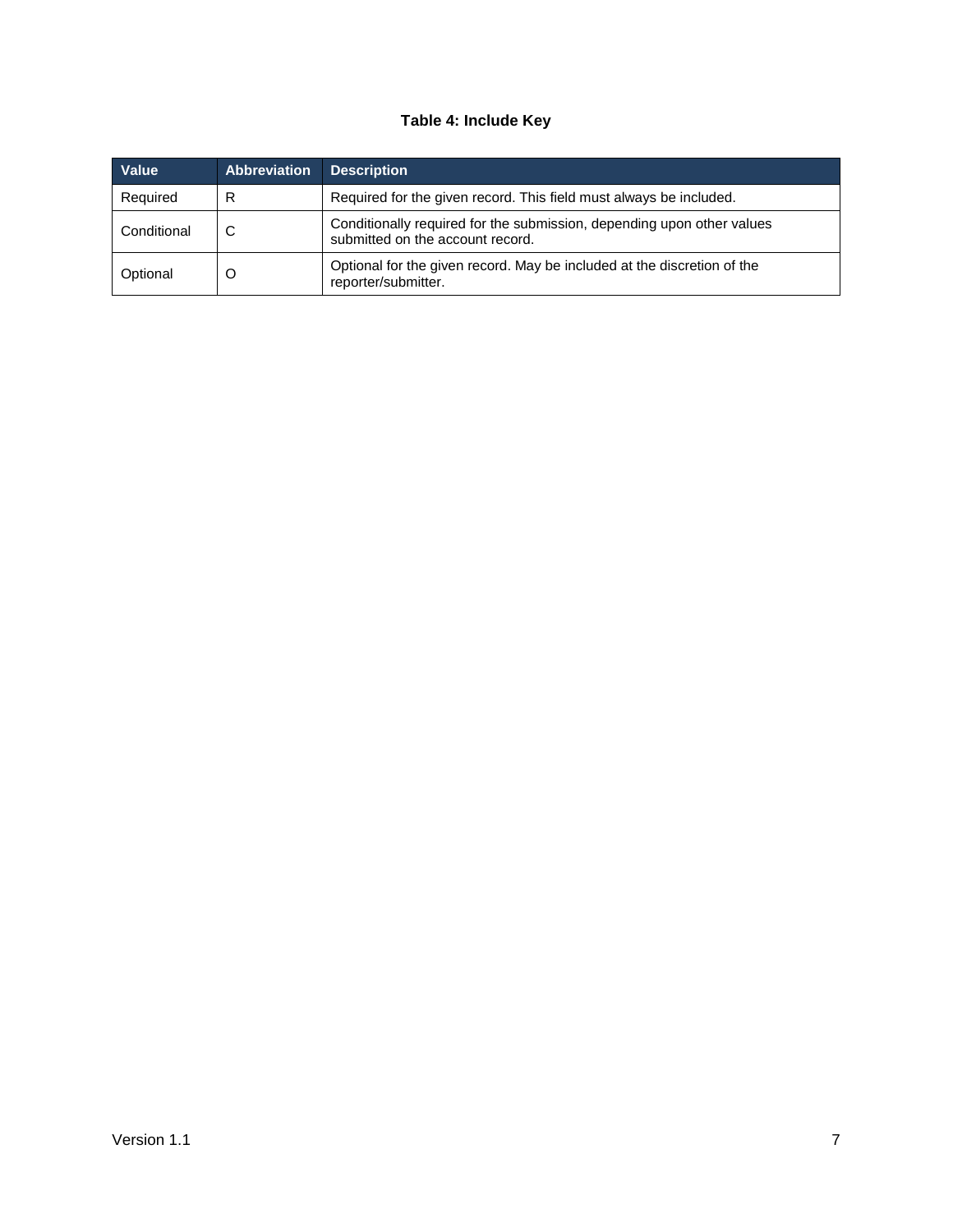# <span id="page-12-0"></span>**3. Special Reporting Requirements**

# <span id="page-12-1"></span>**3.1. Mass Replacement of FDIDs**

This section intentionally left blank.

# <span id="page-12-2"></span>**3.2. Mass Transfer of FDIDs across CAT Reporter Firms**

This section intentionally left blank.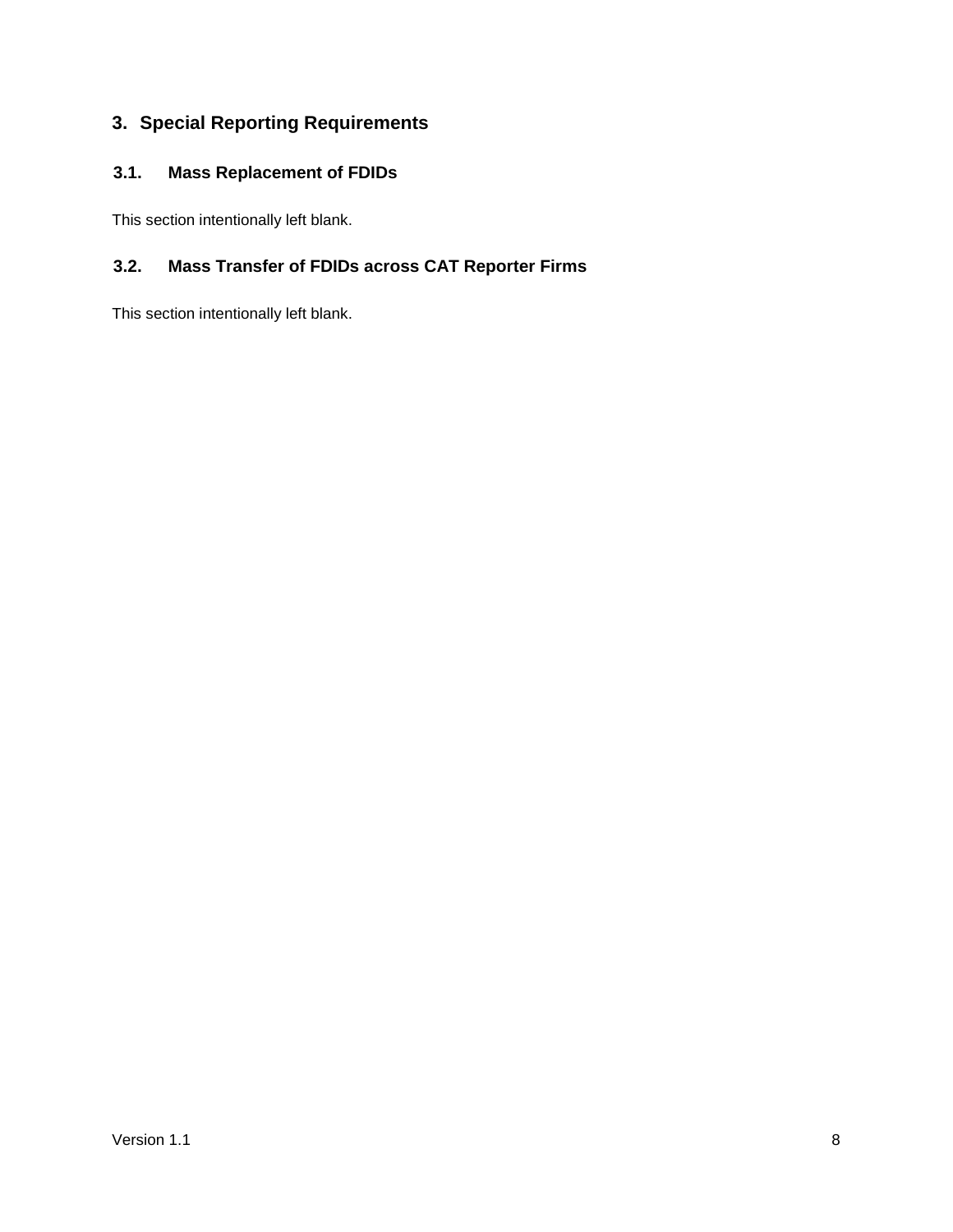# <span id="page-13-0"></span>**4. CAIS Reporting**

This section describes the attributes for inclusion within the CAIS submission file. The following table lists each record attribute in JSON naming convention, as well as corresponding Data Types, Include Key, acceptable Occurrences, Description, and Format or Accepted Values for a Choice-type attribute.

| <b>Field Name</b> | Data Type                  | <b>JSON</b><br><b>Object</b> | Include<br><b>Key</b> | <b>Occurrences</b>                              | <b>Description</b>                                                                                                                                                                                                                          | Format/<br><b>Accepted Values</b> |
|-------------------|----------------------------|------------------------------|-----------------------|-------------------------------------------------|---------------------------------------------------------------------------------------------------------------------------------------------------------------------------------------------------------------------------------------------|-----------------------------------|
| version           | <b>Text (10)</b>           | Main                         | R.                    | <b>Exactly One</b><br>per<br>submission<br>file | The version of the<br>CAIS Schema under<br>which the data is<br>reported. Initial<br>version utilized will<br>be 1.0.0                                                                                                                      |                                   |
| catReporterCRD    | Unsigned                   | Main                         | $\mathsf{R}$          | <b>Exactly One</b><br>per<br>submission<br>file | The CRD number<br>assigned to the firm<br>to which the data<br>within the file<br>belongs.                                                                                                                                                  |                                   |
| catSubmitterID    | Unsigned                   | Main                         | R.                    | <b>Exactly One</b><br>per<br>submission<br>file | The ID of the CAT<br>Reporting Agent that<br>submitted the file to<br>CAT. In the case the<br>CAT Reporter is<br>submitting data for<br>themselves, they<br>must still populate<br>the CAT Submitter<br>ID field.                           |                                   |
| fdidRecordCount   | Unsigned                   | Main                         | $\mathsf R$           | <b>Exactly One</b><br>per<br>submission<br>file | The count of<br>firmDesignatedID<br>attribute<br>occurrences within<br>the file. Used to<br>validate the count of<br>FDID records<br>intended to be<br>submitted within the<br>file matches the<br>count of records<br>present in the file. |                                   |
| fdidRecordList    | Multi-Dimensional<br>Array | Main                         | $\mathsf{C}$          | Zero or One<br>per<br>submission<br>file        | Structure for the<br>array of FDID<br>Records that are<br>included in the file.<br>Required if the<br>submission file<br>contains one or<br>more FDID records;<br>not required if no<br>FDID records are<br>included in the file.           |                                   |

#### **Table 5: CAIS Reporting**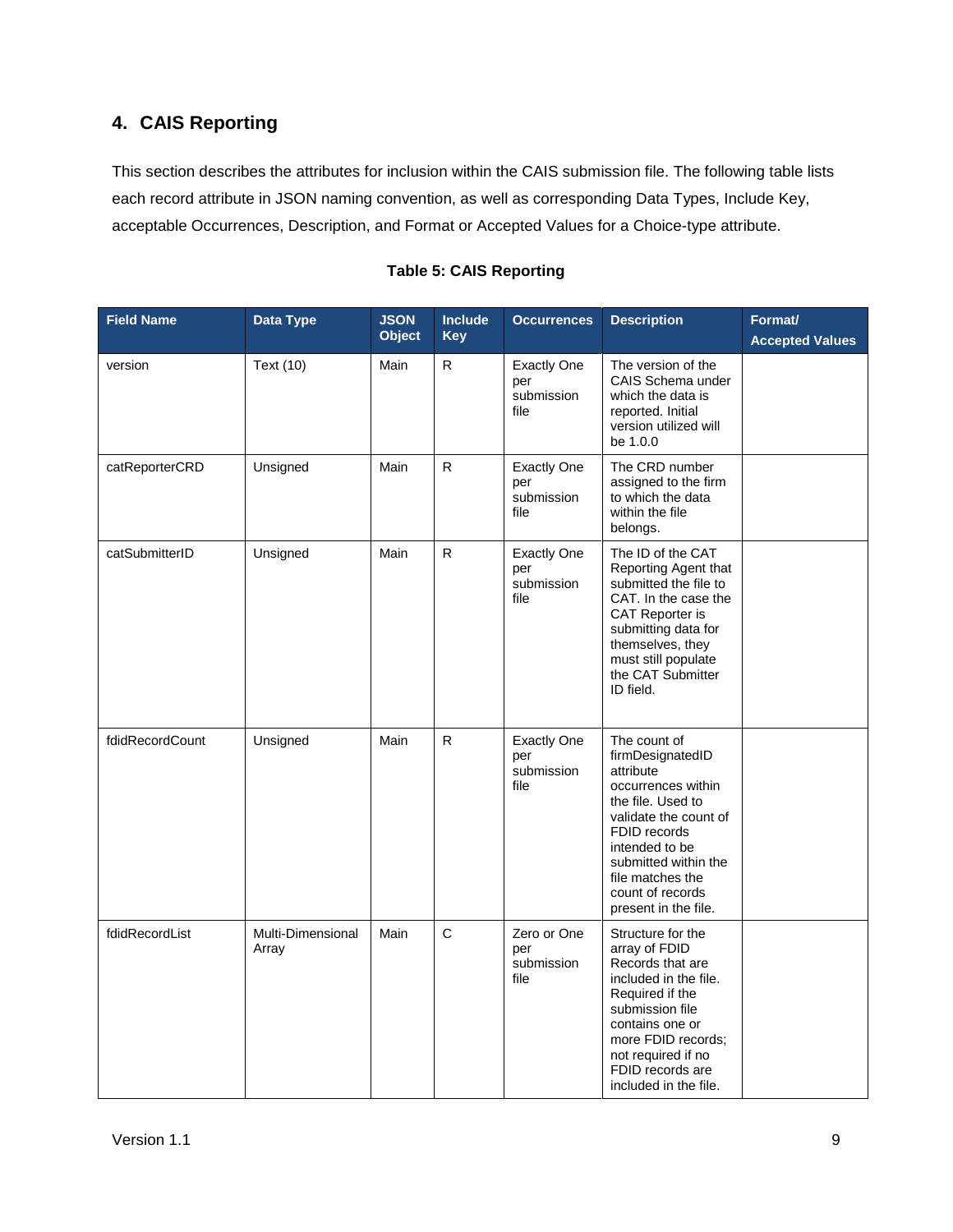| <b>Field Name</b> | Data Type         | <b>JSON</b><br><b>Object</b> | <b>Include</b><br><b>Key</b> | <b>Occurrences</b>                       | <b>Description</b>                                                                                                                                                                                                                       | <b>Format/</b><br><b>Accepted Values</b>         |
|-------------------|-------------------|------------------------------|------------------------------|------------------------------------------|------------------------------------------------------------------------------------------------------------------------------------------------------------------------------------------------------------------------------------------|--------------------------------------------------|
| fdidRecordID      | Unsigned          | <b>FDID</b><br>Record        | $\mathsf R$                  | <b>Exactly One</b><br>per FDID<br>Record | A unique reference<br>to a single FDID for<br>a single submission<br>file.                                                                                                                                                               |                                                  |
| firmDesignatedID  | Alphanumeric (40) | <b>FDID</b><br>Record        | R                            | <b>Exactly One</b><br>per FDID<br>Record | The Firm<br>Designated ID of the<br>Account or<br>Relationship being<br>reported by the CAT<br>Reporting firm.                                                                                                                           |                                                  |
| fdidType          | Choice            | <b>FDID</b><br>Record        | $\mathsf{R}$                 | <b>Exactly One</b><br>per FDID<br>Record | Representation of<br>the type of record of<br>the reported FDID.<br>Values:<br>ACCOUNT-<br>Account type record<br>RELATIONSHIP-<br>Relationship type<br>record                                                                           | "ACCOUNT"<br>"RELATIONSHIP"                      |
| fdidDate          | Date (Number) (8) | <b>FDID</b><br>Record        | $\mathsf R$                  | <b>Exactly One</b><br>per FDID<br>Record | Date on which the<br>FDID account<br>opened, as defined<br>in Section 2.2.3 of<br>this specification, in<br>YYYYMMDD format.                                                                                                             | YYYYMMDD                                         |
| fdidEndDate       | Date (Number) (8) | <b>FDID</b><br>Record        | $\mathsf C$                  | Zero or One<br>per FDID<br>Record        | Date on which the<br>Account was closed<br>or the Relationship<br>was ended, in<br>YYYYMMDD format.<br>Must be provided if<br>the fdidEndReason<br>field is populated.<br>Must not be<br>provided if<br>fdidEndDateNULL is<br>populated. | YYYYMMDD                                         |
| fdidEndDateNULL   | Boolean           | <b>FDID</b><br>Record        | C                            | Zero or One<br>per FDID<br>Record        | Indicates any<br>fdidEndDate<br>currently stored in<br>CAT CAIS should be<br>cleared. Must be<br>provided if<br>fdidEndReasonNUL<br>L is populated. Must<br>not be provided if<br>fdidEndDate is<br>populated.                           | true                                             |
| fdidEndReason     | Choice            | <b>FDID</b><br>Record        | $\mathsf C$                  | Zero or One<br>per FDID<br>Record        | Reason why the<br>Account was closed<br>or the Relationship<br>was ended. Must be<br>provided if the<br>fdidEndDate field is<br>populated. Must not<br>be provided if<br>fdidEndReasonNUL                                                | "CORRECTION"<br>"ENDED"<br>"REPLACED"<br>"OTHER" |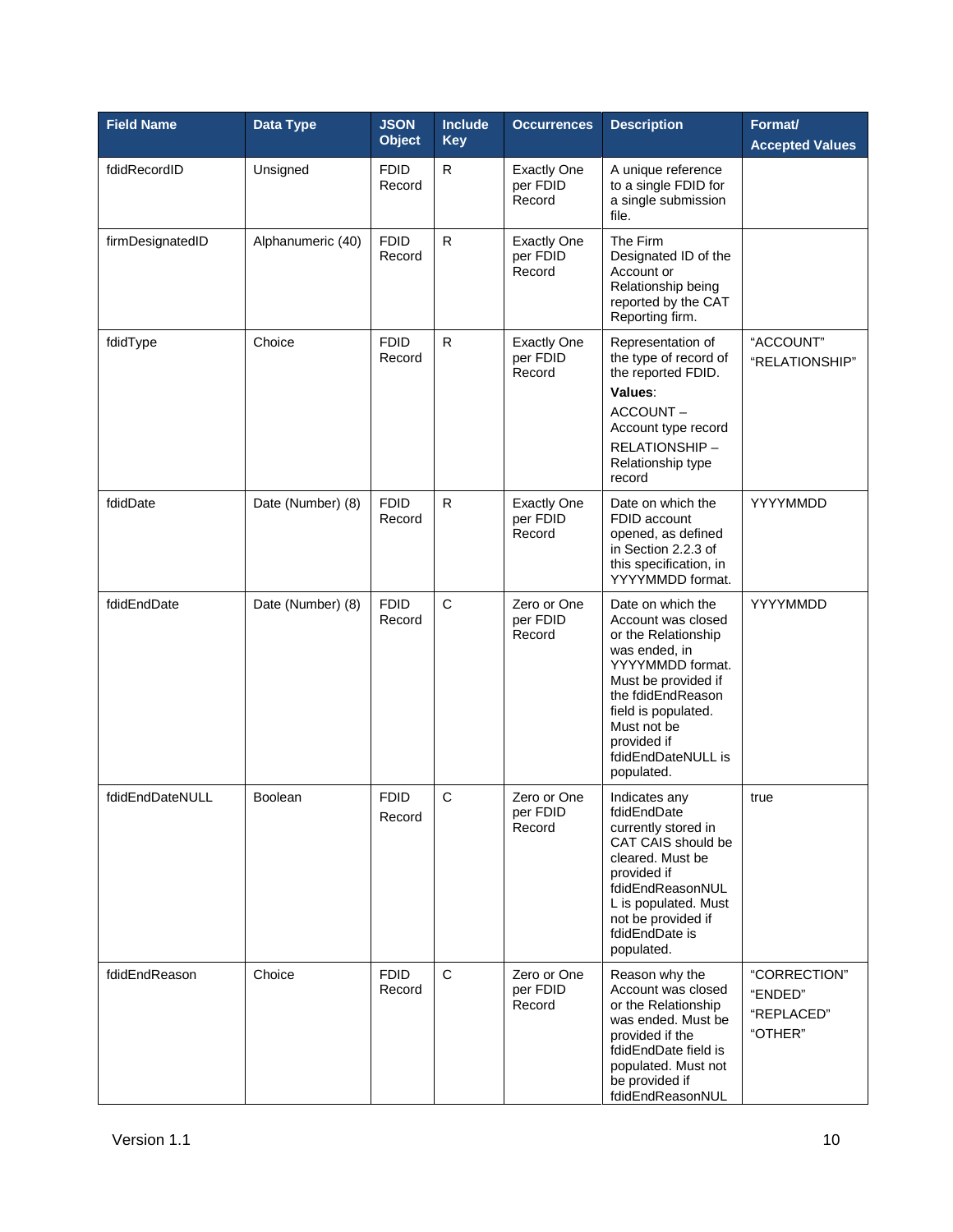| <b>Field Name</b>      | Data Type                  | <b>JSON</b><br><b>Object</b> | <b>Include</b><br><b>Key</b> | <b>Occurrences</b>                | <b>Description</b>                                                                                                                                                                                                                                                                                                                                                       | Format/<br><b>Accepted Values</b> |
|------------------------|----------------------------|------------------------------|------------------------------|-----------------------------------|--------------------------------------------------------------------------------------------------------------------------------------------------------------------------------------------------------------------------------------------------------------------------------------------------------------------------------------------------------------------------|-----------------------------------|
|                        |                            |                              |                              |                                   | L is populated.<br>Values:<br>CORRECTION-<br>FDID was<br>erroneously reported<br>ENDED - FDID was<br>ended<br>REPLACED - FDID<br>replaced by another<br>FDID within the CAT<br>Reporter Firm.<br>OTHER - Other<br>unlisted reason for                                                                                                                                    |                                   |
| fdidEndReasonNULL      | Boolean                    | <b>FDID</b><br>Record        | C                            | Zero or One<br>per FDID<br>Record | ending the FDID<br>Indicates any<br>fdidEndReason<br>currently stored in<br>CAT CAIS should be<br>cleared. Must be<br>provided if<br>fdidEndDateNULL is<br>populated. Must not<br>be provided if<br>fdidEndReason is<br>populated.                                                                                                                                       | true                              |
| replacedByFDID         | Alphanumeric (40)          | <b>FDID</b><br>Record        | $\mathsf C$                  | Zero or One<br>per FDID<br>Record | The new FDID<br>replacing the<br>currently reported<br>FDID, used to<br>provide historical<br>linkage across<br>replaced records<br>over time. Must be<br>provided if the<br>fdidEndReason is<br>REPLACED. Must<br>not be provided if<br>the fdidEndReason<br>is any value other<br>than REPLACED.<br>Must not be<br>provided if<br>replacedByFDIDNU<br>LL is populated. |                                   |
| replacedByFDIDNUL<br>L | <b>Boolean</b>             | <b>FDID</b><br>Record        | $\mathsf C$                  | Zero or One<br>per FDID<br>Record | Indicates any<br>replacedByFDID<br>currently stored in<br>CAT CAIS should be<br>cleared. Must not be<br>provided if<br>replacedByFDID is<br>populated.                                                                                                                                                                                                                   | true                              |
| largeTraderList        | Multi-Dimensional<br>Array | <b>FDID</b><br>Record        | $\mathsf C$                  | Zero or One<br>per FDID<br>Record | Structure for the<br>array of LTID and<br>ULTID records that<br>are associated to the<br>FDID record within<br>the file. Required if                                                                                                                                                                                                                                     |                                   |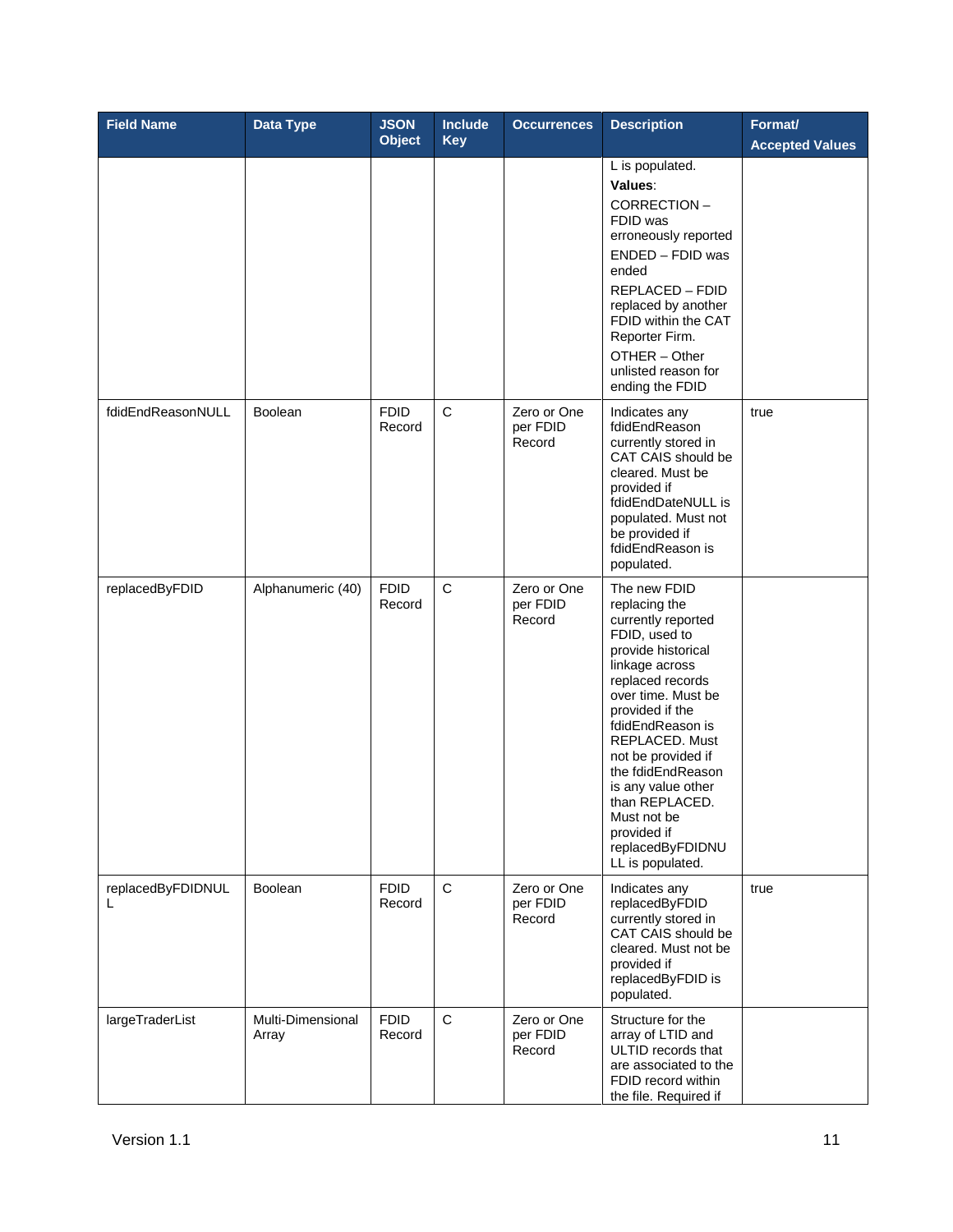| <b>Field Name</b>        | Data Type         | <b>JSON</b><br><b>Object</b> | <b>Include</b><br><b>Key</b> | <b>Occurrences</b>                                  | <b>Description</b>                                                                                                                                                                                                                                                                | Format/<br><b>Accepted Values</b>                         |
|--------------------------|-------------------|------------------------------|------------------------------|-----------------------------------------------------|-----------------------------------------------------------------------------------------------------------------------------------------------------------------------------------------------------------------------------------------------------------------------------------|-----------------------------------------------------------|
|                          |                   |                              |                              |                                                     | the submission file<br>contains one or<br>more LTID/ULTID<br>records associated<br>to the FDID record:<br>not required if no<br>LTID/ULTID records<br>are included in the<br>file in association to<br>the reported FDID.                                                         |                                                           |
| largeTraderRecordID      | Unsigned          | Large<br>Trader<br>Record    | R                            | <b>Exactly One</b><br>per Large<br>Trader<br>Record | A unique reference<br>to a single LTID or<br>ULTID in reference<br>to a single FDID for<br>a single submission<br>file.                                                                                                                                                           |                                                           |
| largeTraderID            | <b>Text (13)</b>  | Large<br>Trader<br>Record    | $\mathsf R$                  | <b>Exactly One</b><br>per Large<br>Trader<br>Record | The LTID or ULTID<br>associated to the<br>FDID in the CAT<br>Reporter's system.                                                                                                                                                                                                   | For LTID-<br>99999999-9999<br>For ULTID-<br>ULT99999-9999 |
| <b>ItidEffectiveDate</b> | Date (Number) (8) | Large<br>Trader<br>Record    | R                            | <b>Exactly One</b><br>per Large<br>Trader<br>Record | Date on which the<br>LTID or ULTID<br>became associated<br>to the FDID within<br>the CAT Reporter's<br>system, in<br>YYYYMMDD format.                                                                                                                                             | YYYYMMDD                                                  |
| <b>ItidEndDate</b>       | Date (Number) (8) | Large<br>Trader<br>Record    | $\mathsf C$                  | Zero or One<br>per Large<br>Trader<br>Record        | Date on which the<br>LTID or ULTID was<br>no longer associated<br>to the FDID within<br>the CAT Reporter's<br>system, in<br>YYYYMMDD format.<br>Must be provided if<br>the ItidEndReason<br>field is populated.<br>Must not be<br>provided if<br>ItidEndDateNULL is<br>populated. | YYYYMMDD                                                  |
| ItidEndDateNULL          | Boolean           | Large<br>Trader<br>Record    | $\mathbf C$                  | Zero or One<br>per Large<br>Trader<br>Record        | Indicates any<br>ItidEndDate currently<br>stored in CAT CAIS<br>should be cleared.<br>Must be provided if<br>ItidEndReasonNULL<br>is populated. Must<br>not be provided if<br>ItidEndDate is<br>populated.                                                                        | true                                                      |
| ltidEndReason            | Choice            | Large<br>Trader<br>Record    | $\mathbf C$                  | Zero or One<br>per Large<br>Trader<br>Record        | Reason why the<br>LTID or ULTID was<br>no longer associated<br>to the FDID. Must be<br>populated in order to<br>end date an LTID-to-                                                                                                                                              | "CORRECTION"<br>"ENDED"<br>"REPLACED"<br>"OTHER"          |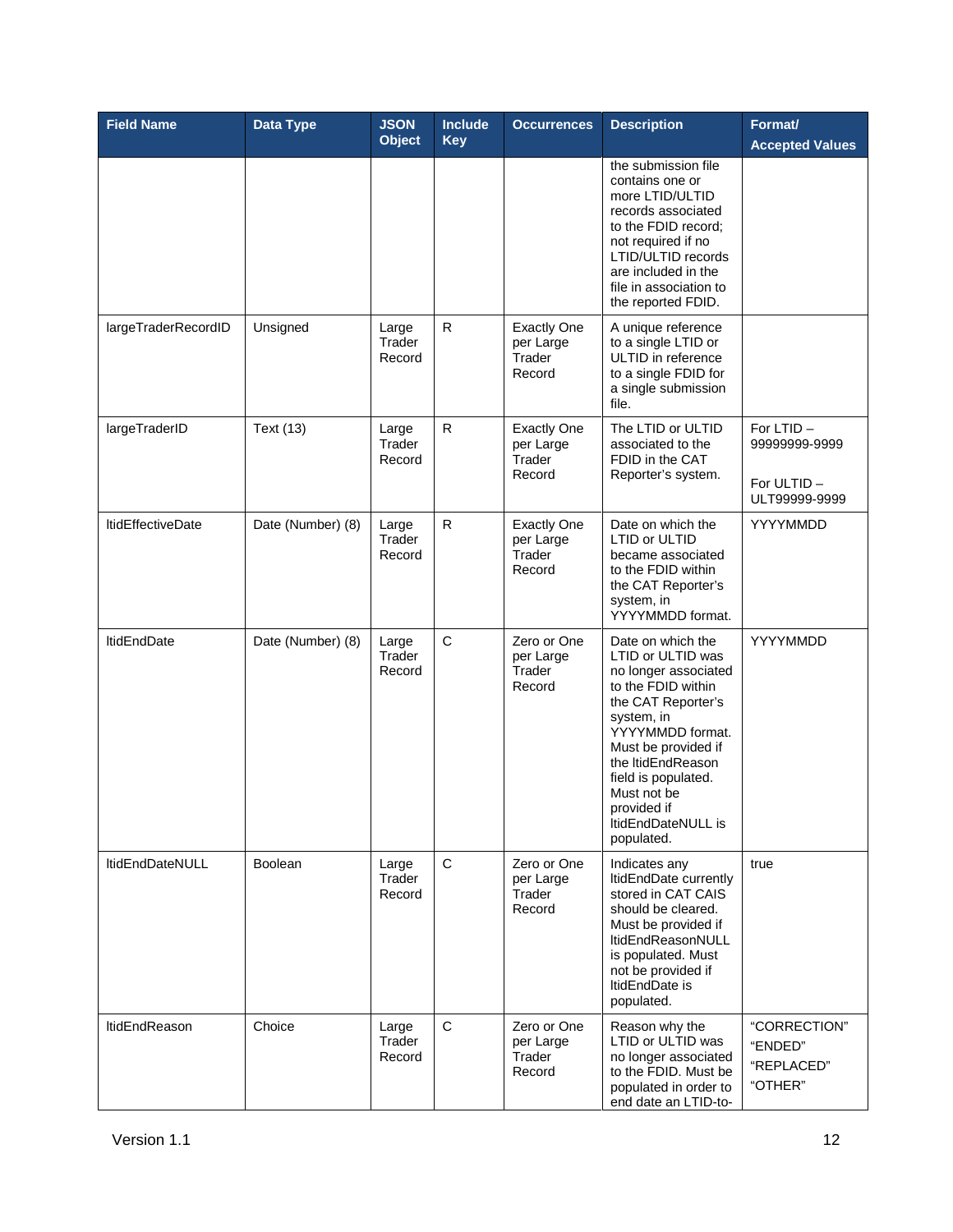| <b>Field Name</b> | Data Type                  | <b>JSON</b><br><b>Object</b> | <b>Include</b><br><b>Key</b> | <b>Occurrences</b>                                | <b>Description</b>                                                                                                                                                                                                                                                                          | Format/<br><b>Accepted Values</b> |
|-------------------|----------------------------|------------------------------|------------------------------|---------------------------------------------------|---------------------------------------------------------------------------------------------------------------------------------------------------------------------------------------------------------------------------------------------------------------------------------------------|-----------------------------------|
|                   |                            |                              |                              |                                                   | FDID association in<br>the system. Must be<br>provided if the<br>ItidEndDate field is<br>populated. Must not<br>be provided if<br>ltidEndReasonNULL<br>is populated.<br>Values:                                                                                                             |                                   |
|                   |                            |                              |                              |                                                   | CORRECTION-<br>LTID was<br>erroneously reported<br>ENDED - LTID-to-<br>FDID association<br>was ended                                                                                                                                                                                        |                                   |
|                   |                            |                              |                              |                                                   | REPLACED - LTID<br>was replaced by a<br>different LTID<br>OTHER - Other<br>unlisted reason for<br>ending the LTID-to-<br>FDID association                                                                                                                                                   |                                   |
| ltidEndReasonNULL | Boolean                    | Large<br>Trader<br>Record    | $\mathbf C$                  | Zero or One<br>per Large<br>Trader<br>Record      | Indicates any<br>ltidEndReason<br>currently stored in<br>CAT CAIS should be<br>cleared. Must be<br>provided if<br>ItidEndDateNULL is<br>populated. Must not<br>be provided if<br>ItidEndReason is<br>populated.                                                                             | true                              |
| correctionList    | Multi-Dimensional<br>Array | Main                         | $\mathbf C$                  | <b>Exactly One</b><br>per<br>Submission<br>File   | Structure for the<br>array of Correction<br>records within the<br>file. Required if the<br>submission file<br>contains one or<br>more Correction<br>records. Must only<br>be used for<br>correcting rejections<br>caused by<br>malformed<br>firmDesignatedID or<br>largeTraderID<br>values. |                                   |
| rejectionID       | Unsigned                   | Correct<br>ion<br>Record     | $\mathsf{R}$                 | <b>Exactly One</b><br>per<br>Correction<br>Record | The rejectionID from<br>a prior submission<br>that was created for<br>the particular Data<br>Ingestion error being<br>corrected.                                                                                                                                                            |                                   |
| correctionAction  | Choice                     | Correct<br>ion<br>Record     | $\mathsf{R}$                 | <b>Exactly One</b><br>per<br>Correction<br>Record | The particular action<br>that is being taken to<br>correct for the prior<br>rejection.                                                                                                                                                                                                      | "CORRECTION"<br>"DELETE"          |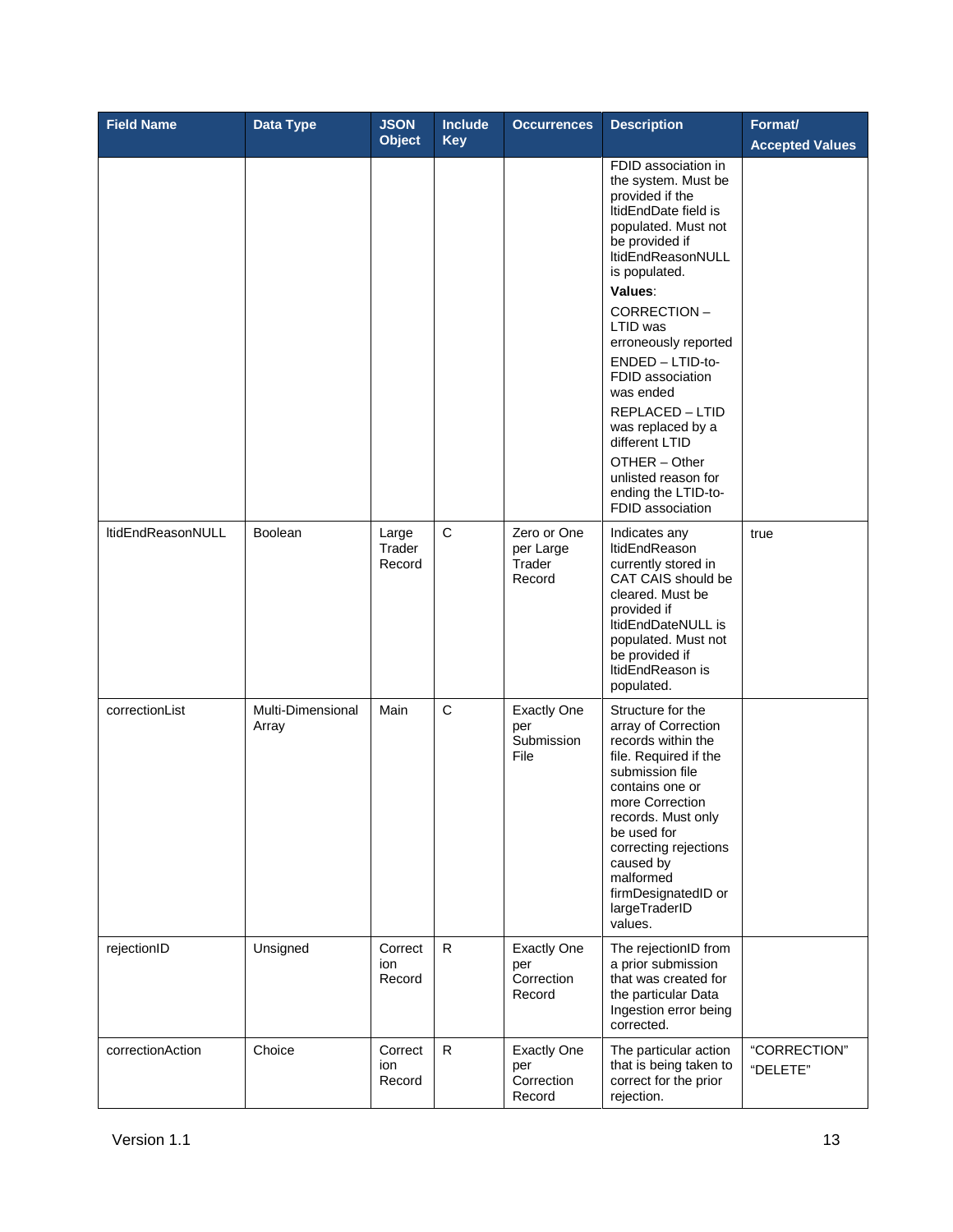| <b>Field Name</b>              | Data Type         | <b>JSON</b><br><b>Object</b> | <b>Include</b><br><b>Key</b> | <b>Occurrences</b>                         | <b>Description</b>                                                                                                                                                                                                                                                                                                                                                                                                        | Format/<br><b>Accepted Values</b>                         |
|--------------------------------|-------------------|------------------------------|------------------------------|--------------------------------------------|---------------------------------------------------------------------------------------------------------------------------------------------------------------------------------------------------------------------------------------------------------------------------------------------------------------------------------------------------------------------------------------------------------------------------|-----------------------------------------------------------|
|                                |                   |                              |                              |                                            | Values:<br>CORRECTION - A<br>new entry is<br>included in the<br>submission file to<br>correct for the prior<br>rejected record<br>using a new<br>firmDesignatedID or<br>new largeTraderID.<br>DELETE - The prior<br>rejection needs to be<br>cleared without a<br>new record being<br>submitted.                                                                                                                          |                                                           |
| correctingFirmDesign<br>atedID | Alphanumeric (40) | Correct<br>ion<br>Record     | C                            | Zero or One<br>per<br>Correction<br>Record | The<br>firmDesignatedID<br>that is correcting for<br>the prior rejected<br>FDID. The<br>correctingFirmDesig<br>natedID must be<br>present in the<br>submission file, or<br>have been accepted<br>in a prior CAT CAIS<br>submission.<br>Required if the<br>correctionAction is<br>CORRECTION.                                                                                                                              |                                                           |
| correctingLargeTrade<br>rID    | Text (13)         | Correct<br>ion<br>Record     | $\mathsf C$                  | Zero or More<br>per FDID<br>Record         | The LTID or ULTID<br>that is correcting for<br>the prior rejected<br>LTID/ULTID record.<br>The<br>correctingLargeTrad<br>erID must be<br>present in the<br>submission file, or<br>have been accepted<br>in a prior CAT CAIS<br>submission for the<br>corresponding FDID.<br>Required if the<br>correctionAction is<br><b>CORRECTION</b> and<br>the prior error being<br>corrected was<br>against an LTID for<br>the FDID. | For LTID-<br>99999999-9999<br>For ULTID-<br>ULT99999-9999 |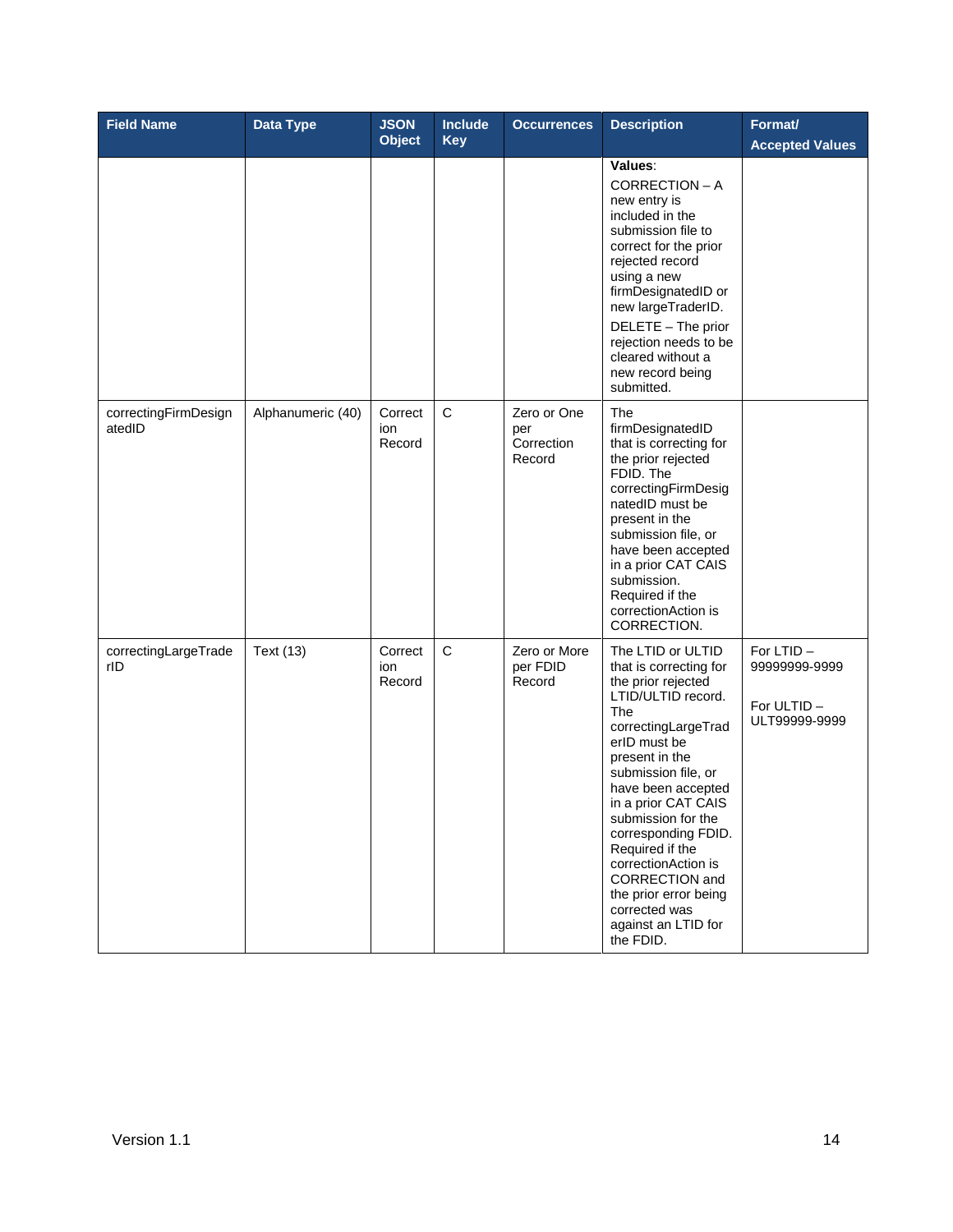# <span id="page-19-0"></span>**5. Submission Process**

This section contains information pertaining to CAT CAIS account data and file formats, CAT CAIS submissions (including a general data flow overview), network and transport options, CAT CAIS access, and reporting hours.

#### <span id="page-19-1"></span>**5.1. File Submissions and Data Formats**

CAT CAIS account submissions must include a data file with populated header record information, including Version, CAT Reporter ID, CAT Submitter ID, and FDID Record Count. It is valid and acceptable for a firm to submit a file with only this header information and record counts of zero, indicating an intentional submission of no account record data. Data files have a prescribed naming convention and are supported in JSON format.

#### <span id="page-19-2"></span>**File Submission Names**

1. Data Files must be named using the following format:

```
<CAT Submitter ID>_<CAT Reporter CRD>_<File Generation 
Date>_[<Group>_]<File Kind>_<File Number>.<Format 
Extension>.<Compression Extension>
```
For example: 123\_999\_20200101\_CAIS\_000123.json.bz2

2. The values assigned within the format of a file name include:

|  |  |  |  | Table 6: Elements of a File Submission Name |  |
|--|--|--|--|---------------------------------------------|--|
|--|--|--|--|---------------------------------------------|--|

| <b>Field Name</b>       | Data Type         | <b>Description</b>                                                                                                                                                                                                                                                                                                                                             | <b>Include Key</b> |
|-------------------------|-------------------|----------------------------------------------------------------------------------------------------------------------------------------------------------------------------------------------------------------------------------------------------------------------------------------------------------------------------------------------------------------|--------------------|
| CAT Submitter ID        | Unsigned          | CAT Reporting Agent that submitted the file to CAT.                                                                                                                                                                                                                                                                                                            | R                  |
| <b>CAT Reporter CRD</b> | Unsigned          | The CRD assigned identifier of the firm to which the<br>data within the file belongs.                                                                                                                                                                                                                                                                          | R                  |
| File Generation Date    | Date              | The date the file was generated or reported. Used<br>to guarantee uniqueness of a file across dates.<br>Date must be less than or equal to System Date.<br>Future dates are not acceptable.                                                                                                                                                                    | R                  |
| Group                   | Alphanumeric (20) | Reporter defined string to guarantee uniqueness of<br>a file across dates.<br>Filenames associated with web submission directly<br>entered into the CAIS Reporter Portal will be<br>assigned the value of 'caisweb'. We recommend<br>not using the Group value of 'caisweb' for<br>submissions uploaded via the CAIS Reporter Portal<br>or submitted via SFTP. | Ω                  |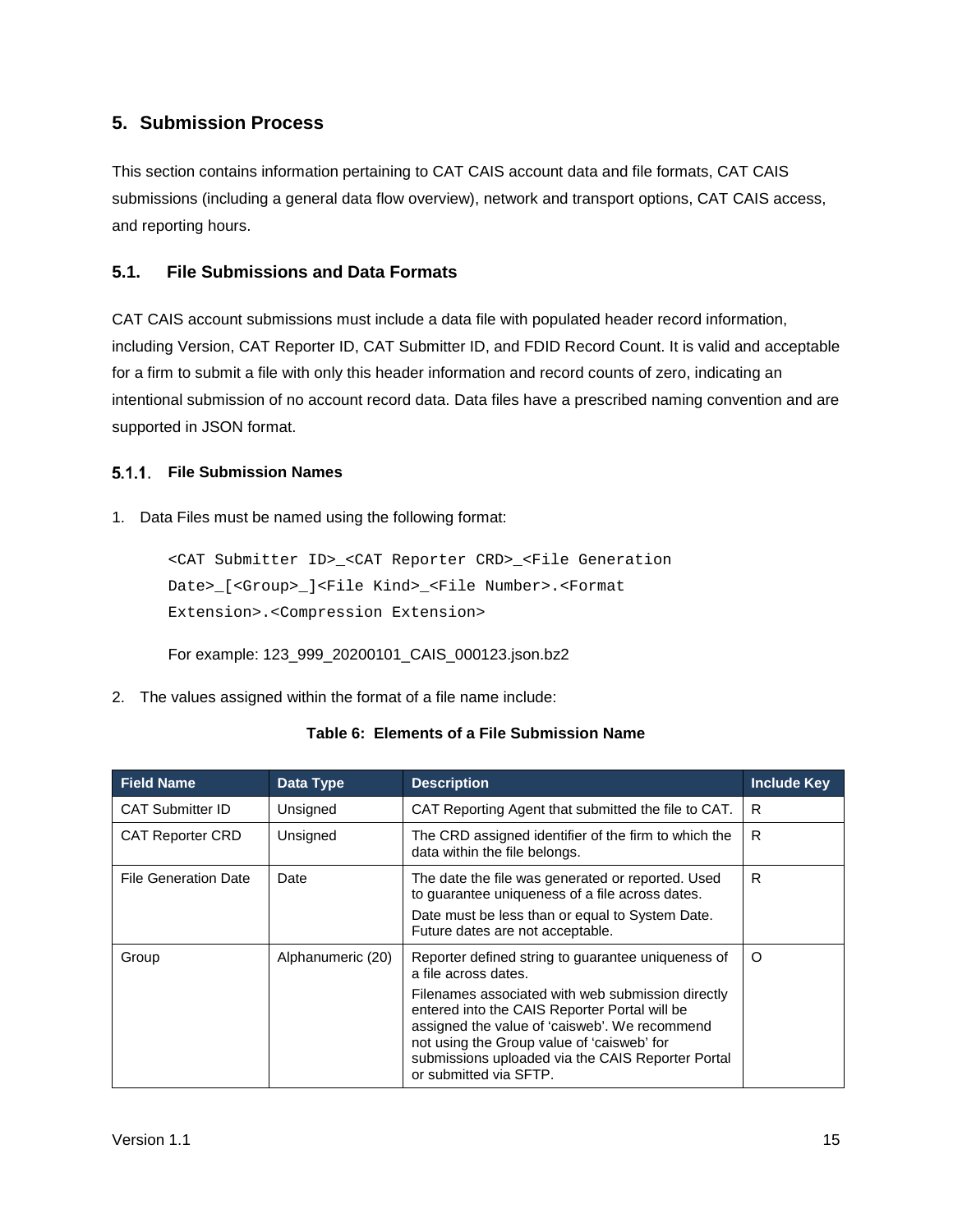| <b>Field Name</b>        | Data Type         | <b>Description</b>                                                                          | Include Key |
|--------------------------|-------------------|---------------------------------------------------------------------------------------------|-------------|
| File Kind                | Alphanumeric (20) | Set to 'CAIS'                                                                               | R           |
| File Number              | Unsigned          | Sequence number of the file, 6-digits long, left-<br>padded with zeros.                     | R           |
| <b>Format Extension</b>  | Alphanumeric (4)  | Represents the format of the data submission.<br>JSON formatted submissions must be 'json'. | R           |
| Compression<br>Extension | Alphanumeric (3)  | Applicable to Data Files. Set to 'bz2'                                                      | R           |

3. Data file names should be globally unique among all other data files using the base name (the portion of the file name without the format and compression extensions) of the data file.

#### <span id="page-20-0"></span>**Submission Formats**

CAT CAIS supports the submission of data in JSON format only, due to the relational nature of the account and customer data.

#### <span id="page-20-1"></span>**Data File Submission**

The following rules apply to Data Files:

- 1. The CAT CAIS Processor will support standard JSON syntax for each record or as specified in this document.
- 2. Data files serve as top-level containers for each object.
- 3. All data files sent from the CAT Reporter (or the third-party CAT Reporting Agent for the CAT Reporter) must be compressed using BZip2. The associated compression extension is "bz2".
- 4. Data files must be individually compressed and submitted. Compressed files may not be bundled into a single container file.
- 5. The data contained within the data file must represent data for the CAT Reporter CRD number identified within the file name.
- 6. Files submitted through SFTP are limited to a maximum uncompressed size of 100GB.
- 7. Files sizes <= 1GB are recommended as feedback will be returned faster.
- 8. Files submitted through the CAT Reporter Portal CAIS are limited to a maximum uncompressed size of 1GB, with a record limit of 100,000 FDID records per file. Files with more than 100,000 FDID records will be rejected.
- 9. Schema files will be maintained by the Plan Processor and will be versioned as the Technical Specifications change.
- 10. Data files submitted to CAT CAIS will be treated as Delta files, and updates or changes will only be enacted on records as contained within the submission file; records previously received and not included in a later submission file, or optional or conditional attributes previously received for an FDID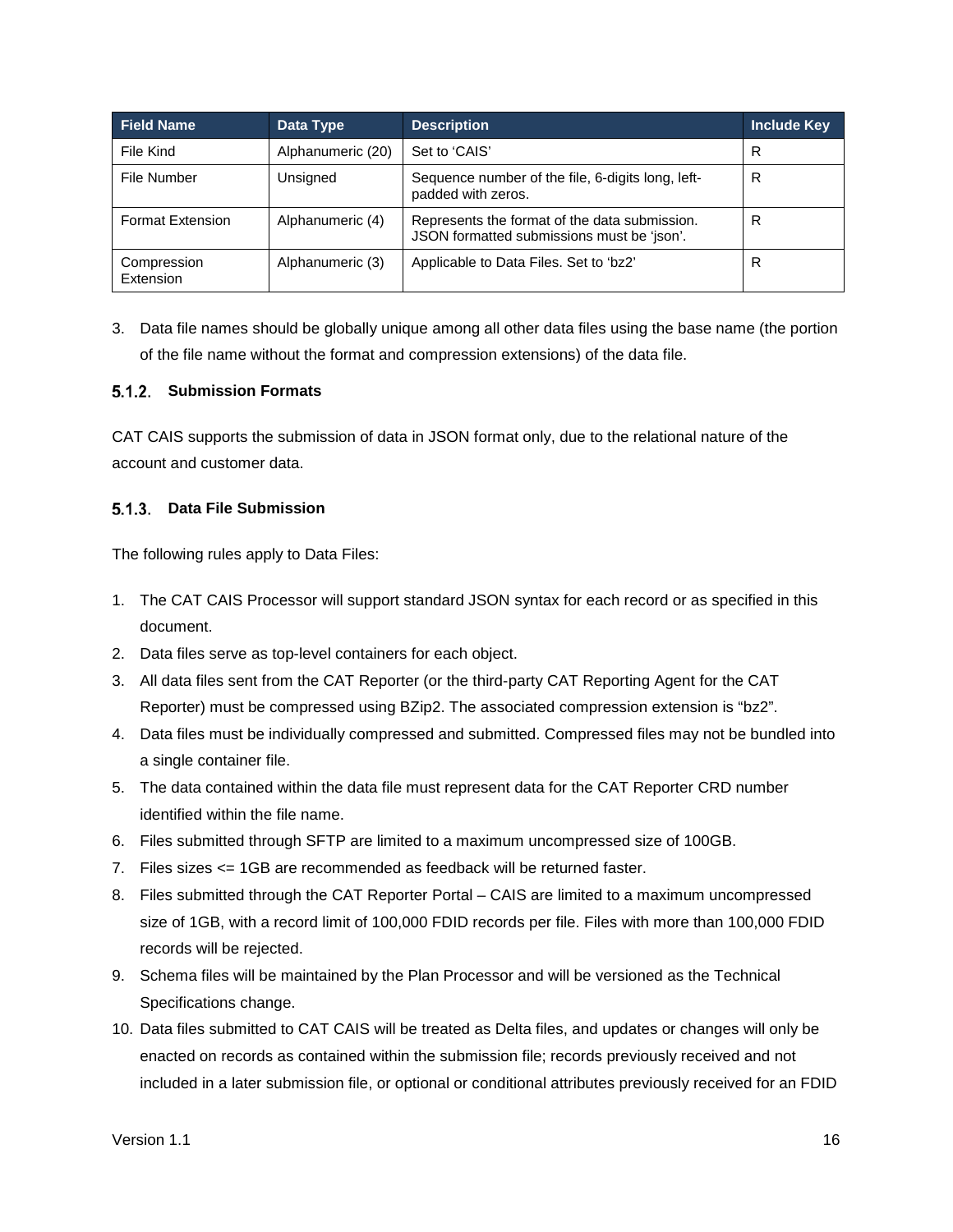and not included in a later submission file, will not be changed in CAT CAIS until included in a subsequent submission file.

- 11. Conditional and optional fields without a value must be omitted from the submission.
- 12. In the scenario a Firm ends an FDID record, by including a populated *fdidEndDate* and *fdidEndReason* attribute, any remaining active LTIDs associated to the ended FDID will be ended on behalf of the Firm. The *fdidEndDate* and *fdidEndReason* will be cascaded as the *ltidEndDate* and *ltidEndReason*, respectively.
- 13. In the scenario a Firm is ending an FDID record that has currently active LTIDs associated to the ending FDID, and they do not want the date and reasons cascaded, they must explicitly end the LTID-to-FDID association by including the association in the submission file with populated *ltidEndDate* and *ltidEndReason* attributes.
- 14. In the scenario a Firm is ending an FDID record that has one or more LTID-to-FDID associations where the *ltidEndDate* is set to a date later than the *fdidEndDate*, the *ltidEndDate* values stored in CAIS will be updated to the earlier *fdidEndDate* value. The *ltidEndReason* currently set on the association will not be updated if it differs from the currently stored *ltidEndReason* value.
- 15. In the scenario a Firm needs to clear a previously submitted conditional or optional field value, they must include the corresponding nullifying attribute field with a value of true, indicating the intent to clear the prior value.
	- a. If a Firm previously ended an FDID record for a reason other than REPLACED, and the Firm wants to resume submission of the FDID record, they would need to send a true value for the *fdidEndDateNULL* and *fdidEndReasonNULL* fields.
	- b. If the Firm intends to resume submission of an FDID record ended for a reason of REPLACED, the Firm would need to send a true value for the *fdidEndDateNULL*, *fdidEndReasonNULL*, and *replacedByFDIDNULL* fields.
	- c. If a Firm previously ended an LTID-to-FDID association, but did not end the FDID, and the Firm wants to resume submission of the LTID record, they would need to send a true value for the *ltidEndDateNULL* and *ltidEndReasonNULL* fields.
- 16. Clearing previously set *fdidEndDate* and *fdidEndReason* attributes through use of the corresponding nullifying fields will not result in reactivation of LTID associations of the FDID.
- 17. Each FDID included in a submission file must contain all required attributes, however optional and conditional attributes are not required to be included unless the Firm intends to modify said attribute.
- 18. Once an LTID-to-FDID association has passed data validation checks and been accepted by CAT CAIS, the Firm is not required to include the LTID-to-FDID association in subsequent submission files unless the Firm intends to end or modify said LTID-to-FDID association.
- 19. If an LTID is associated to multiple FDID records within a single CAT Reporter Firm, the LTID-to-FDID association must be submitted for each FDID. The associations may be submitted within a single submission file or across multiple submission files as associations are established.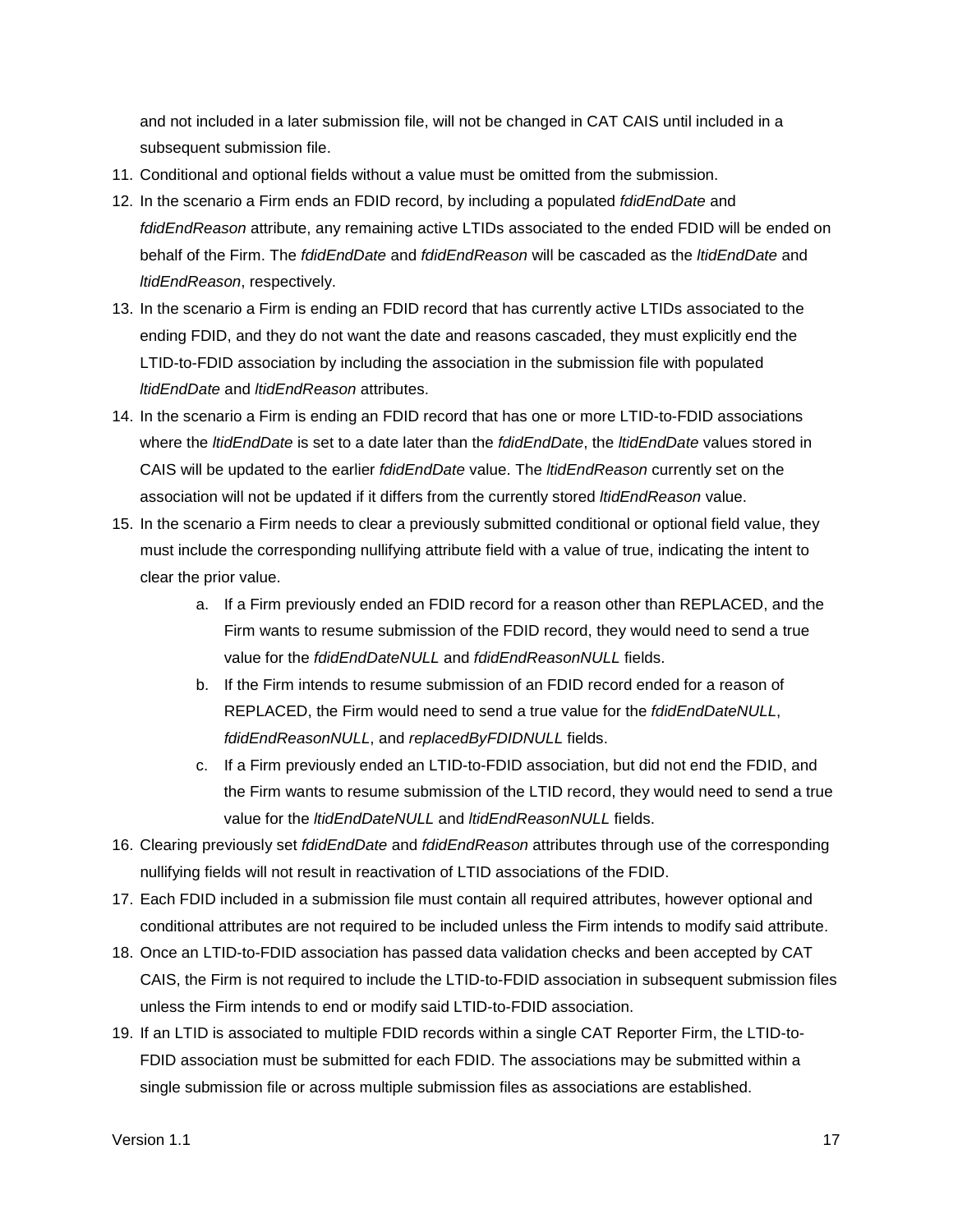- 20. If an LTID becomes associated to an FDID that was previously submitted and accepted by CAT CAIS, the Firm must establish the LTID-to-FDID association by including the FDID in a submission file with all required attributes, and including the LTID within the *largeTraderList* array of the FDID record.
- 21. Data files may contain original submissions, updates to records contained in prior submissions, firm initiated corrections of records contained in prior submissions, and record error corrections.
- 22. The *replacedByFDID* value included in a submission file must reference an FDID that is either included in the current submission file or was accepted by CAT CAIS in a prior submission file.
- 23. If the *replacedByFDID* record in a submission file was not accepted by CAT CAIS in a prior submission file and is not included in the current submission file, or is included in the current submission file but the replacing FDID record does not pass data validation checks, the submission record referencing the replacing FDID will fail data validation and not be accepted by CAT CAIS.
- 24. The *correctingFirmDesignatedID* and *correctingLargeTraderID* values included in a submission file must reference a corresponding FDID and/or LTID that is either included in the current submission file or was accepted by CAT CAIS in a prior submission file.
- 25. If the FDID or FDID and LTID listed in the *correctingFirmDesignatedID* or *correctingLargeTraderID* value in a submission file was not accepted by CAT CAIS in a prior submission file and is not included in the current submission file, or is included in the current submission file but the FDID record does not pass data validation checks, the correction submission record referencing the FDID or FDID and LTID record will fail data validation and not be accepted by CAT CAIS.

#### **5.1.3.1. Data File JSON Example**

The following JSON example demonstrates how a Firm would structure a data file submission.

```
{
   "version": "1.0.0",
   "catReporterCRD": 123,
   "catSubmitterID": 999,
  "fdidRecordCount": 3,
   "fdidRecordList": [
\mathcal{L} "fdidRecordID": 1, 
       "firmDesignatedID": "EZAccount123",
       "fdidType": "ACCOUNT",
       "fdidDate": 20190101,
        "largeTraderList": [
\overline{a} "largeTraderRecordID": 1,
            "largeTraderID": "ULT00001-0001",
            "ltidEffectiveDate": 20190501
          },
\left\{\begin{array}{c} \end{array}\right. "largeTraderRecordID": 2,
            "largeTraderID": "12345678-0001",
```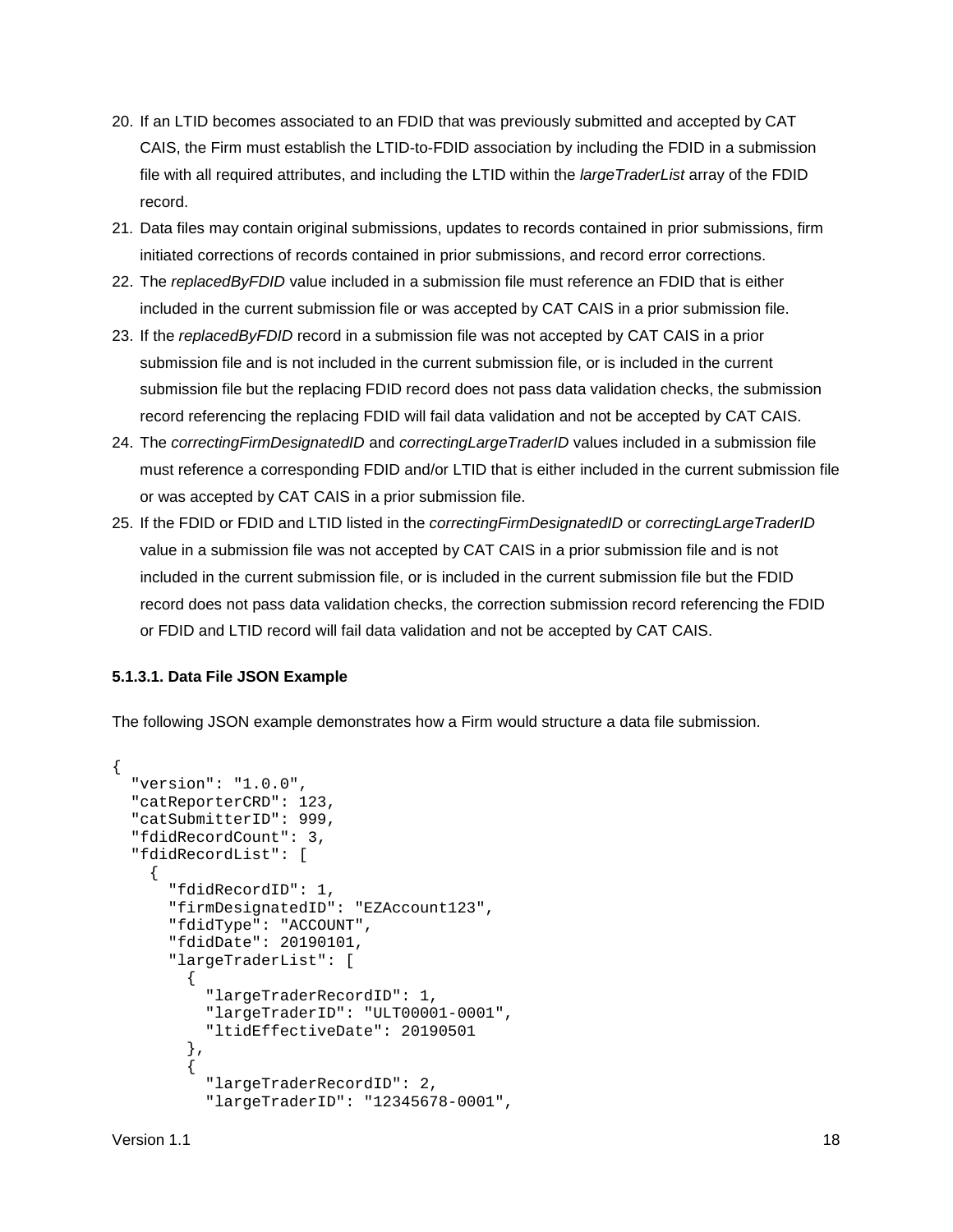```
 "ltidEffectiveDate": 20190501
 }
       ]
     },
\mathcal{L} "fdidRecordID": 2,
       "firmDesignatedID": "MyTestAccount",
       "fdidType": "ACCOUNT",
       "fdidDate": 20170308,
       "fdidEndDate": 20191201,
       "fdidEndReason": "ENDED",
       "largeTraderList": [
\left\{\begin{array}{c} \end{array}\right. "largeTraderRecordID": 1,
            "largeTraderID": "99999999-0000",
            "ltidEffectiveDate": 20190501,
            "ltidEndDate": 20191130,
          "ltidEndReason": "ENDED"
 }
       ]
     },
\left\{\begin{array}{ccc} \end{array}\right\} "fdidRecordID": 3,
       "firmDesignatedID": "InternalRel",
       "fdidType": "RELATIONSHIP",
       "fdidDate": 20150121,
       "fdidEndDateNULL": true,
       "fdidEndReasonNULL": true,
       "replacedByFDIDNULL": true
     }
   ],
   "correctionList": [
    \{ "rejectionID": 1127,
       "correctionAction": "CORRECTION",
       "correctingFirmDesignatedID": "EZAccount123",
       "correctingLargeTraderID": "12345678-0001"
     },
    \left\{ \right. "rejectionID": 821,
       "correctionAction": "DELETE"
     }
   ]
```
#### <span id="page-23-0"></span>**Schema**

}

An Industry Member Schema file that details the structure and expected contents of every CAIS file submission is available on the CAT public website. The schema file will be maintained by the Plan Processor and will be versioned as the account and customer file formats change. The CAT CAIS schema file will use the json schema format as defined at [https://json-schema.org/.](https://json-schema.org/)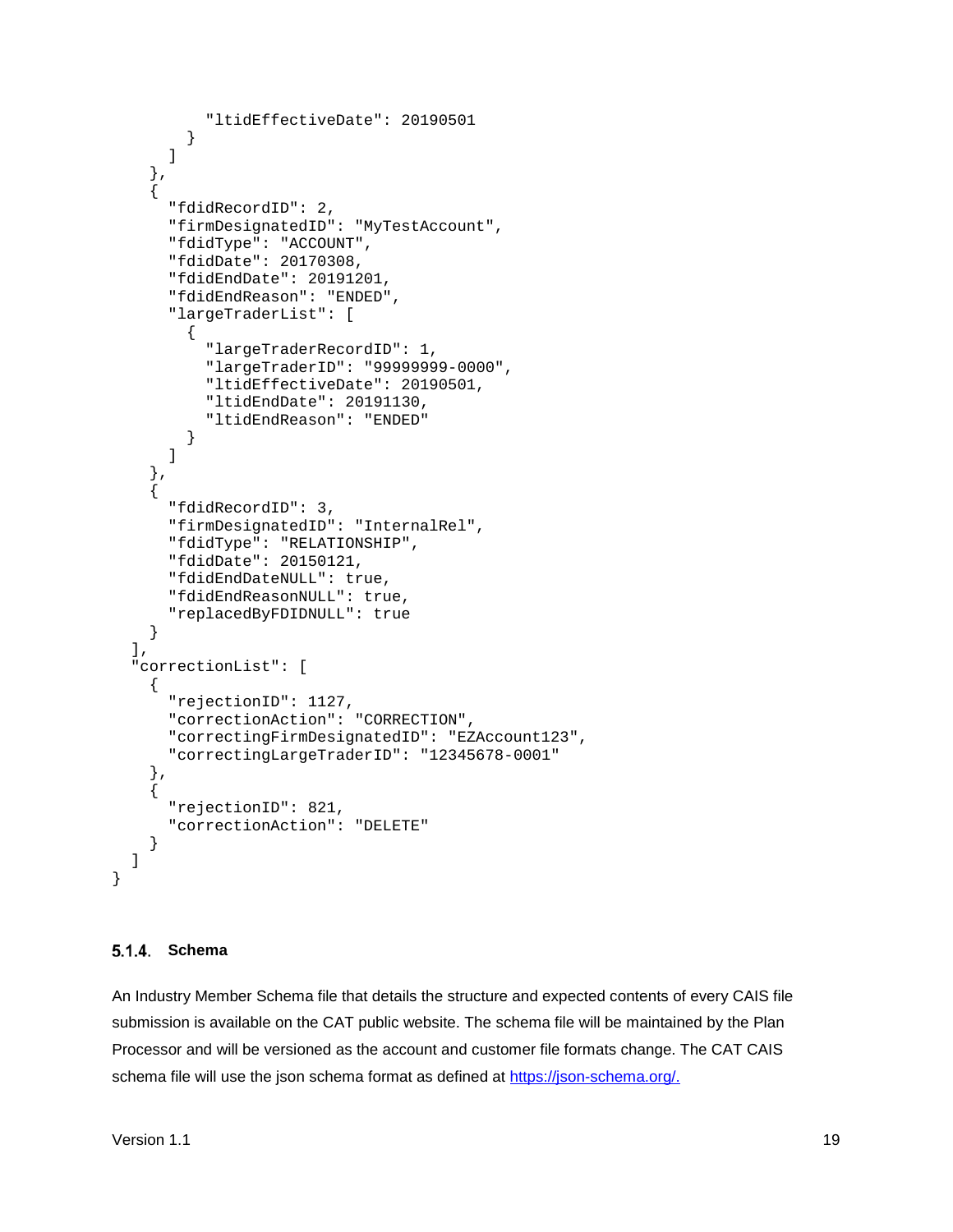#### **5.1.4.1. Schema Version**

Schema changes will be updated when changes to the CAT Reporting Technical Specifications for Industry Members occur that impact the schema. The following rules apply:

- 1. The Schema Version is formatted as <Major>.<Minor>.<Patch>. All digits must be represented.
	- o **Major –** updated when a change occurs that impacts all or a significant portion of Industry Member CAT Reporters. In such cases, the schema is not backward compatible and will be specified accordingly.
	- o **Minor –** updated when a change occurs that does not require coding changes for all Industry Member CAT Reporters. In such cases, the schema is backward compatible with support for previous version(s) as specified.
	- o **Patch –** updated when a change occurs that does not require coding changes for any Industry Member CAT Reporters.
- 2. Records contained in a Data File must be formatted as per the Schema Version noted in the submission file.
- 3. Feedback provided by CAT CAIS will set the *feedbackVersion* equal to the applicable Schema Version for the submission file.

#### **5.1.4.2. Schema Definition**

The schema file is a JSON format file that represents the following:

- 1. **Data Types** CAT defined data types containing the following elements:
	- **dataType**: Data Type (E.g. Text) as defined in [Table 3: Data Types](#page-9-1)
	- **JSONDataType**: JSON standard data type to be used to submit data of this type.
	- **maxLength**: Maximum length of the string submission. Applicable to text and alphanumeric types only.
- 2. **Choices** For choice data types, the list of possible values.
- 3. **Name/Value Pairs**  Field specifications for Name/Value Pair fields.
	- **name**: Field Name.
	- **dataType**: Data Type or an array of Data Types.
	- **JSONDataType**: The JSON standard data type or an array or JSON standard data types.
	- **required**: Indicates whether the field is "Required," "Conditional," or "Optional."

#### <span id="page-24-0"></span>**5.2. Connectivity**

Connectivity to CAT will be through at least one of the following methods: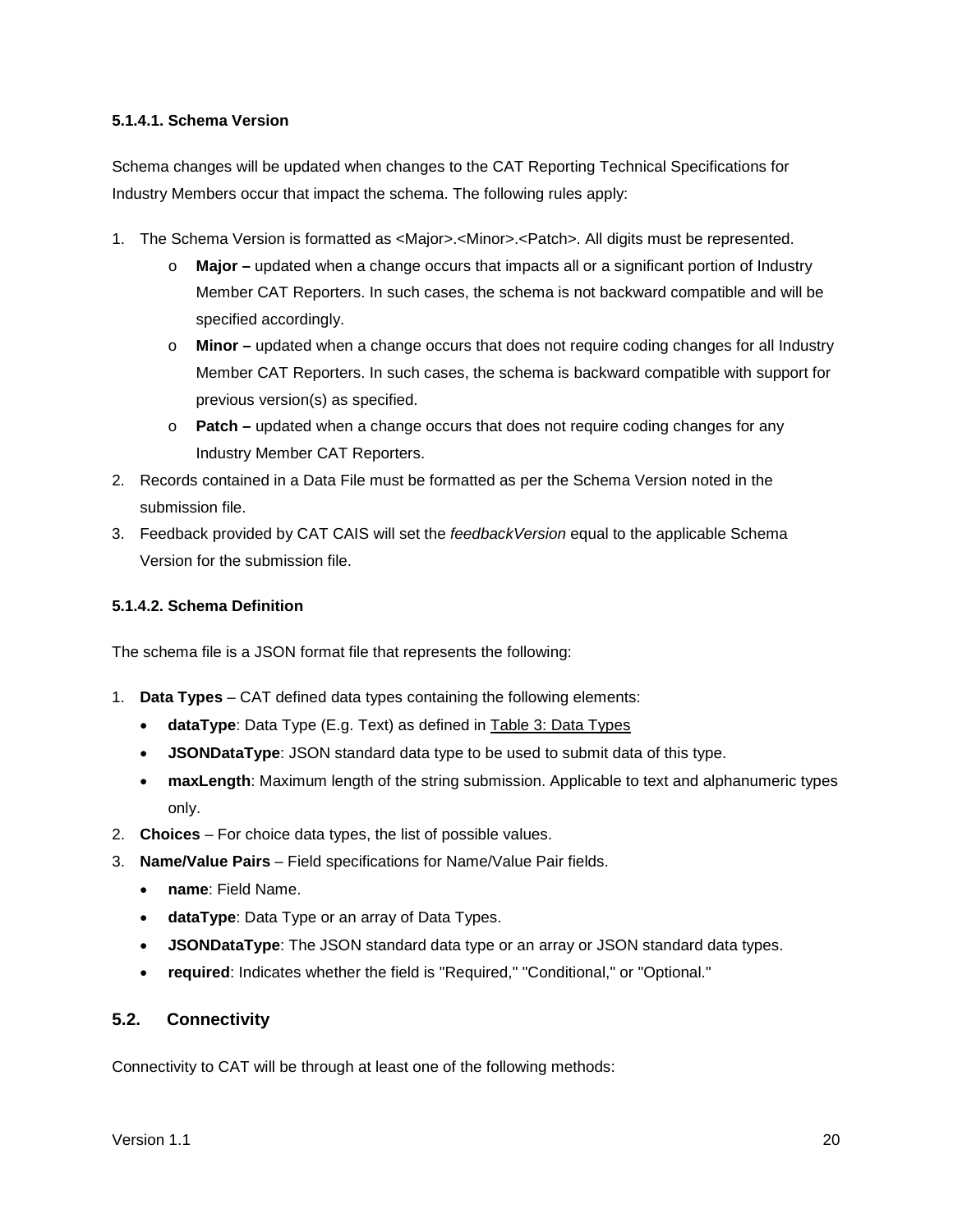- Private Line provided by a Managed Network Service Provider (MNSP)
- AWS PrivateLink<sup>[2](#page-25-1)</sup>
- CAT Secure Reporting Gateway (SRG) Reporter Portal

Both the Private Line and AWS PrivateLink connectivity methods will support the CAT File Transfer service, which provides access for automated, machine-to-machine file submissions, acknowledgements, rejections, and corrections using the Secure File Transfer Protocol (SFTP) service as well as to the CAT Reporter Portal for interactive reporting through web-based forms or manual file uploads.

The CAT Secure Reporting Gateway (SRG) connectivity method will only support the CAT Report Portal. The SRG requires multi-factor authentication (MFA) to establish a secure, encrypted session before accessing the CAT Reporter Portal. The SRG requires the use of modern browsers supporting HTML5 and TLS (Transport Layer Security). No client software installation is required.

The combinations of Connectivity and Interface Methods are summarized below.

| <b>Connectivity Methods</b>               | Interface Methods        |                                             |  |
|-------------------------------------------|--------------------------|---------------------------------------------|--|
|                                           | <b>CAT File Transfer</b> | <b>CAT Reporter</b><br><b>Portal - CAIS</b> |  |
| Private Line provided by MNSP             |                          |                                             |  |
| <b>AWS PrivateLink</b>                    |                          |                                             |  |
| <b>CAT Secure Reporting Gateway (SRG)</b> | N                        |                                             |  |

For a detailed description of the CAT Connectivity Methods, including instructions for establishing access and connectivity to the CAT system, refer to the [FINRA CAT Connectivity Supplement for Industry](https://www.catnmsplan.com/registration/)  [Members.](https://www.catnmsplan.com/registration/)

# <span id="page-25-0"></span>**5.3. CAT Interface Methods**

The interface methods available to Industry Members and CAT Reporting Agents to submit data and retrieve reporting feedback include CAT File Transfer and the CAT Reporter Portal. For a detailed

j

<span id="page-25-1"></span><sup>2</sup> Industry Members and CAT Reporting Agents interested in AWS PrivateLink should contact the FINRA Help Desk at 888-696 3348 or a[t help@finracat.com.](mailto:help@finracat.com)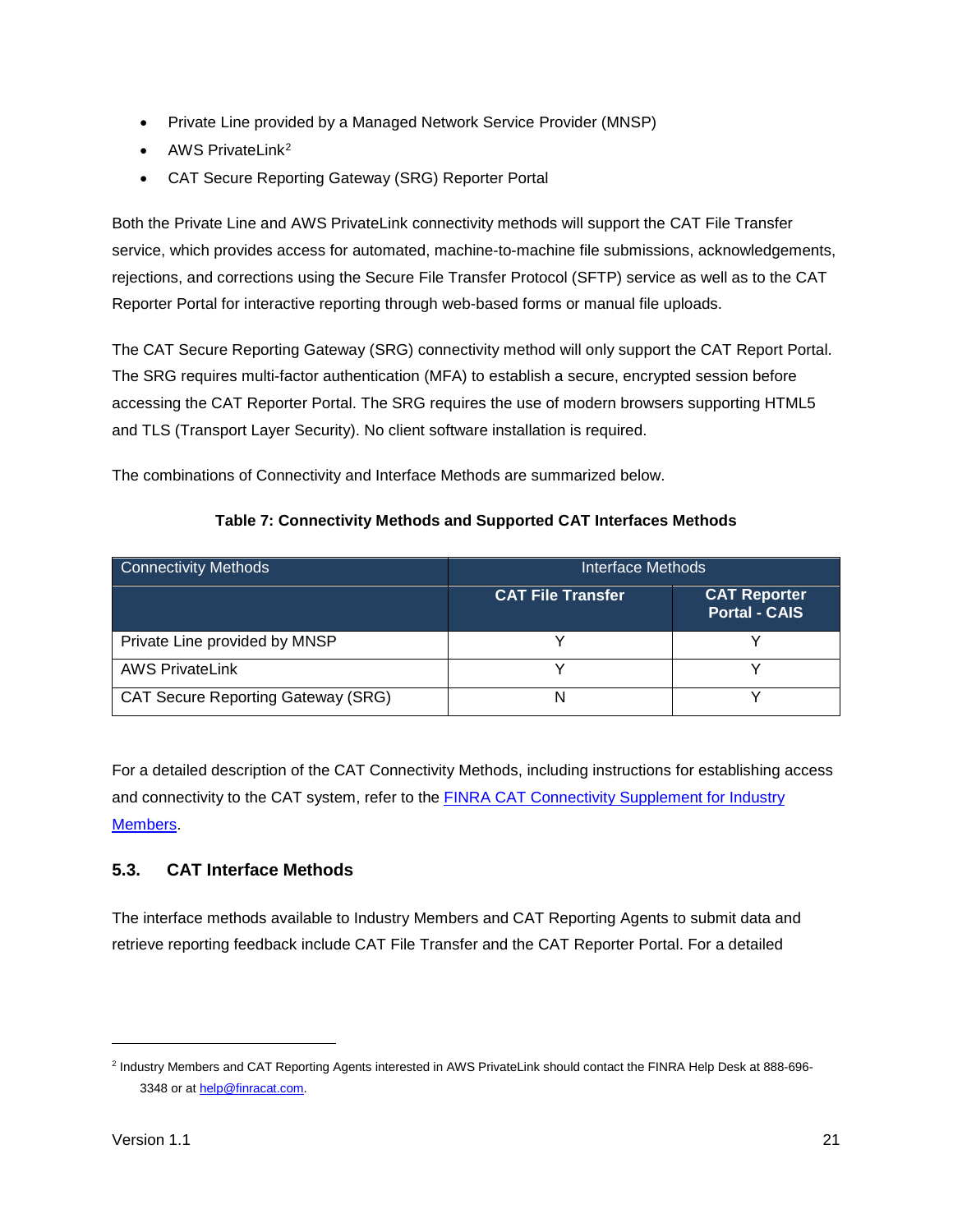description of the CAT Interface Methods, including instructions for establishing access and connectivity to the CAT system, refer to the **FINRA CAT Connectivity Supplement for Industry Members**.

The following identifies the types of CAT information with the respective interface methods available for each:

<span id="page-26-1"></span>

| <b>CAT Data Submission and Feedback</b>                                  | Category       | <b>CAIS</b><br><b>SFTP</b> | <b>CAT Reporter</b><br><b>Portal - CAIS</b> | <b>CAT Reporter</b><br><b>Portal</b> |
|--------------------------------------------------------------------------|----------------|----------------------------|---------------------------------------------|--------------------------------------|
| Submission of CAT CAIS files                                             | Submission     |                            | ✓                                           |                                      |
| Resubmission of Rejected Files/Records,<br><b>Corrections and Clears</b> | Submission     | ✓                          | ✓                                           |                                      |
| Interactive CAT Reportable Account Entry                                 | Submission     |                            | ✓                                           |                                      |
| File Status Retrieval                                                    | Feedback       | ✓                          | ✓                                           |                                      |
| <b>Reporting Statistics</b>                                              | Feedback       |                            | ✓                                           |                                      |
| Error Feedback                                                           | Feedback       | ✓                          | ✓                                           |                                      |
| CAIS System Status and Announcements                                     | Feedback       |                            | ✓                                           |                                      |
| <b>FDID Reconciliation Report</b>                                        | Feedback       |                            | ✓                                           |                                      |
| <b>Account Maintenance</b>                                               | Administration |                            |                                             | ✓                                    |
| <b>Establishment of Reporting Relationships</b>                          | Administration |                            |                                             |                                      |

## **Table 8: CAT Data and Feedback Interface Methods**

# <span id="page-26-0"></span>**CAT File Transfer**

The CAT File Transfer method is an automated, machine-to-machine interface utilizing the Secure File Transfer Protocol ("SFTP") for file submissions, acknowledgements, rejections and corrections. SFTP enables Industry Members and CAT Reporting Agents to create machine-to-machine connections to securely transmit data and retrieve data from FINRA CAT.

The following is the SFTP directory structure that will be made available in the submitter's home directory. Files associated with data submissions and associated feedback will be uploaded in SFTP directories as per the following table.

#### **Table 9: SFTP Directories**

| <b>SFTP Directory</b>          | <b>Usage</b>                                                                                                                     |
|--------------------------------|----------------------------------------------------------------------------------------------------------------------------------|
| 'submitterID/cat/cais/upload   | SFTP submissions uploaded by Submitters including Data files. CAT<br>will move files from this directory for further processing. |
| 'submitterID/cat/cais/feedback | Feedback files associated with submission file processing.                                                                       |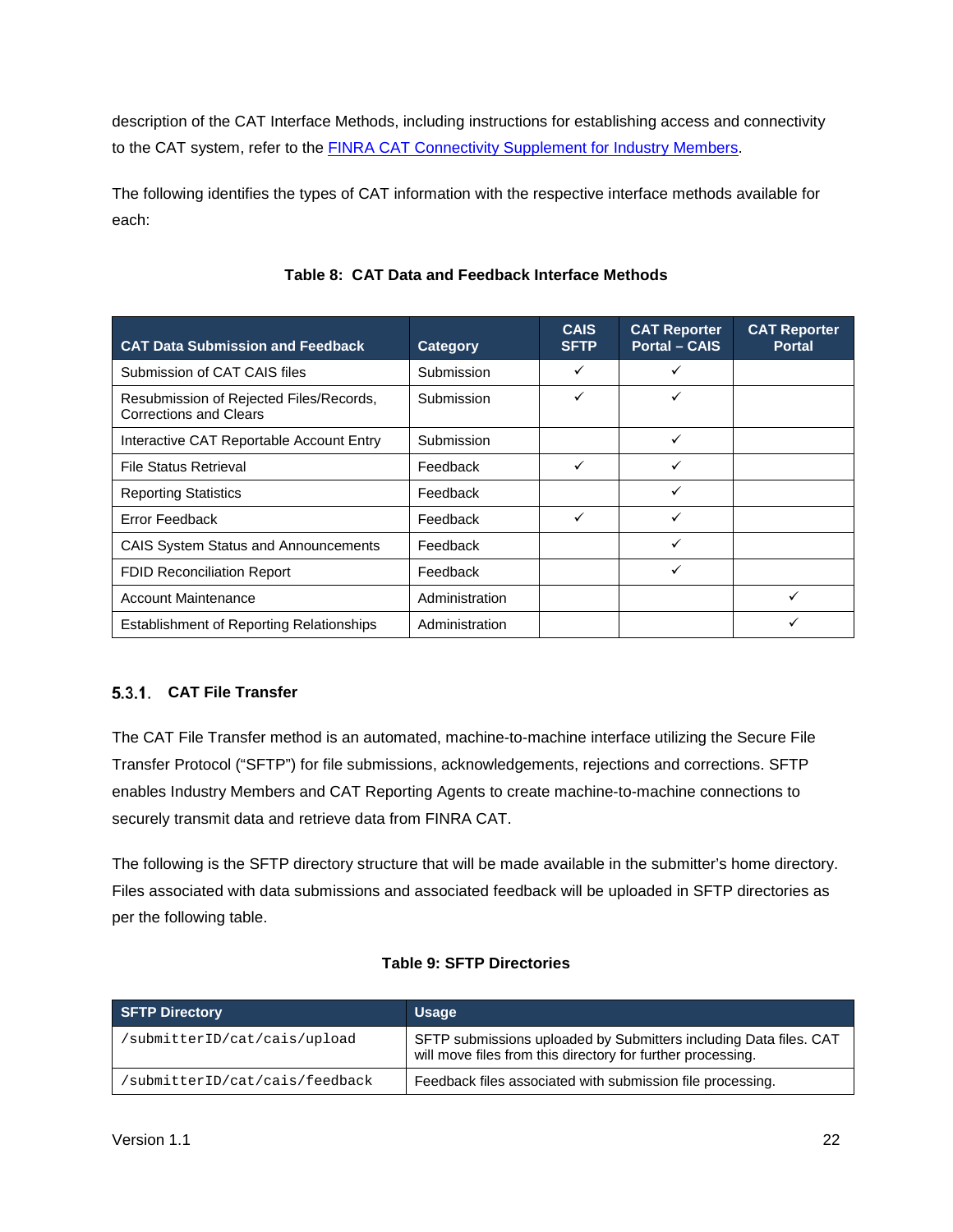The following rules apply:

- 1. Processing is initiated when a file appears in the /submitterID/cat/cais/upload directory.
- 2. CAT will remove files from the upload directory as soon as each file upload is complete.
- 3. The Submitter must not delete files from the /submitterID/cat/cais/upload directory.
- 4. Due to the PII considerations of the account and customer data, a copy of uploaded files will not be made available to the Reporter or Submitter after submission.
- 5. Firms using SFTP will be able to obtain Feedback Files for files submitted through the SFTP, as well as any files submitted through the CAT Reporter Portal - CAIS through either file upload or manual submission.

#### <span id="page-27-0"></span>**CAT Reporter Portal - CAIS**

The CAT Reporter Portal – CAIS is a web interface utilizing secure encryption protocols (HTTPS/TLS) and multi-factor authentication (MFA). The CAT Reporter Portal - CAIS will facilitate data submissions using the following methods:

- Manual data file uploads for files up to 1GB in size and limited to 100,000 FDID records meeting all requirements of data files as specified in [5.1.3.](#page-20-1)
- Data entry for original submissions, repairs for CAT identified errors, and firm initiated corrections and deletion instructions. These entries will be converted to submission files generated by the portal. Because these files will contain PII data, they will not be available to download after submission.
- The CAT Reporter Portal CAIS will include a summary view screen for records created through manual submission that contains the record data which will be submitted, allowing users to confirm, and capture for their records, the details of their submission.
- Firms using the CAT Reporter Portal CAIS will not be able to view the full details of the originally submitted record for correction of CAT identified errors for data security. The CAT Reporter Portal - CAIS will only display the following attributes regarding the error record, and will require entry of all other data attributes to be included in the submission:
	- catReporterCRD
	- catSubmitterID
	- **+** firmDesignatedID
	- fdidRecordID
	- largeTraderRecordID (if error is against a Large Trader record)
	- rejectionID
	- errorCodeID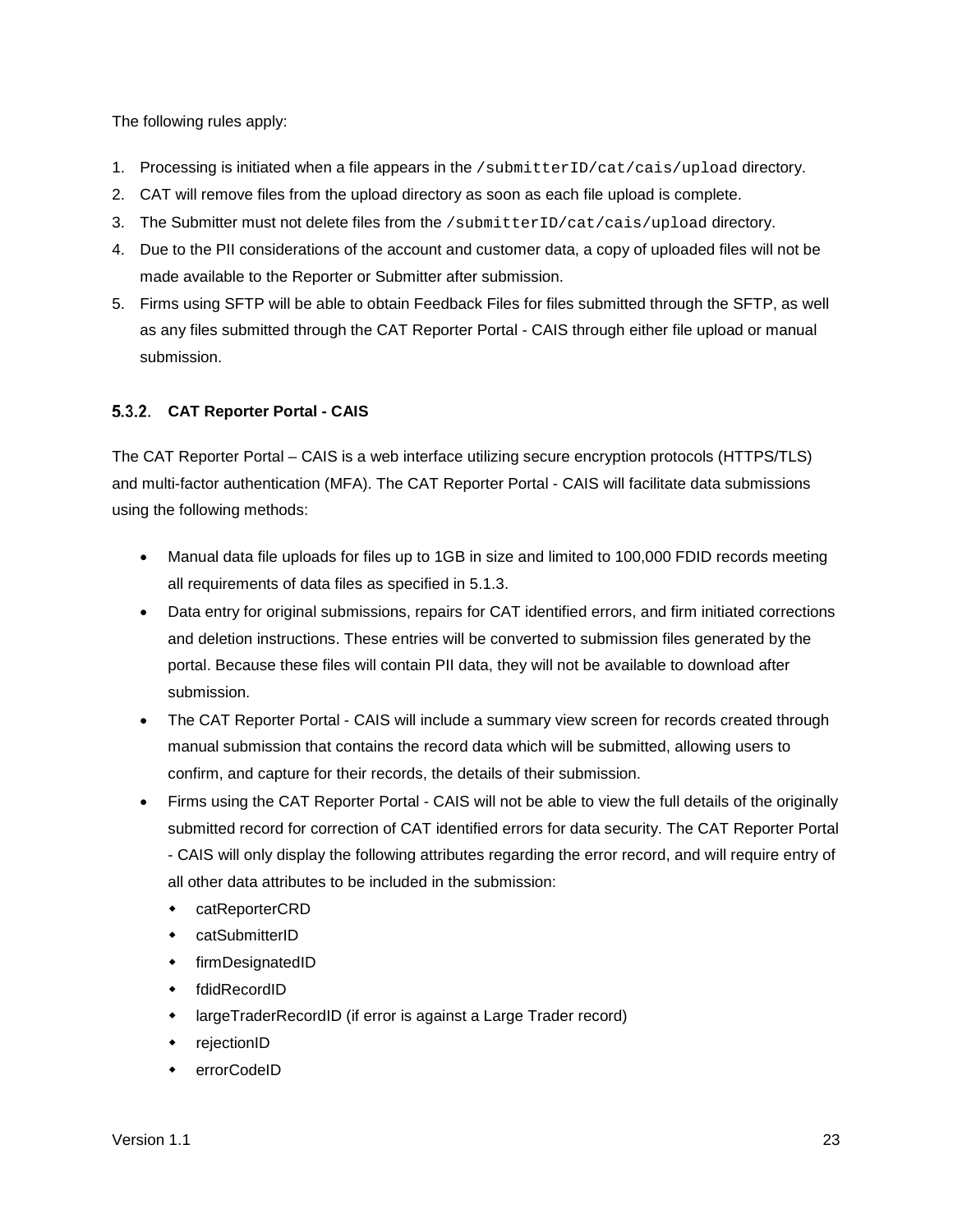• Firms using the CAT Reporter Portal - CAIS will only be able to view Feedback Files for files submitted through the CAT Reporter Portal - CAIS. They will not be able to view Feedback Files for files posted via SFTP.

#### <span id="page-28-0"></span>**5.4. CAT CAIS Reporting Hours**

#### <span id="page-28-1"></span>**Submission of CAT Account and Customer Data**

The CAT NMS Plan requires Industry Members to report Received Industry Member Data, which includes customer and account data, by 8:00 a.m. Eastern Time on the Trading Day following the day the Industry Member receives such Received Industry Member Data. Customer and Account data may be bulk uploaded at the end of the Trading Day, or may be submitted in batches with associated uploads throughout the day. All creation of, or modifications to, CAT reportable accounts are required to be submitted to CAT CAIS by 8:00 a.m. Eastern Time on the Trading Day following the day such information was received by the Industry Member.

Weekends or any day that all equities or options national securities exchanges are closed are not considered a Trading Day.

#### <span id="page-28-2"></span>**Deadline of Repair for Errors Identified by CAT CAIS**

For data submitted by 8:00 a.m. ET, errors will be identified by CAT CAIS and provided to Industry Members by no later than 5:00 p.m. ET on the Trading Day such information was submitted to CAT. Once available, repairs can be made immediately. All repairs must be submitted by 5:00 p.m. Eastern Time on the third Trading Day after the account information became available to the Industry Member. Repairs received after the repair deadline will be accepted but considered late.

CAT specifications allow for Industry Members to correct account submissions that did not produce an error during processing at any time after original submission. Firm-initiated corrections will be handled in the same method as any other update to the existing account record.

#### <span id="page-28-3"></span>**5.5. Security**

#### <span id="page-28-4"></span>**Encryption (In-transit)**

TLS-based encryption, version 1.2 minimum, is required for connection to the Reporter Portal (whether accessed via private line or the SRG) and to the Secure Reporting Gateway itself.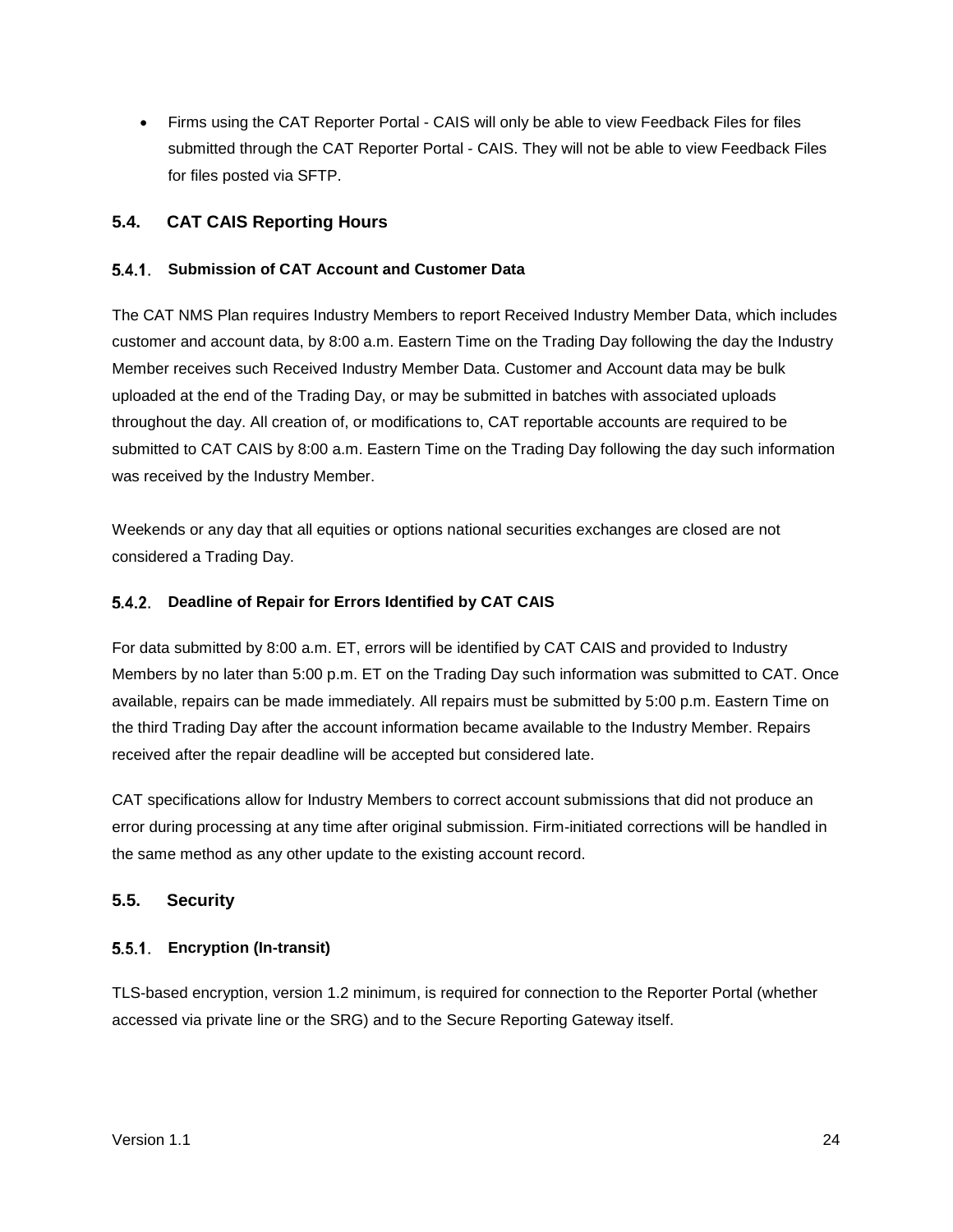For SFTP, in addition to the fact that the SFTP service is only accessible via private line, traffic will be encrypted by virtue of the intrinsic encryption capabilities of SFTP. AES256 will be supported for SFTP; support for other encryption protocols is under evaluation.

#### <span id="page-29-0"></span>**Encryption (At-rest)**

The CAT CAIS system will use native AWS encryption features to encrypt data upon receipt. No action is required by the Industry Member.

#### <span id="page-29-1"></span>**Authentication**

Two-factor authentication will be required for access to the CAIS Reporter Portal. The first factor will be username and password which will require periodic rotation.

The second factor will to be via push notification to an off-the-shelf application installed on a mobile device provided by the user. The user will be required to install the application to their mobile device through their mobile operating system's application store and then complete a registration process on the Reporter Portal or SRG. There is no cost to the Reporter or the user for this mobile application.

The SFTP service similarly requires that two conditions be met to access the interface. The first factor is authentication via username and password. The second is the use of a defined IP source address that is established during initial onboarding. The SFTP system implements an IP whitelist that prevents access from any system not on the whitelist.

More detailed information related to Security is described in the **FINRA CAT Connectivity Supplement for** [Industry Members](https://www.catnmsplan.com/registration/) available at [https://www.catnmsplan.com/registration/.](https://www.catnmsplan.com/registration/)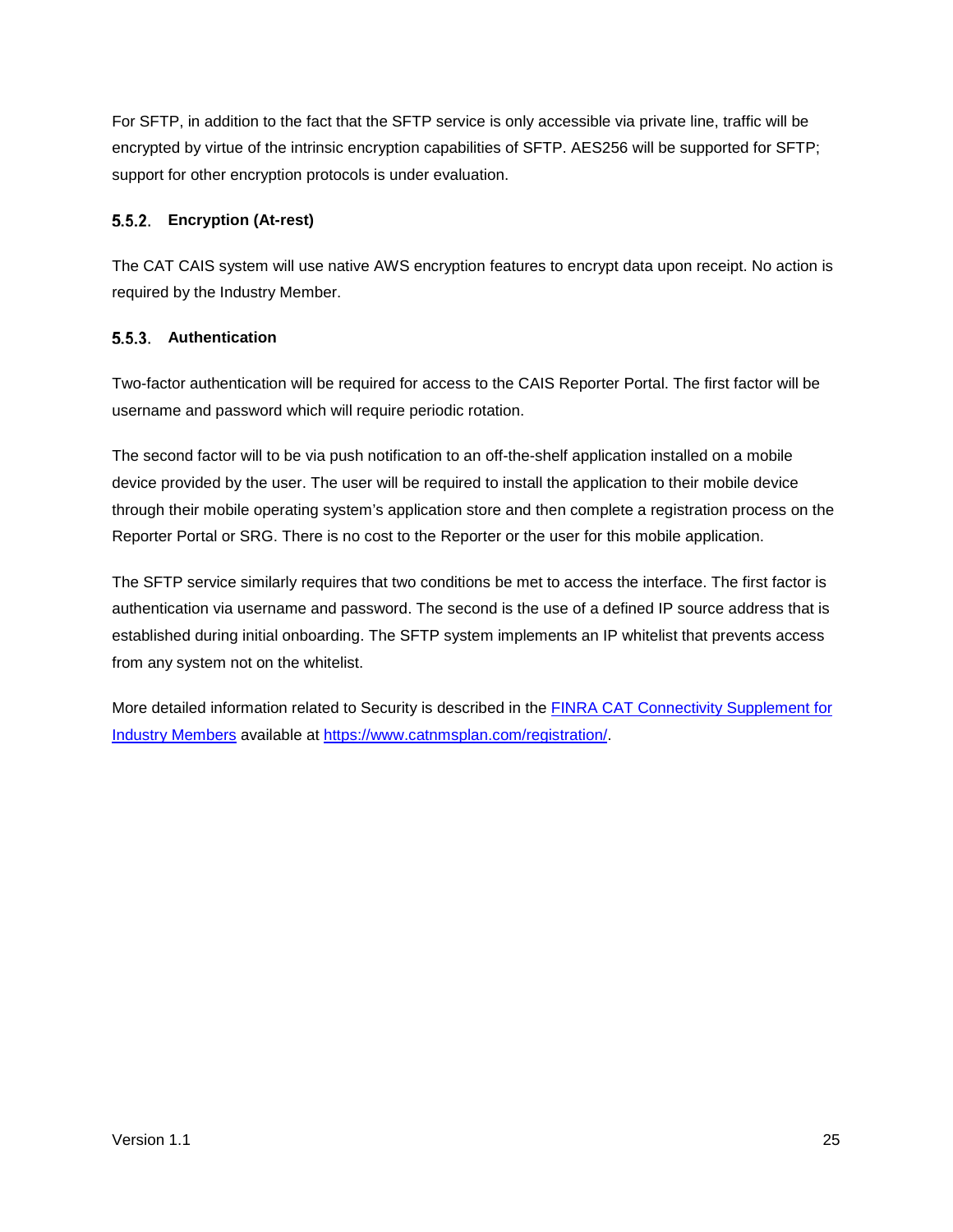# <span id="page-30-0"></span>**6. Feedback and Corrections**

CAT provides feedback associated with CAT CAIS submissions for CAT Reporters and Submitters as follows:

- **File Status:** available via SFTP and the CAT Reporter Portal CAIS, indicates the acceptance or associated errors with a submission file.
- **Reporting Statistics:** available via the CAT Reporter Portal CAIS, daily summary statistics representing reporting activity and errors for prior submissions. Error Rate is also included.
- **Error Feedback:** available via SFTP and the CAT Reporter Portal CAIS, errors found during processing will be made available, including error code, affected FDID, and associated record ID(s) from the submission file.
- **Corrections Feedback:** available via the CAT Reporter Portal CAIS, information is provided for the repair status of all corrections. When an error has been corrected, the updated status will be reflected.
- **System Status and Announcements:** available via the CAT Reporter Portal CAIS, the status of CAT processing will be made available with a distinction for instances when a processing delay or issue is occurring. Additionally, announcements related to system maintenance and upcoming changes will be presented.

This section describes the procedures for obtaining feedback and making corrections/deletions associated with feedback of errors. Additionally this section describes the requirement for making correction/deletions for accepted data for which there was no feedback.

# <span id="page-30-1"></span>**6.1. File and Error Feedback**

A feedback file will be made available for each submission file that is acknowledged as uploaded. This file will contain information about current status, as well as previously completed steps in the ingestion process. Feedback related to the following processing steps is expected to be made available within the following timelines:

| <b>Seq</b> | <b>Processing Stage</b> | Feedback                                                              | <b>Anticipated Delivery</b>             | <b>Delivery No Later</b><br>Than |
|------------|-------------------------|-----------------------------------------------------------------------|-----------------------------------------|----------------------------------|
|            | File<br>Acknowledgement | File Acknowledgement<br><b>Status</b>                                 | Within 10 minutes of File<br>Submission | 1 hour of File<br>Submission     |
| 2          | File Integrity          | File Integrity Error Status or<br><b>File Integrity Passed Status</b> | Within 30 minutes of File<br>Submission | 2 hours of File<br>Submission    |
| 3          | Data Validation         | Data Errors including syntax                                          | Within an 1 hour of File                | 4 hours of File Integrity        |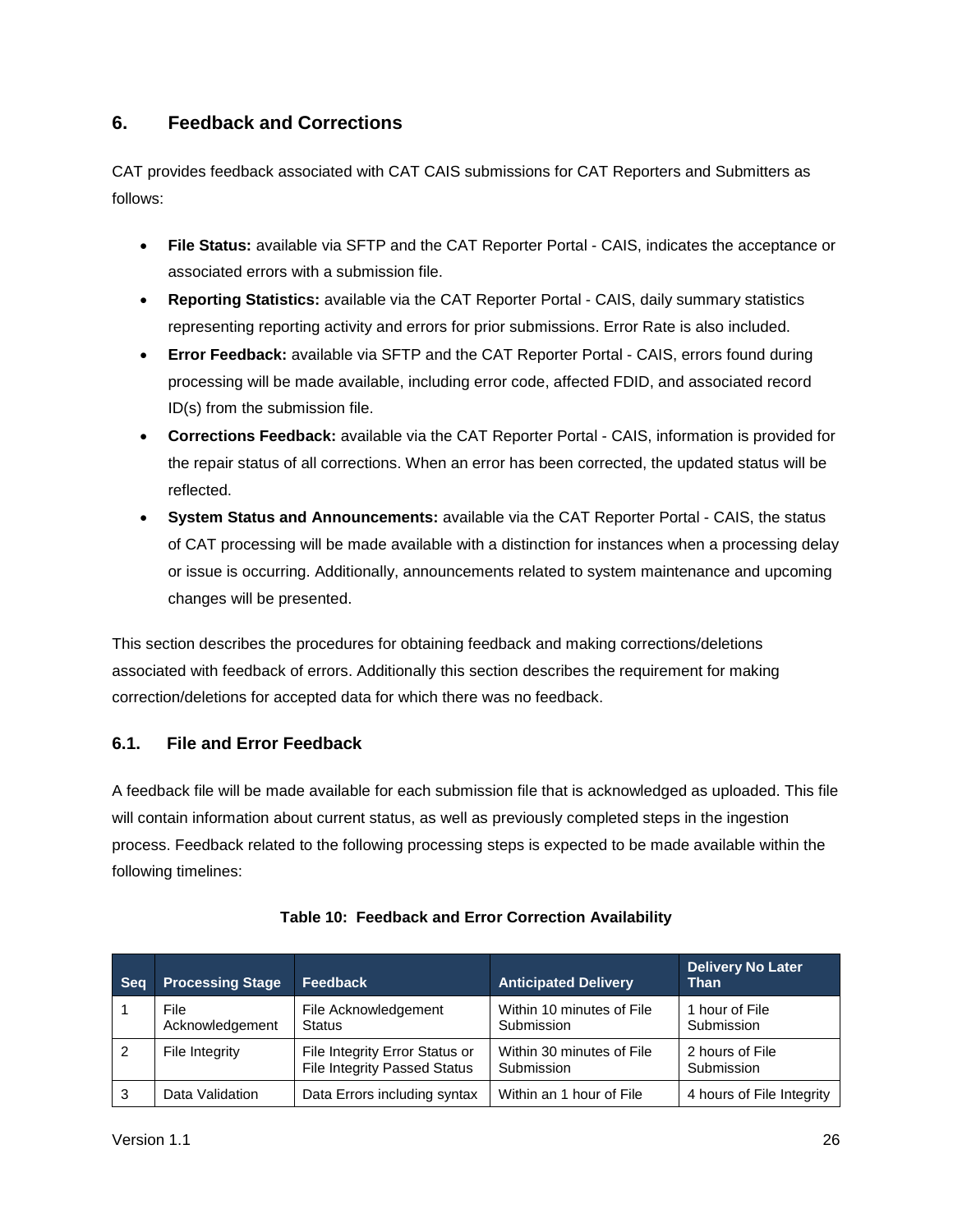| Seq Processing Stage Feedback |                     | <b>Anticipated Delivery</b> | <b>Delivery No Later</b><br><b>Than</b> |
|-------------------------------|---------------------|-----------------------------|-----------------------------------------|
|                               | and semantic errors | Integrity Feedback          | Feedback                                |

#### <span id="page-31-0"></span>**Feedback Generation**

Feedback associated with all processing stages will be made available via SFTP and/or the CAT Reporter Portal - CAIS as described in [Table 8: CAT Data and Feedback Interface](#page-26-1) Methods. A single feedback file will be generated for each file submission, and will be updated with status information as the file completes each stage of processing.

For Feedback files made available via SFTP, the following rules apply:

- 1. The format of feedback files will be JSON.
- 2. Feedback files will be accessible under the cat/cais/feedback directory in the Submitter's home directory on the Feedback SFTP server.
- 3. Feedback for data submitted by a CAT Submitter on behalf of a CAT Reporter will be accessible under the CAT Reporter's home directory on the Feedback SFTP server if the CAT Reporter has an SFTP account.
- 4. If a file is rejected for a file integrity error, it will not proceed to the next processing stage.
- 5. The minimum retention time for feedback files on the SFTP server is 10 calendar days. After that time, they may be removed from the server. Feedback will be available via the CAT Reporter Portal - CAIS for at least 90 days.

#### <span id="page-31-1"></span>**Feedback File Names and Format**

1. Feedback Files created by CAT CAIS will be named using the following format:

<original File Base Name>.<version>.feedback.<Format Extension>.<Compression type>

Example: SUBID\_MYID\_20200101\_CAIS\_000123.v1.feedback.json.bz2

2. The version will be applied as part of the file generation process to accommodate situations where a single Firm submits multiple files having the same original File Base Name, so that the feedback file for each version submitted can be retained.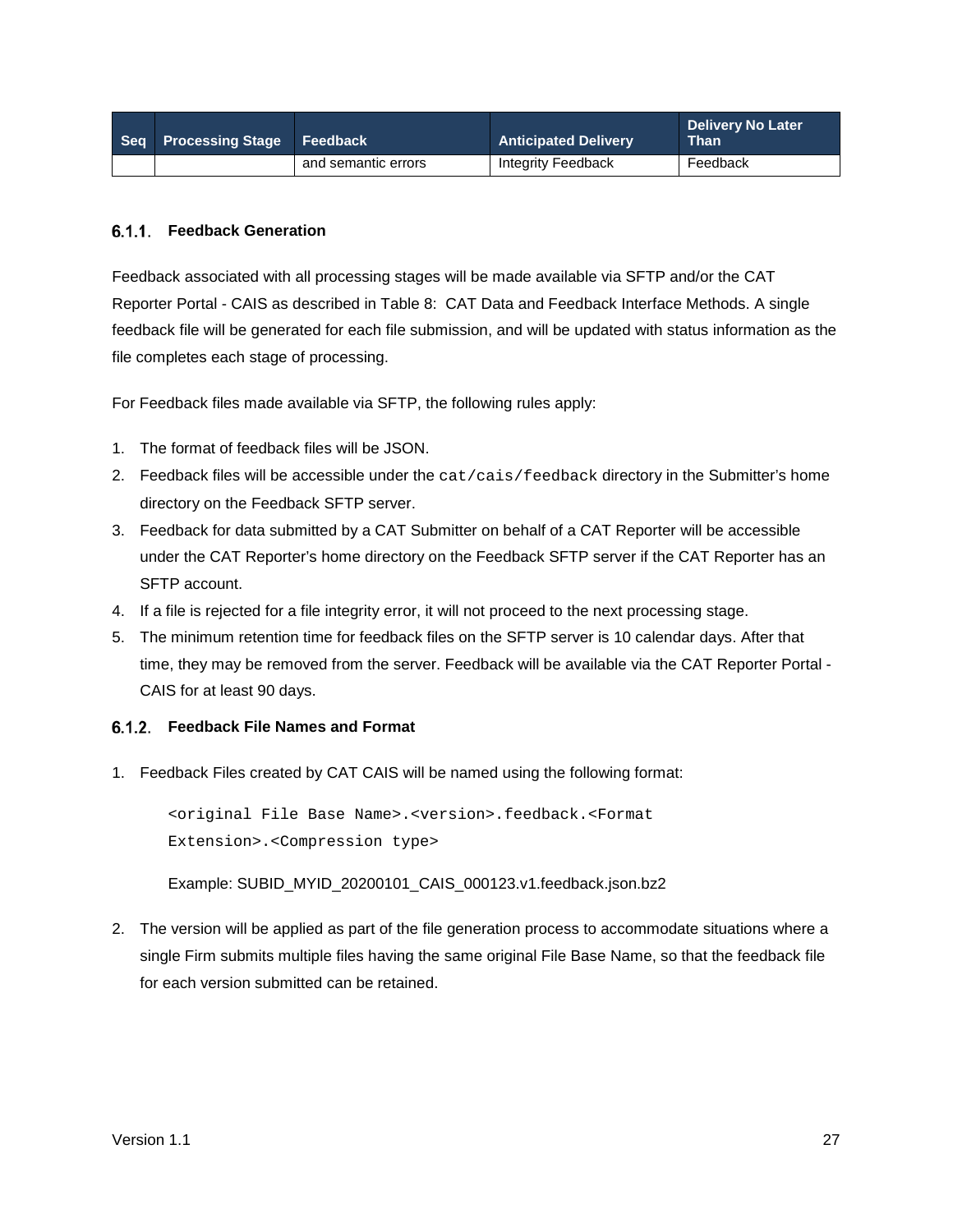|  |  |  | Table 11: Elements of a Feedback file |
|--|--|--|---------------------------------------|
|--|--|--|---------------------------------------|

| <b>Field Name</b>  | Data Type | <b>JSON Object</b> | Include<br><b>Key</b> | <b>Description</b>                                                                                                                                                                                                                                                                                                                                                                                                                                                                                                                                                                                                                                                                                                                                                                                                                                                                                                                                                                                                                                                                                                                                                                                                                                                                                                               |  |
|--------------------|-----------|--------------------|-----------------------|----------------------------------------------------------------------------------------------------------------------------------------------------------------------------------------------------------------------------------------------------------------------------------------------------------------------------------------------------------------------------------------------------------------------------------------------------------------------------------------------------------------------------------------------------------------------------------------------------------------------------------------------------------------------------------------------------------------------------------------------------------------------------------------------------------------------------------------------------------------------------------------------------------------------------------------------------------------------------------------------------------------------------------------------------------------------------------------------------------------------------------------------------------------------------------------------------------------------------------------------------------------------------------------------------------------------------------|--|
| version            | Text(10)  | Main               | R.                    | The schema version of the feedback file used for<br>providing the response.                                                                                                                                                                                                                                                                                                                                                                                                                                                                                                                                                                                                                                                                                                                                                                                                                                                                                                                                                                                                                                                                                                                                                                                                                                                      |  |
| submissionID       | Unsigned  | Main               | ${\sf R}$             | The unique Submission ID assigned to the<br>submission file by the CAT CAIS system. Used to<br>identify the single submission activity. If the same<br>file name is submitted across multiple<br>submissions, each submission instance will have a<br>separate and unique Submission ID value.                                                                                                                                                                                                                                                                                                                                                                                                                                                                                                                                                                                                                                                                                                                                                                                                                                                                                                                                                                                                                                   |  |
| catSubmitterID     | Unsigned  | Main               | $\mathsf{R}$          | The unique identifier assigned to the Submitter<br>firm by CAT.                                                                                                                                                                                                                                                                                                                                                                                                                                                                                                                                                                                                                                                                                                                                                                                                                                                                                                                                                                                                                                                                                                                                                                                                                                                                  |  |
| catReporterCRD     | Unisgned  | Main               | ${\sf R}$             | The unique CRD identifier assigned to the CAT<br>Reporter to whom the data belongs.                                                                                                                                                                                                                                                                                                                                                                                                                                                                                                                                                                                                                                                                                                                                                                                                                                                                                                                                                                                                                                                                                                                                                                                                                                              |  |
| submissionStatus   | Choice    | Main               | ${\sf R}$             | The current status of the submission file in the<br>processing flow.<br><b>VALUES:</b><br>FILE_ACKNOWLEDGED - indicates the<br>file was acknowledged as having been<br>submitted, and has picked up for file<br>integrity checks.<br>FILE_INTEGRITY_PASSED - indicates<br>the file passed file integrity checks, and<br>will now be processed through record<br>data validations.<br>RECORD_SCAN_COMPLETED -<br>٠<br>indicates the file has completed record<br>validations. If one or more records<br>passed record validation, they will now be<br>loaded to CAIS. Details about any<br>rejected records are now available within<br>the feedback file in the RejectionItems<br>section.<br>COMPLETED_WITHOUT_REJECTIONS<br>- indicates the file has completed loading<br>into the CAIS, and no data validation<br>errors were encountered. No further<br>updates will be made to the feedback file.<br>COMPLETED_WITH_REJECTIONS -<br>indicates the file has completed loading<br>into the CAIS, and one or more data<br>validation errors were encountered. No<br>further updates will be made to the<br>feedback file.<br>COMPLETED_INTEGRITY_ERROR -<br>indicates the file failed file integrity checks<br>and can not be processed. No further<br>updates will be made to the feedback file<br>upon reaching this status. |  |
| integrityErrorCode | Choice    | Main               | $\mathsf C$           | Only populated if the submissionStatus is<br>COMPLETED_INTEGRITY_ERROR.<br>integrityErrorCode will be populated with the error                                                                                                                                                                                                                                                                                                                                                                                                                                                                                                                                                                                                                                                                                                                                                                                                                                                                                                                                                                                                                                                                                                                                                                                                   |  |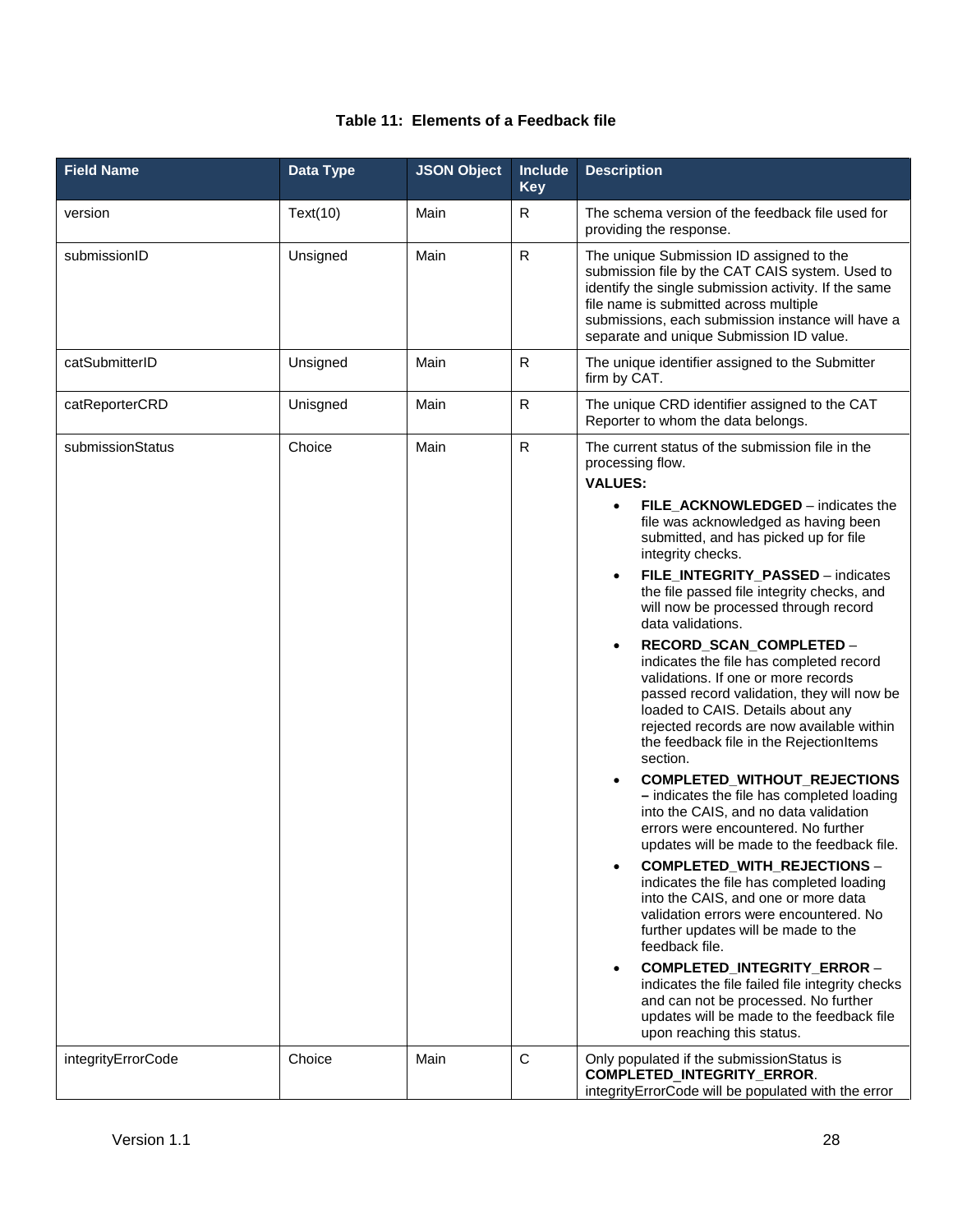| <b>Field Name</b>               | Data Type                      | <b>JSON Object</b>  | Include<br><b>Key</b> | <b>Description</b>                                                                                                                                                                                                                                                           |
|---------------------------------|--------------------------------|---------------------|-----------------------|------------------------------------------------------------------------------------------------------------------------------------------------------------------------------------------------------------------------------------------------------------------------------|
|                                 |                                |                     |                       | code from Appendix B that caused the error.                                                                                                                                                                                                                                  |
| receiptTimestamp                | Timestamp<br>(String)          | Main                | R                     | The time at which the file was acknowledged to<br>have been submitted for processing.                                                                                                                                                                                        |
| completedTimestamp              | Timestamp<br>(String)          | Main                | $\mathsf{C}$          | The time at which the file completed processing,<br>reaching a completed status. Only populated after<br>the file has reached a final status.                                                                                                                                |
| receivedFDIDRecordCount         | Unsigned                       | Main                | $\mathsf{C}$          | Total count of FDID Records present within the<br>file. Only populated when the file has reached the<br>interim status of RECORD_SCAN_COMPLETED<br>or a final status of<br><b>COMPLETED_WITHOUT_REJECTIONS or</b><br><b>COMPLETED_WITH_REJECTIONS.</b>                       |
| successfulFDIDRecordCount       | Unsigned                       | Main                | $\mathsf{C}$          | Total count of FDID Records processed without<br>record validation errors. Only populated when the<br>file has reached the interim status of<br>RECORD_SCAN_COMPLETED or a final status<br>of COMPLETED_WITHOUT_REJECTIONS or<br><b>COMPLETED_WITH_REJECTIONS.</b>           |
| receivedCorrectionActionCount   | Unsigned                       | Main                | $\mathsf{C}$          | Total count of Correction Action records present<br>within the file. Only populated when the file has<br>reached the interim status of<br>RECORD_SCAN_COMPLETED or a final status<br>of COMPLETED_WITHOUT_REJECTIONS or<br>COMPLETED_WITH_REJECTIONS.                        |
| successfulCorrectionActionCount | Unsigned                       | Main                | $\mathsf{C}$          | Total count of Correction Action records processed<br>without record validation warnings. Only populated<br>when the file has reached the interim status of<br>RECORD_SCAN_COMPLETED or a final status<br>of COMPLETED_WITHOUT_REJECTIONS or<br>COMPLETED_WITH_REJECTIONS.   |
| statusHistory                   | Name/Value Pair                | Main                | $\mathsf{R}$          | Includes the list of events and corresponding<br>timestamps from file processing. Includes the<br>following Name attributes:<br>FILE ACKNOWLEDGED<br>FILE_INTEGRITY_PASSED<br>RECORD_SCAN_COMPLETED<br><b>COMPLETED</b>                                                      |
| rejectionItems                  | Multi-<br>Dimensional<br>Array | Main                | $\mathsf{C}$          | Includes the list of records having data validation<br>errors. Only present if at least one record had a<br>data validation error, and only when the file has<br>reached the interim status of<br>RECORD_SCAN_COMPLETED or the final status<br>of COMPLETED_WITH_REJECTIONS. |
| rejectionID                     | Unsigned                       | Rejection<br>Record | $\mathsf{R}$          | The unique ID reference for the particular record<br>rejection reported on the FDID within the<br>Submission File.                                                                                                                                                           |
| firmDesignatedID                | Alphanumeric(40)               | Rejection<br>Record | $\mathbf C$           | The FDID of the record having the data validation<br>error.                                                                                                                                                                                                                  |
| fdidRecordID                    | Unsigned                       | Rejection<br>Record | $\mathsf C$           | A unique numeric reference to the FDID record<br>within the particular submission file.                                                                                                                                                                                      |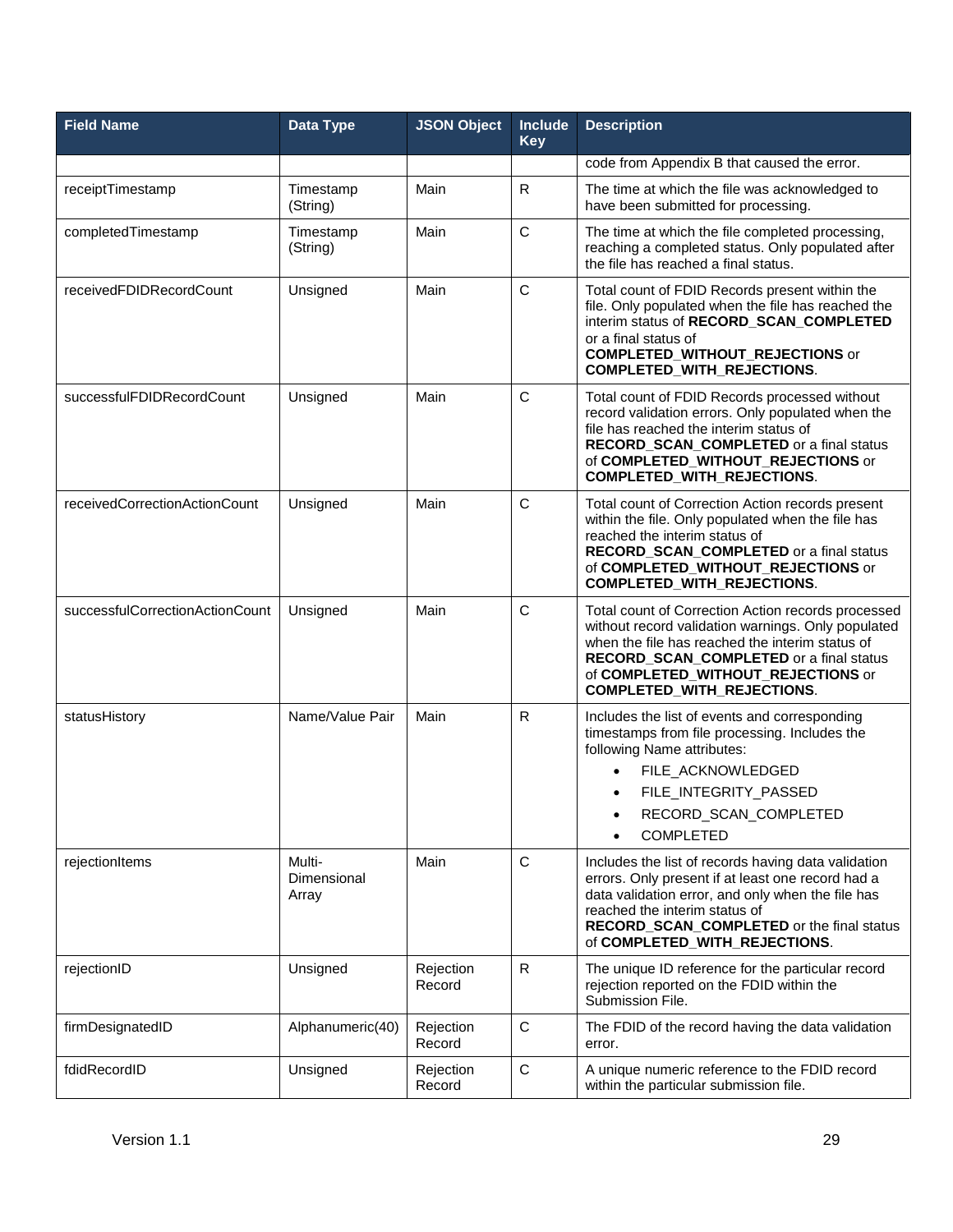| <b>Field Name</b>     | Data Type                      | <b>JSON Object</b>             | <b>Include</b><br><b>Key</b> | <b>Description</b>                                                                                                                                                                                                                                                                                                                                   |
|-----------------------|--------------------------------|--------------------------------|------------------------------|------------------------------------------------------------------------------------------------------------------------------------------------------------------------------------------------------------------------------------------------------------------------------------------------------------------------------------------------------|
| largeTraderRecordID   | Unsigned                       | Rejection<br>Record            | $\mathsf{C}$                 | A unique numeric reference to the Large Trader<br>record in association to the FDID record within the<br>particular submission file. Only populated on Large<br>Trader rejections.                                                                                                                                                                   |
| errorCode             | Unsigned                       | Rejection<br>Record            | R                            | The error code of the data validation, noting which<br>attribute caused the rejection for the FDID record.                                                                                                                                                                                                                                           |
| rejectionTimestamp    | Timestamp                      | Rejection<br>Record            | R.                           | Indicates the time at which the validation error was<br>identified.                                                                                                                                                                                                                                                                                  |
| failedCorrectionItems | Multi-<br>Dimensional<br>Array | Main                           | $\mathsf{C}$                 | Includes the list of Correction Action records<br>having data validation warnings. Only present if at<br>least one record had a data validation warning,<br>and only when the file has reached the interim<br>status of RECORD_SCAN_COMPLETED or a<br>final status of<br><b>COMPLETED_WITHOUT_REJECTIONS or</b><br><b>COMPLETED_WITH_REJECTIONS.</b> |
| rejectionID           | Unsigned                       | Failed<br>Correction<br>Record | R.                           | The unique ID reference reported in the<br>submission file for the Correction Action that was<br>not able to be processed.                                                                                                                                                                                                                           |
| warningCode           | Unsigned                       | Failed<br>Correction<br>Record | R.                           | The warning code of the data validation, noting<br>which attribute caused the Correction Action to not<br>be able to be processed.                                                                                                                                                                                                                   |

## <span id="page-34-0"></span>**JSON Examples of Feeback File for file acknowledgement**

The following is an example of a the feedback file after the submission has been acknowledged and accepted for file integrity checks:

| Original File Submission File Name | 123 456 20200204 CAIS 000123.json.bz2                                                                                                                                                                                                                               |
|------------------------------------|---------------------------------------------------------------------------------------------------------------------------------------------------------------------------------------------------------------------------------------------------------------------|
| Feedback File Name                 | 123 456 20200204 CAIS 000123.v1.feedback.json.bz2                                                                                                                                                                                                                   |
| <b>Feedback File Contents</b>      | "version": " $1.0.0$ ",<br>"submissionID": 7,<br>"catSubmitterID": 123,<br>"catReporterCRD": 456,<br>"submissionStatus": "FILE ACKNOWLEDGED",<br>"receiptTimestamp": "20191123T152233.000045",<br>"statusHistory":<br>"FILE ACKNOWLEDGED": "20191123T152233.000045" |

# <span id="page-34-1"></span>**6.2. File Integrity**

During the File Integrity processing stage, the submission file contents are also validated to ensure they are readable and formatted as expected.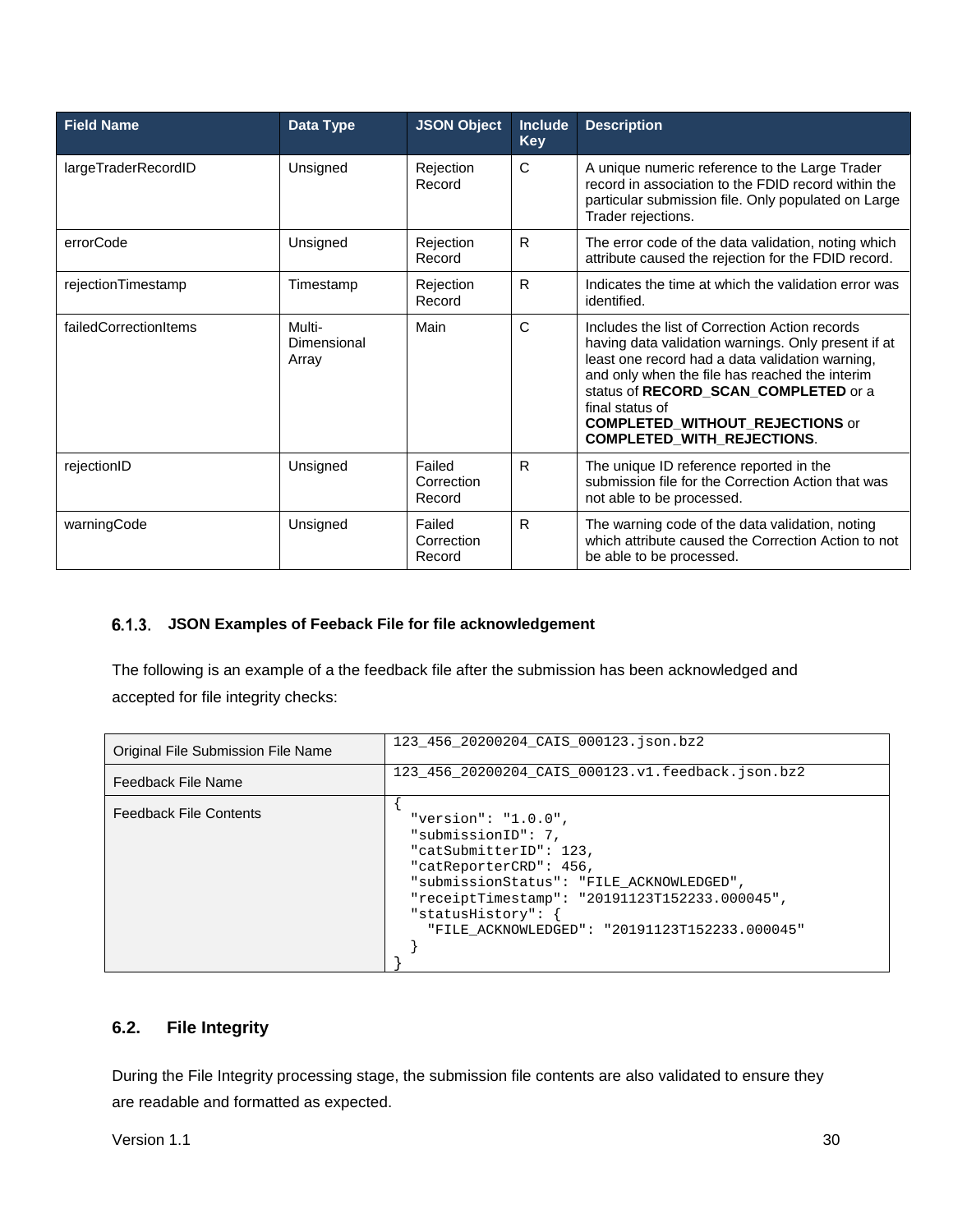The following rules apply:

- 1. Data filenames which duplicate prior submissions accepted during File Integrity will reject, unless the original file had a file integrity error.
- 2. Data files which are not readable will reject.
- 3. Data files which include inaccurate counts of records will reject.
- 4. The CAT Submitter ID of the data file must be equal to the Submitter ID of the submitter that sent the files (as determined from SFTP or CAT Reporter Portal - CAIS username).
- 5. The CAT Reporter CRD within the filename must match the CAT Reporter CRD populated in the data file.
- 6. If the CAT Submitter is reporting on behalf of the CAT Reporter, a Reporting Relationship must be effective.

#### <span id="page-35-0"></span>**JSON Examples for File Integrity Feedback**

File Submission Integrity Success:

| Original File Submission File Name | 123_456_20200204_CAIS_000123.json.bz2                                                                                                                                                                                                                                                                                         |
|------------------------------------|-------------------------------------------------------------------------------------------------------------------------------------------------------------------------------------------------------------------------------------------------------------------------------------------------------------------------------|
| Feedback File Name                 | 123 456 20200204 CAIS 000123.v1.feedback.json.bz2                                                                                                                                                                                                                                                                             |
| <b>Feedback File Contents</b>      | "version": " $1.0.0$ ",<br>"submissionID": 7,<br>"catSubmitterID": 123,<br>"catReporterCRD": 456,<br>"submissionStatus": "FILE INTEGRITY PASSED",<br>"receiptTimestamp": "20191123T152233.000045",<br>"statusHistory":<br>"FILE ACKNOWLEDGED": "20191123T152233.000045",<br>"FILE_INTEGRITY_PASSED": "20191123T152234.123245" |

#### File Submission Integrity Error:

| Original File Submission File Name | 123 456 20200204 CAIS 000123.json.bz2                                                                                                                                                                                                                                                                         |
|------------------------------------|---------------------------------------------------------------------------------------------------------------------------------------------------------------------------------------------------------------------------------------------------------------------------------------------------------------|
| Feedback File Name                 | 123_456_20200204_CAIS_000123.v1.feedback.json.bz2                                                                                                                                                                                                                                                             |
| <b>Feedback File Contents</b>      | "version": " $1.0.0$ ",<br>"submissionID": 7,<br>"catSubmitterID": 123,<br>"catReporterCRD": 456,<br>"submissionStatus": "COMPLETED INTEGRITY ERROR",<br>"integrityErrorCode": 21007,<br>"receiptTimestamp": "20191123T152233.000045",<br>"completedTimestamp": "20191123T152721.023423",<br>"statusHistory": |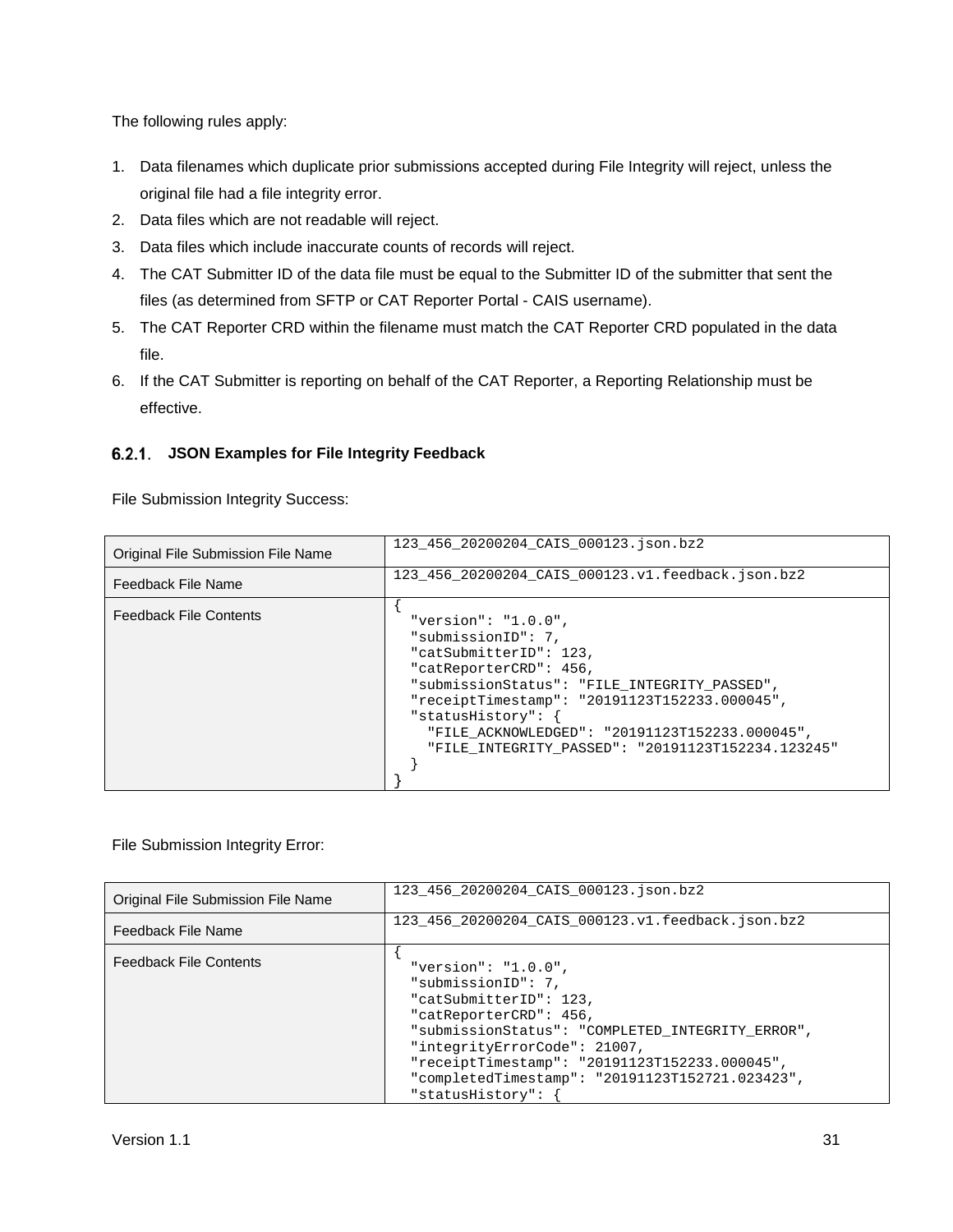| "FILE ACKNOWLEDGED": "20191123T152233.000045"         |
|-------------------------------------------------------|
| "COMPLETED INTEGRITY ERROR": "20191123T152721.023423" |
|                                                       |
|                                                       |

#### <span id="page-36-0"></span>**6.3. Data Ingestion**

During Data Ingestion, records within the Data file are validated. Validations to ensure correct syntax and semantics associated with record length, field length, data type, non-null and reference data checks are performed. Validations are initiated by the record type of every record contained in the file. Ingestion feedback will be provided with reference to any and all records that have validation errors.

During the ingestion phase, each record will be checked for proper formatting (JSON field names and values) and data contents.

The following rules apply:

- 1. File Ingestion feedback will be generated for every submission file passing file integrity checks.
- 2. Any record within a Data File determined to be malformed or otherwise invalid will be individually rejected, and will not cause a rejection of the full file.
- 3. When a record is readable and can be parsed, Ingestion validations will occur for every field within the record.
- 4. One or more errors may be found within a record.
- 5. Each error identified against a single FDID record will be listed separately within the feedback file.
- 6. The original record reported to CAT CAIS will not be included in the feedback file. The feedback file will instead include the RecordID and FDID of the record having the error.
- 7. Records that are not rejected during Ingestion will be imported into the CAT CAIS.
- 8. If an FDID record passes validation, but contains one or more errors on associated LTIDs, the FDID record will be imported into the CAT CAIS. The associated LTID with the error will not be imported into the CAT CAIS.

#### <span id="page-36-1"></span>**JSON Examples for Data Ingestion Feedback**

Data File Submission Ingestion Success:

| <b>Original File Submission File Name</b> | 123 456 20200204 CAIS 000123.json.bz2                                                             |
|-------------------------------------------|---------------------------------------------------------------------------------------------------|
| Meta Feedback File Name                   | 123 456 20200204 CAIS 000123.v1.feedback.json.bz2                                                 |
| <b>Feedback File Contents</b>             | "version": " $1.0.0$ ",<br>"submissionID": 7,<br>"catSubmitterID": 123,<br>"catReporterCRD": 456, |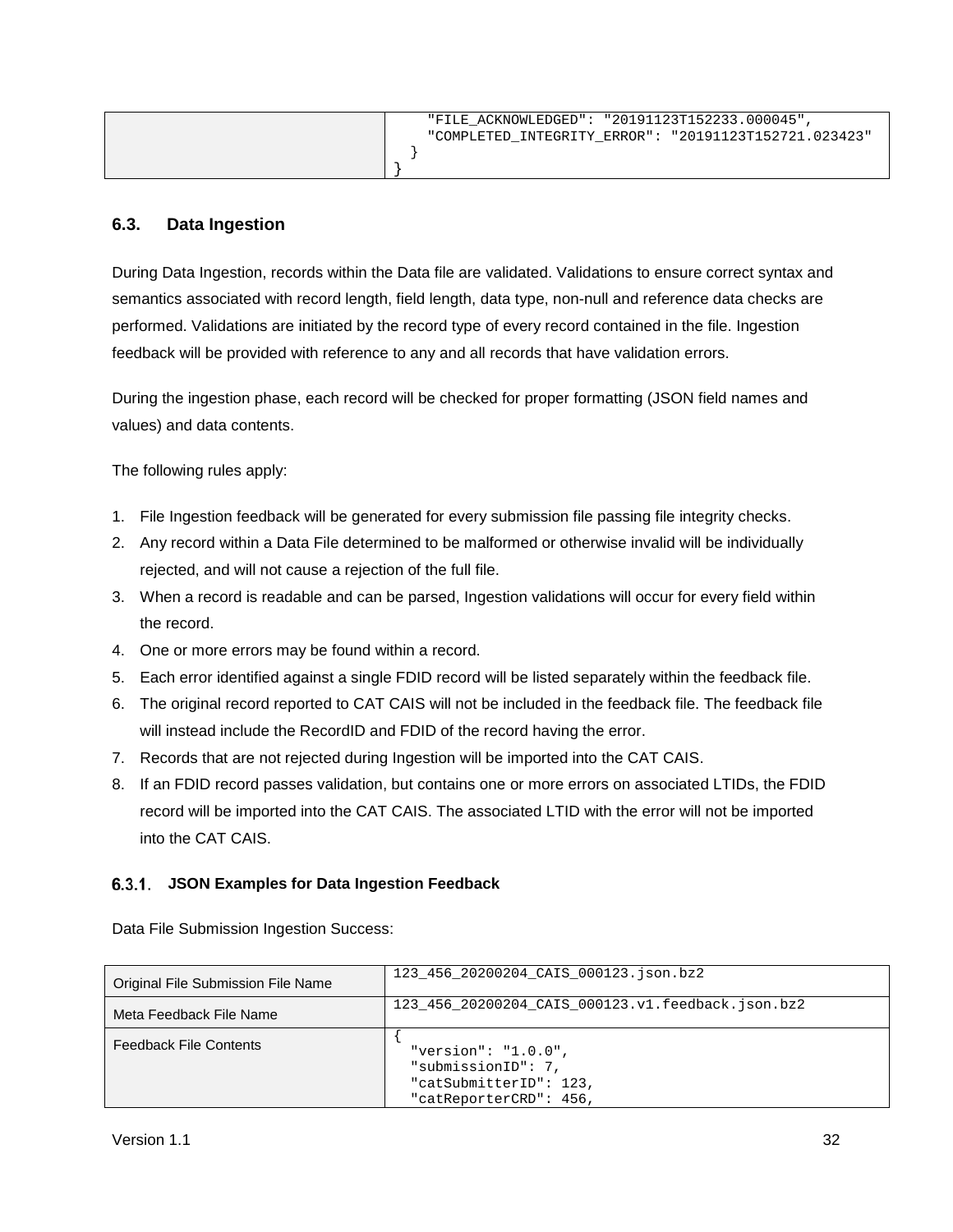| "submissionStatus": "COMPLETED WITHOUT REJECTIONS", |
|-----------------------------------------------------|
| "receiptTimestamp": "20191123T152233.000045",       |
| "completedTimestamp": "20191123T152721.023423",     |
| "receivedFDIDRecordCount": 100,                     |
| "successfulFDIDRecordCount": 100,                   |
| "receivedCorrectionActionCount": 0,                 |
| "successfulCorrectionActionCount": 0,               |
| "statusHistory":                                    |
| "FILE_ACKNOWLEDGED": "20191123T152233.000045",      |
| "FILE_INTEGRITY_PASSED": "20191123T152234.123245",  |
| "RECORD_SCAN_COMPLETED": "20191123T152255.324392",  |
| "COMPLETED WITHOUT REJECTIONS":                     |
| "20191123T152721.023423"                            |
|                                                     |
|                                                     |

Data File Submission Ingestion Error and Failed Correction:

| Original File Submission File Name | 123_456_20200204_CAIS_000123.json.bz2                                                                                                                                                                                                                                                                                                                                                                                                                                                                                                                                                                                                                                                                                                                                                                                                                                                                                                                            |
|------------------------------------|------------------------------------------------------------------------------------------------------------------------------------------------------------------------------------------------------------------------------------------------------------------------------------------------------------------------------------------------------------------------------------------------------------------------------------------------------------------------------------------------------------------------------------------------------------------------------------------------------------------------------------------------------------------------------------------------------------------------------------------------------------------------------------------------------------------------------------------------------------------------------------------------------------------------------------------------------------------|
| Meta Feedback File Name            | 123_456_20200204_CAIS_000123.v1.feedback.json.bz2                                                                                                                                                                                                                                                                                                                                                                                                                                                                                                                                                                                                                                                                                                                                                                                                                                                                                                                |
| <b>Feedback File Contents</b>      | "version": " $1.0.0$ ",<br>"submissionID": 7,<br>"catSubmitterID": 123,<br>"catReporterCRD": 456,<br>"submissionStatus": "COMPLETED_WITH_REJECTIONS",<br>"receiptTimestamp": "20191123T152233.000045",<br>"completedTimestamp": "20191123T152721.023423",<br>"receivedFDIDRecordCount": 100,<br>"successfulFDIDRecordCount": 99,<br>"receivedCorrectionActionCount": 1,<br>"successfulCorrectionActionCount": 0,<br>"statusHistory": $\{$<br>"FILE_ACKNOWLEDGED": "20191123T152233.000045",<br>"FILE_INTEGRITY_PASSED": "20191123T152234.123245",<br>"RECORD SCAN COMPLETED": "20191123T152255.324392",<br>"COMPLETED WITH REJECTIONS": "20191123T152721.023423"<br>"rejectionItems": [<br>"rejectionID": 1127,<br>"firmDesignatedID": "ABC123",<br>"fdidRecordID": 4,<br>"largeTraderRecordID": 2,<br>"errorCode": 22012,<br>"rejectionTimestamp": "20191123T152221.023423"<br>ı,<br>"failedCorrectionItems": [<br>"rejectionID": 5000,<br>"warningCode": 24002 |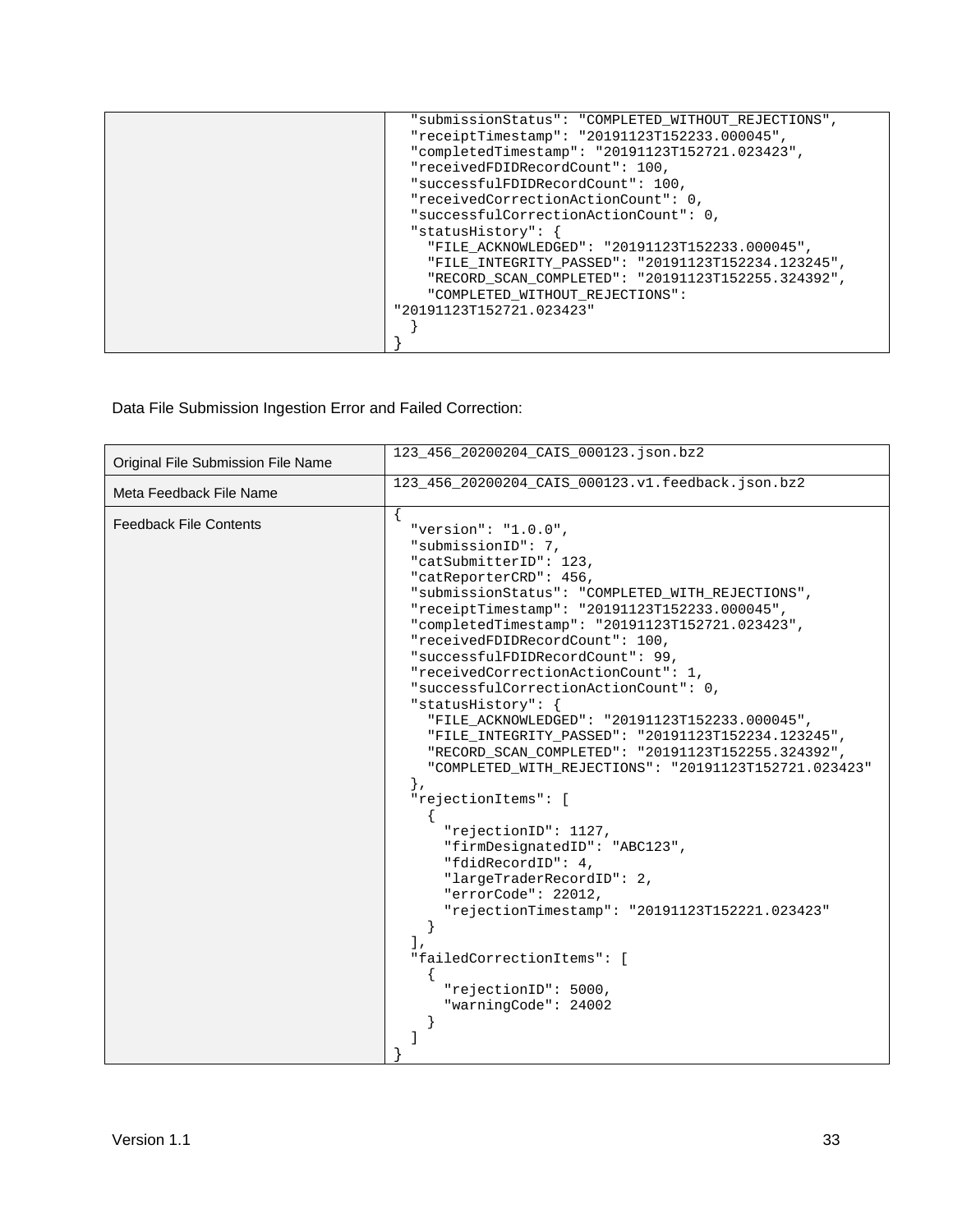#### <span id="page-38-0"></span>**6.4. Corrections**

Errors found during CAT CAIS processing and found by CAT Reporters subsequent to transmission must be repaired. The reporting of Error Corrections is facilitated in CAT CAIS through submissions via SFTP and the CAT Reporter Portal - CAIS. Firm-initiated corrections of data that had been accepted in prior CAT CAIS submissions are acceptable at any time, and will be processed the same as any other update to the original record. The new data provided on the corrected record will update the currently stored record in CAT CAIS in place.

The following scenarios will be detailed below for how data can be corrected:

- Correction or Clearing of a CAT CAIS Submission File having a File Integrity Error
- Correction or Deletion of an FDID record failing FDID format validation
- Correction or Deletion of an LTID record failing LTID format validation
- Correction of an FDID record failing one or more Data Validation errors other than FDID format validation
- Correction of an LTID record failing one or more Data Validation errors other than LTID format validation

#### <span id="page-38-1"></span>**File Integrity Errors**

A File Integrity Error resulting in the inability to process a particular Submission File can be corrected by submission of a new file having the same Submission File Name, with corrected data that passes File Integrity checks.

If a file is received having the same Submission File Name as a prior submission that did not have a File Integrity Error, the new submission file will be rejected as a File Integrity Warning, alerting the firm that they have reused the same Submission File Name as a file that was previously accepted by CAT CAIS. The firm does not have to take further action to correct for this submission file, however please be advised that the data included in the submission file will not be processed through Data Validation nor accepted into CAT CAIS.

#### <span id="page-38-2"></span>**Data Validation Errors**

#### **6.4.2.1. Missing or Invalid firmDesignatedID and largeTraderID Values**

In order to support historical correction tracking and lineage of replacements, records failing Data Validation for a Missing or Invalid FDID or LTID value may be corrected through either of the following methods: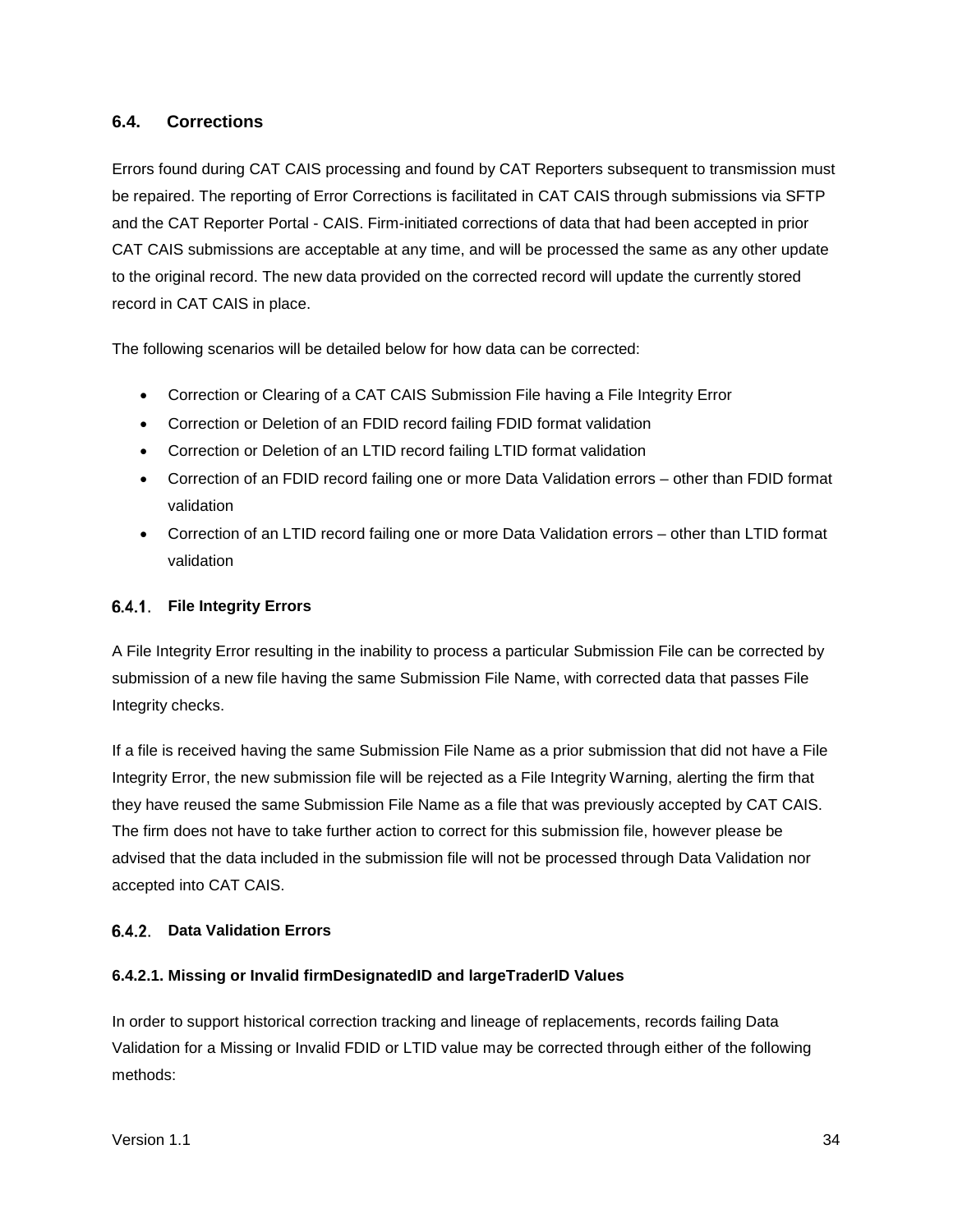- Submission of a CORRECTION action within the *correctionsList* section of the Submission File, having a reference to the FDID or LTID that corrects for the prior failed record; OR
- Submission of a DELETE action within the *correctionsList* section of the Submission File, indicating no record is required to be submitted in place of the prior record failing validation

In the CORRECTION scenario, the replacing record must be included within the current Submission File and pass all data validation checks, or the replacing record must have been accepted by CAT CAIS in a prior submission. If the correction action is for an LTID, the corresponding FDID and LTID having the correction must likewise be included in the current Submission File without a data validation error, or have been accepted by CAT CAIS in a prior submission.

If the referenced correction record fails Data Validation for the format of its FDID or LTID value, a separate rejection will be created against the replacement record, and the original rejection will remain open for correction. If the reference correction record passes Data Validation for format of the FDID or LTID, the original rejection will be closed as corrected, even if the FDID or LTID record fails a separate Data Validation; however a new rejection will be recorded and tracked against the timeline for correction of the original error.

#### **6.4.2.2. Data Validation Errors**

If a submission record fails Data Validation checks for any reasons other than the format of the FDID or LTID value, rejections can be corrected by submitting the same FDID, or FDID and LTID combination, with corrected data. If the new submission fails for the same data validation, the prior rejection for the record will be considered repaired, and a new rejection will be created; however the new rejection will be tracked against the timeline for correction of the original error. If the new submission fails validation against a separate attribute, the original rejection will be closed as corrected, and a new rejection will be created for the separate attribute validation failure; however the new rejection will be tracked against the timeline for correction of the original error.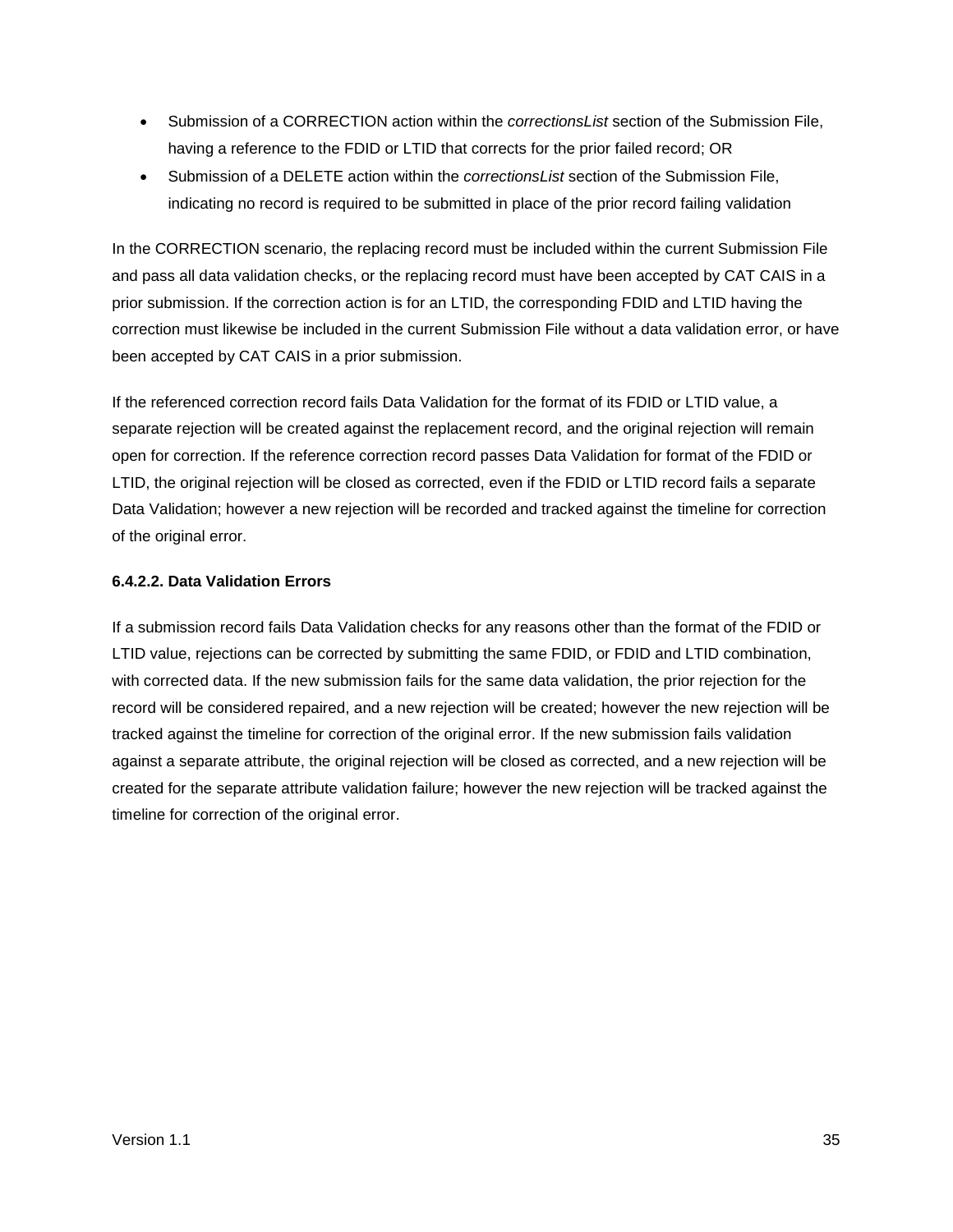# <span id="page-40-0"></span>**7. Testing**

CAT will provide an environment for testing that mirrors the current functionality of the CAT CAIS production environment, as well as functionality for the next release version of the CAT CAIS environment when available. The CAT CAIS testing environment will automatically determine which specification version Industry Members and CAT Reporting Agents are using for submissions. If error reporting formats change, Industry Members and CAT Reporting Agents will receive feedback in the current and new specification via SFTP, as well as have access to current/new CAT Reporter Portal - CAIS URLs for specification changes that impact the CAT Reporter Portal - CAIS. Current/new connectivity changes will also be supported concurrently.

Industry Members and CAT Reporting Agents must test their submissions using the testing environment before they begin submitting to the production environment.

The test environment is available 24 hours a day, 6 days a week. Refer to the CAT website for contact information and hours of operation for support.

Industry Members and CAT Reporting Agents connect to the test environment in the same manner they would connect to the production environment. However, for the connection to the test environment, one or more alternate IP addresses or URLs may be used.

Testing does not relieve an Industry Member of its responsibilities to submit production data to the CAT System.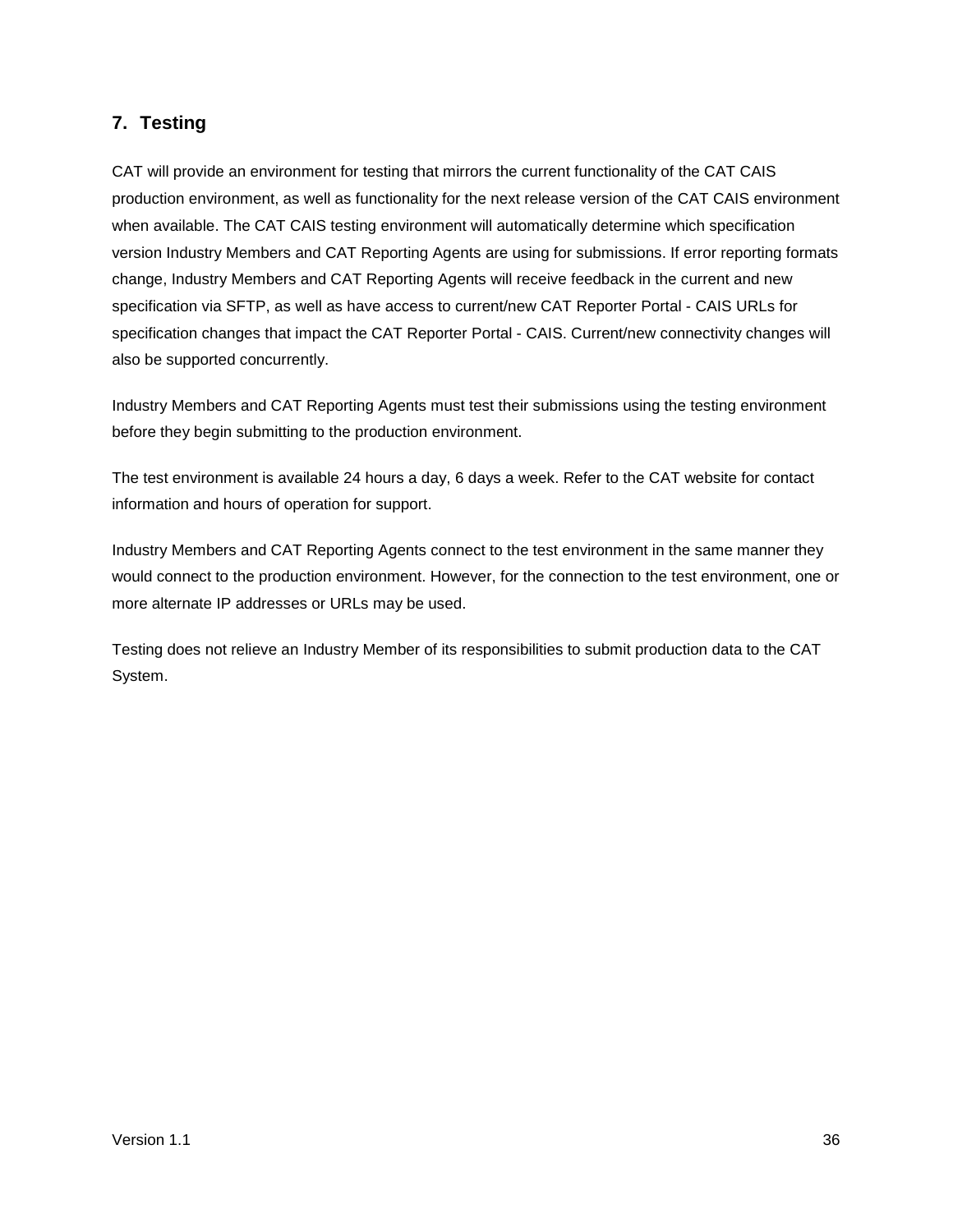# <span id="page-41-0"></span>**8. Additional Information**

#### <span id="page-41-1"></span>**8.1. Public Website**

The CAT public website, [www.catnmsplan.com,](https://www.catnmsplan.com/) is available via the public internet, and is hosted outside the CAT secure network. The CAT public website provides information about CAT, including links to SEC Rule 613, Participant and Industry Member Technical Specifications, FAQs, training materials, and CAT Help Desk contact information.

Web announcements will be made available on the public website [\(www.catnmsplan.com\)](https://www.catnmsplan.com/). You can also subscribe to receive email notifications regarding changes to the website. These announcements are used to post information related to the operation of CAT.

Contact help@finracat.com for any questions and/or feedback regarding this document.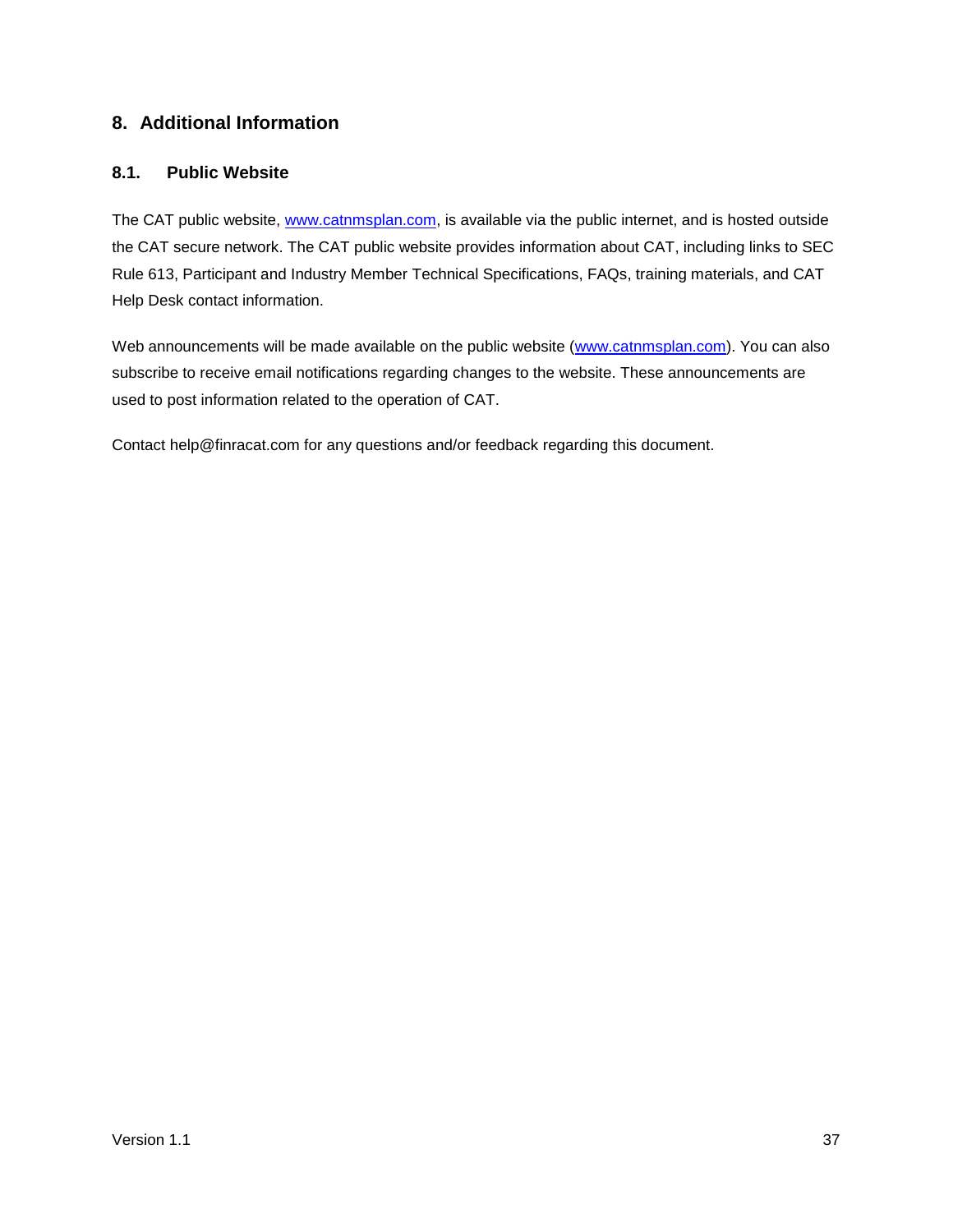# <span id="page-42-0"></span>**Appendices**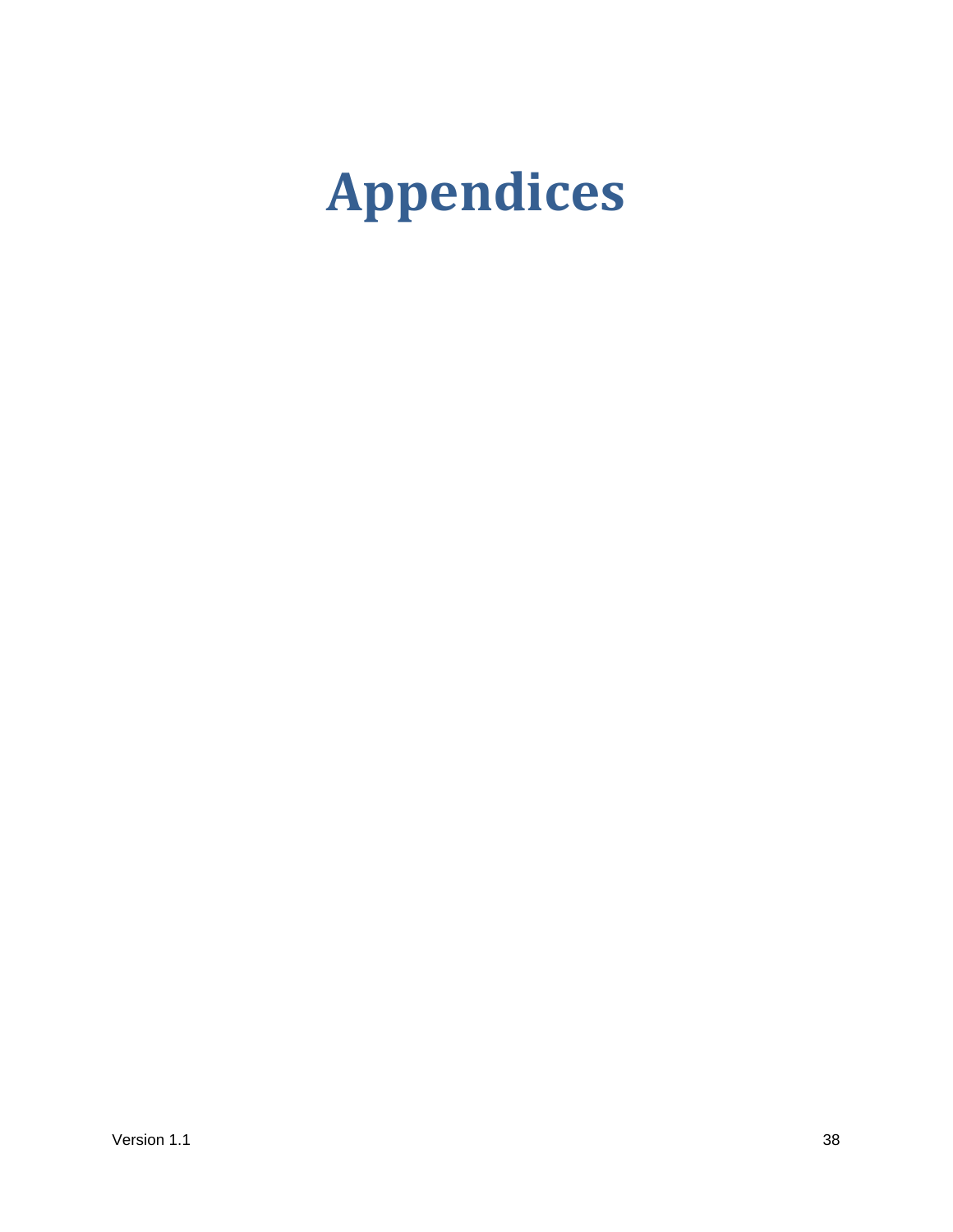# <span id="page-43-0"></span>**Appendix A: Change Release Management Process**

Following publication of version 1.0, changes to this Industry Member Technical Specification will be released as follows:

- All proposed amendments to the Technical Specifications will be made in accordance with the CAT NMS Plan, including being approved or deemed approved (as applicable) by the Consolidated Audit Trail, LLC Operating Committee.
- Prior to the go-live date for any system changes set forth in the Technical Specifications:
	- A new Technical Specifications will be posted to the CAT public website, [www.catnmsplan.com.](https://www.catnmsplan.com/)
	- A notice will be posted on the CAT NMS Plan public website with a summary of changes, the go-live date for the changes and links to relevant information.
	- One or more email alerts will be sent to the email address(es) on file for the CAT Reporters with a summary of changes set forth in the revised Technical Specifications, the go-live date for the changes and links to relevant information.
	- Industry Members will be permitted to perform testing of the revised Technical Specifications in advance of the go-live date for the changes. Information on such testing will be set forth in the notices and alerts described above.
	- As the go-live date approaches, Industry Members will be able to conduct testing and will receive support from the Plan Processor to prepare for production reporting using the revised Technical Specifications format. The revised Technical Specifications will include a summary list of changes as well as a table listing the specific areas of the document where the changes have been made.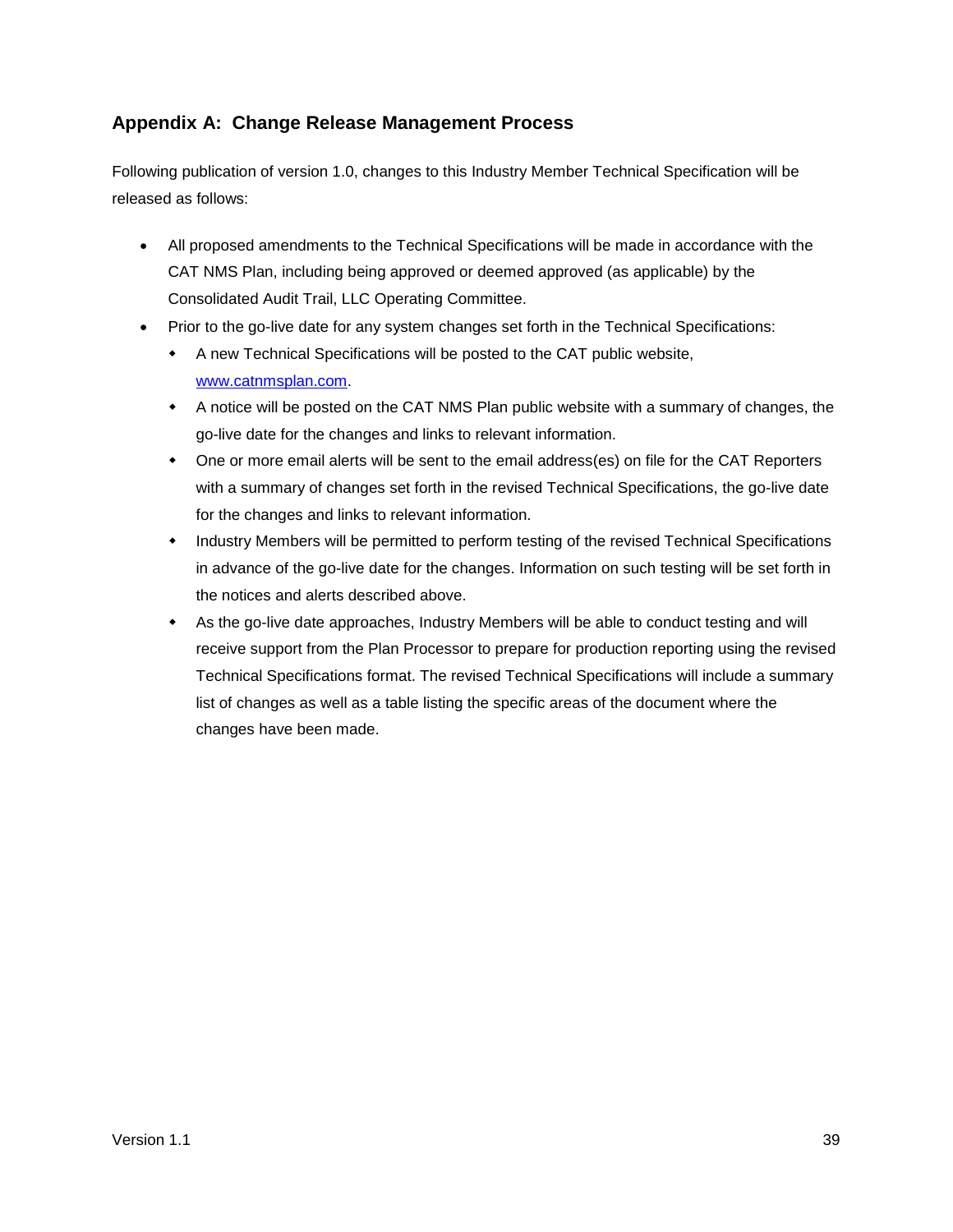# <span id="page-44-0"></span>**Appendix B: Error Codes**

This section defines the error and warning codes generated by CAT CAIS. Each code is defined to include the reason for the error or warning, including the associated fields. Warnings are not subject to further processing and firms are not required to take any action on them. Codes are assigned in ranges to represent similar types of errors within the same range, related by validation type and/or by linkage type. Codes are organized by the CAT Processing stages including:

- File Integrity
- Data Ingestion

# <span id="page-44-1"></span>**B.1 File Integrity Errors**

The table below contains error messages that are associated with file integrity. Errors are associated with files, filenames, and metadata within submission files such as record count.

| <b>Error Code</b> | <b>Error Code</b><br><b>Description</b>                   | <b>Explanation</b>                                                                                                                                                                             | Error/<br><b>Warning</b> |
|-------------------|-----------------------------------------------------------|------------------------------------------------------------------------------------------------------------------------------------------------------------------------------------------------|--------------------------|
| 21001             | <b>Duplicate File</b>                                     | A file with the same base name was previously<br>accepted by CAT.                                                                                                                              | Warning                  |
| 21002             | Missing or Invalid CAT<br>Submitter ID                    | CAT Submitter ID is missing or invalid.                                                                                                                                                        | Error                    |
| 21003             | Missing or Invalid CAT<br><b>Reporter CRD</b>             | CAT Reporter CRD is missing or is not a valid Market<br>Participant for the Generation Date.                                                                                                   | Error                    |
| 21004             | Missing or Invalid File<br><b>Generation Date</b>         | File Generation Date is missing or is not a valid date.                                                                                                                                        | Error                    |
| 21005             | File exceeds the<br>supported size limit                  | File size exceeds the maximum uncompressed size of<br>100 GB via SFTP and 1GB via the CAT Reporter<br>Portal - CAIS.                                                                           | Error                    |
| 21006             | Unauthorized CAT<br>Submitter ID                          | CAT Submitter ID has not been authorized to submit<br>for the CAT Reporter CRD. Verify that the CAT<br>Submitter ID and CAT Reporter CRD in the file name<br>have a transmitting relationship. | Error                    |
| 21007             | Missing or Invalid FDID<br>record count                   | The FDID record count in the submission file is missing<br>or is a negative number, does not match the count of<br>FDID records within the file, or is a non-zero number<br>for DEL file.      | Error                    |
| 21008             | Missing or Invalid File<br>Version                        | File Version in submission file is missing or invalid.                                                                                                                                         | Error                    |
| 21009             | File exceeds maximum<br>records allowed for<br>Web upload | A single data file uploaded via the Reporter Portal<br>must not contain more than 100,000 FDID records.                                                                                        | Error                    |

| <b>Table 12: File Integrity Errors</b> |  |  |
|----------------------------------------|--|--|
|                                        |  |  |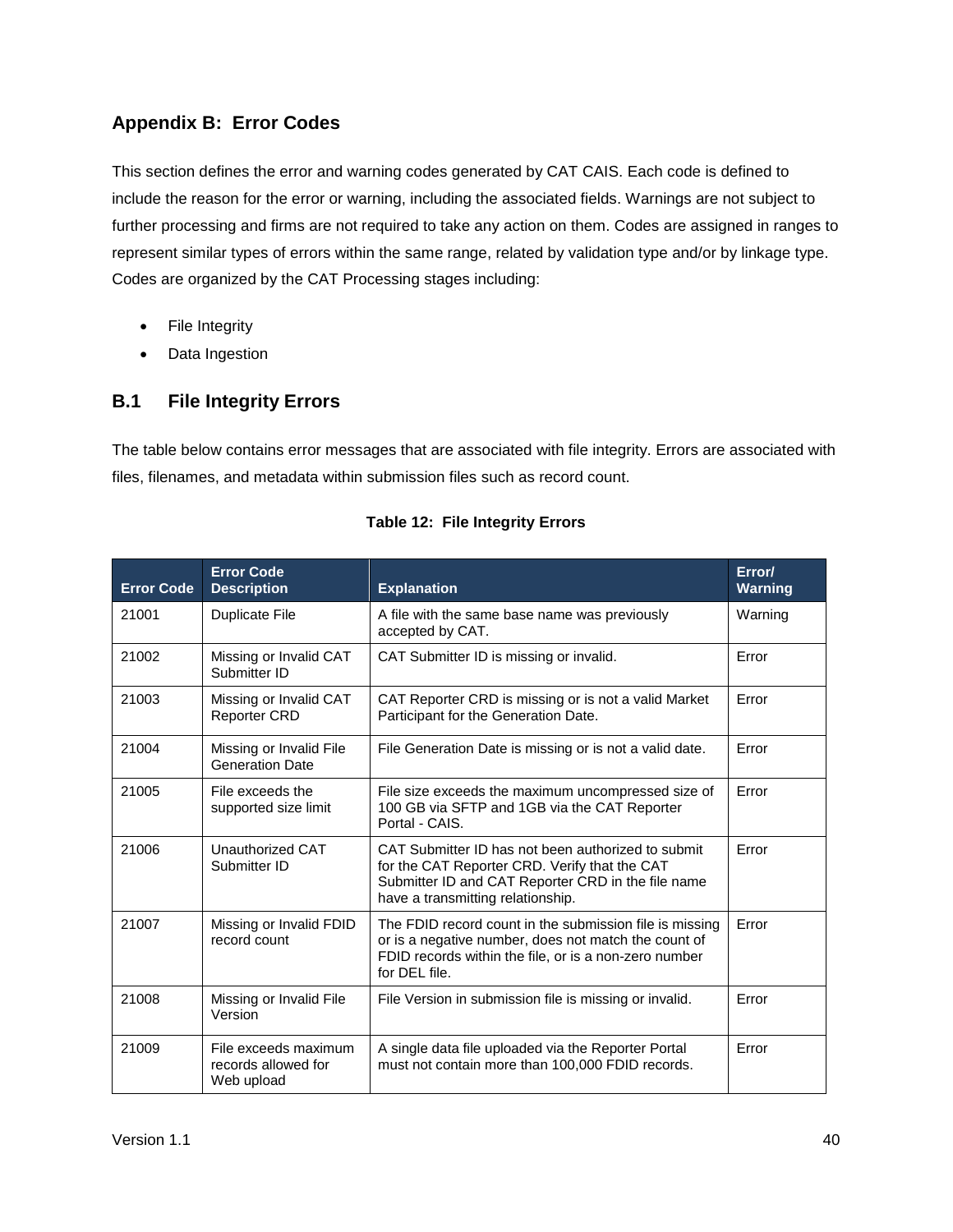| <b>Error Code</b> | <b>Error Code</b><br><b>Description</b> | <b>Explanation</b>                                                                                                        | Error/<br><b>Warning</b> |
|-------------------|-----------------------------------------|---------------------------------------------------------------------------------------------------------------------------|--------------------------|
| 21010             | Invalid CAIS File Name                  | CAIS submission file names must follow the defined<br>format.                                                             | Error                    |
| 21011             | CAIS file not Readable                  | CAIS submission file format is not readable as it is not<br>in a valid JSON format or contains an incorrect<br>delimiter. | Error                    |
| 21012             | Unknown Attribute<br>Name               | The file contains a file level attribute that is not known<br>under the reported specification version.                   | Error                    |
| 21013             | CAIS File cannot be<br>Uncompressed     | The CAIS submission file was not properly<br>compressed and can not be processed.                                         | Error                    |

# <span id="page-45-0"></span>**B.2 Data Validation Errors**

The table below contains error messages that are associated with Data Ingestion. Error codes are associated with specific fields within a submission record.

| <b>Error Code</b> | <b>Error Code Description</b>            | <b>Explanation</b>                                                                                                                                                        | Warning/<br><b>Error</b> |
|-------------------|------------------------------------------|---------------------------------------------------------------------------------------------------------------------------------------------------------------------------|--------------------------|
| 22001             | Missing or Invalid<br>firmDesignatedID   | <i>firmDesignatedID</i> must be present and populated for<br>each account record within the file. Affected record<br>will not be processed for further validation checks. | Error                    |
| 22002             | Duplicated<br>firmDesignatedID           | Each FirmDesignatedID must be present in the<br>submission file only once. Affected records will not be<br>processed for further validation checks.                       | Error                    |
| 22003             | Missing or Invalid<br>fdidRecordID       | fdidRecordID must be present and populated for each<br>account record within the file. Affected record will not<br>be processed for further validation checks.            | Error                    |
| 22004             | Duplicated fdidRecordID                  | Each fdidRecordID must be present in the submission<br>file only once. Affected records will not be processed<br>for further validation checks.                           | Error                    |
| 22005             | Missing or Invalid<br>fdidType           | fdidType must be present and populated with one of<br>the allowable values.                                                                                               | Error                    |
| 22006             |                                          | Reserved                                                                                                                                                                  | Error                    |
| 22007             | Missing or Invalid format<br>of fdidDate | fdidDate must be populated in the correct format.                                                                                                                         | Error                    |
| 22008             | Missing or Invalid<br>fdidEndDate        | When populated, fdidEndDate must be in the correct<br>format. Must be populated if fdidEndReason is<br>populated.                                                         | Error                    |
| 22009             | fdidEndDate set prior to<br>fdidDate     | When populated, fdidEndDate must be equal to or<br>later than fdidDate.                                                                                                   | Error                    |
| 22010             | Missing or Invalid<br>fdidEndReason      | When populated, fdidEndReason must use one of the<br>allowable values. Must be populated if fdidEndDate is<br>populated.                                                  | Error                    |

#### **Table 13: Data Validation Errors**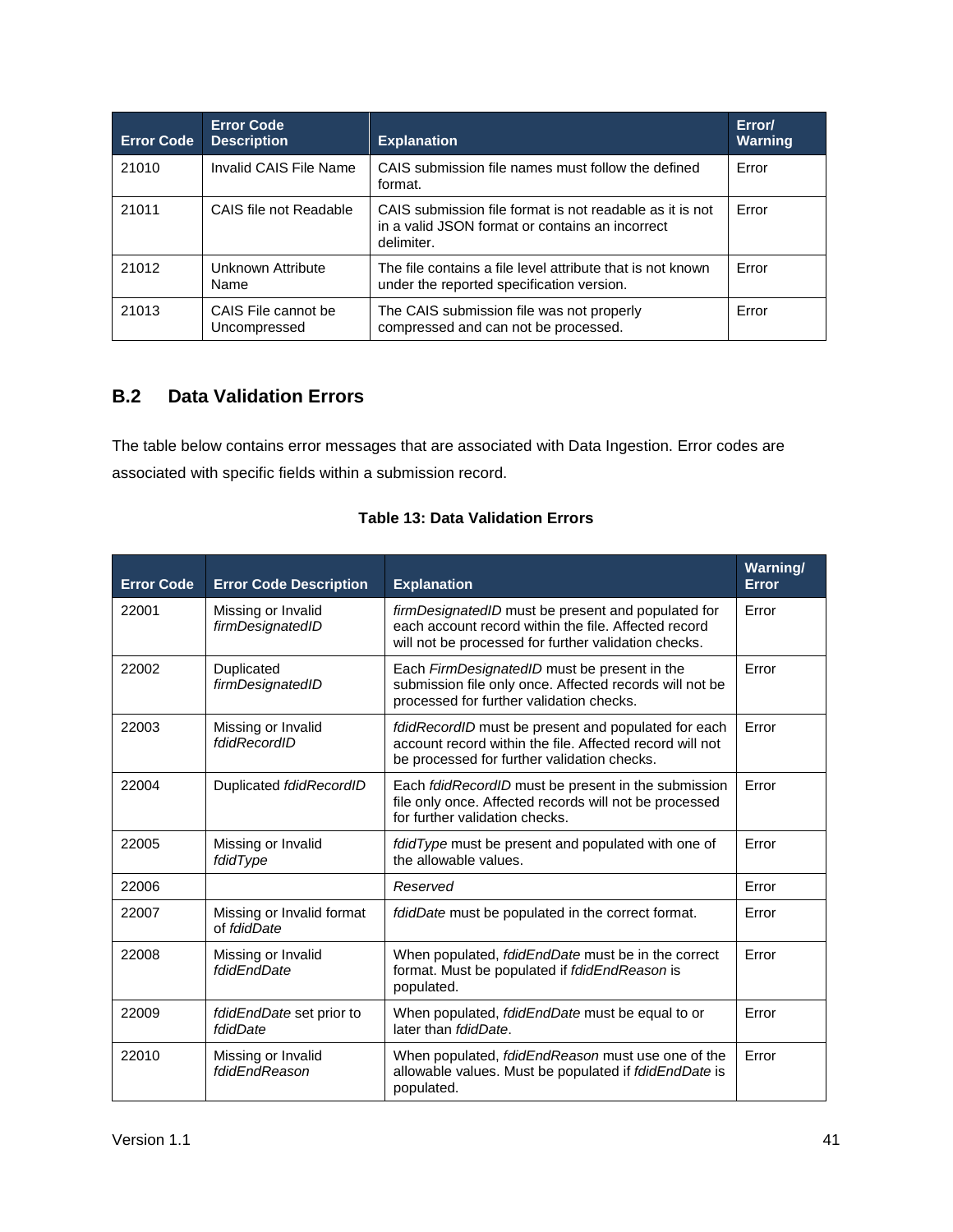| <b>Error Code</b> | <b>Error Code Description</b>                               | <b>Explanation</b>                                                                                                                                                                                    | Warning/<br><b>Error</b> |
|-------------------|-------------------------------------------------------------|-------------------------------------------------------------------------------------------------------------------------------------------------------------------------------------------------------|--------------------------|
| 22011             | Missing or Invalid<br>replacedByFDID                        | When populated, replacedByFDID must be in the<br>correct format for an FDID. Must be populated if<br>fdidEndReason is set to REPLACED.                                                                | Error                    |
| 22012             | Missing or Invalid format<br>of largeTraderID               | When populated, largeTraderID must be in the<br>correct format for either a Large Trader ID or an<br>Unidentified Large Trader ID. Must be populated for<br>each Large Trader record.                 | Error                    |
| 22013             | Missing or Invalid<br>largeTraderRecordID                   | large TraderRecordID must be present and populated<br>for each Large Trader record within the file.                                                                                                   | Error                    |
| 22014             | Duplicated<br>largeTraderRecordID                           | Each largeTraderRecordID reported for a single FDID<br>record within the file must be present only once.                                                                                              | Error                    |
| 22015             | Missing or Invalid<br><b>ItidEffectiveDate</b>              | <i>ItidEffectiveDate</i> must be populated in the correct<br>format.                                                                                                                                  | Error                    |
| 22016             | Missing or Invalid<br><b>ItidEndDate</b>                    | When populated, <i>ItidEndDate</i> must be in the correct<br>format. Must be populated if ItidEndReason is<br>populated.                                                                              | Error                    |
| 22017             | Missing or Invalid<br><b>ItidEndReason</b>                  | When populated, ItidEndReason must use one of the<br>allowable values. Must be populated if ItidEndDate is<br>populated.                                                                              | Error                    |
| 22018             | Unknown Attribute Name                                      | The record contains an attribute that is not known<br>under the reported specification version.                                                                                                       | Error                    |
| 22019             | Missing or Invalid<br>fdidEndDateNULL                       | When populated, fdidEndDateNULL must use one of<br>the allowable values. Must be set to true when<br>fdidEndReasonNULL is set to true. Must be set to<br>true when replacedByFDIDNull is set to true. | Error                    |
| 22020             | Missing or Invalid<br>fdidEndReasonNULL                     | When populated, fdidEndReasonNULL must use one<br>of the allowable values. Must be set to true when<br>fdidEndDateNULL is set to true. Must be set to true<br>when replacedByFDIDNull is set to true. | Error                    |
| 22021             | Missing or Invalid<br>replacedByFDIDNULL                    | When populated, replacedByFDIDNULL must use<br>one of the allowable values.                                                                                                                           | Error                    |
| 22022             | Missing or Invalid<br><b>ItidEndDateNULL</b>                | When populated, ItidEndDateNULL must use one of<br>the allowable values.                                                                                                                              | Error                    |
| 22023             | Missing or Invalid<br><b>ItidEndReasonNULL</b>              | When populated, ItidEndReasonNULL must use one<br>of the allowable values.                                                                                                                            | Error                    |
| 22024             | replacedByFDID must not<br>be equal to<br>firmDesignatedID  | When populated, replacedByFDID must be a different<br>value than the firmDesignatedID.                                                                                                                | Error                    |
| 22025             | <i>ItidEffectiveDate</i> set prior<br>to fdidDate           | <i>ItidEffectiveDate</i> must not be set to a value prior to<br>the <i>fdidDate</i> value.                                                                                                            | Error                    |
| 22026             | <i>ItidEffectiveDate</i> set later<br>than fdidEndDate      | <i>ItidEffectiveDate</i> must not be set to a value later than<br>fdidEndDate.                                                                                                                        | Error                    |
| 22027             | <i>ItidEndDate</i> set later than<br>fdidEndDate            | <i>ItidEndDate</i> must not be set to a value later than<br>fdidEndDate.                                                                                                                              | Error                    |
| 22028             | <i>ItidEndDate</i> set prior to<br><b>ItidEffectiveDate</b> | <i>ItidEndDate</i> must not be set to a value prior to the<br>ItidEffectiveDate.                                                                                                                      | Error                    |
| 22029             | fdidEndDate and                                             | fdidEndDate must not be populated when                                                                                                                                                                | Error                    |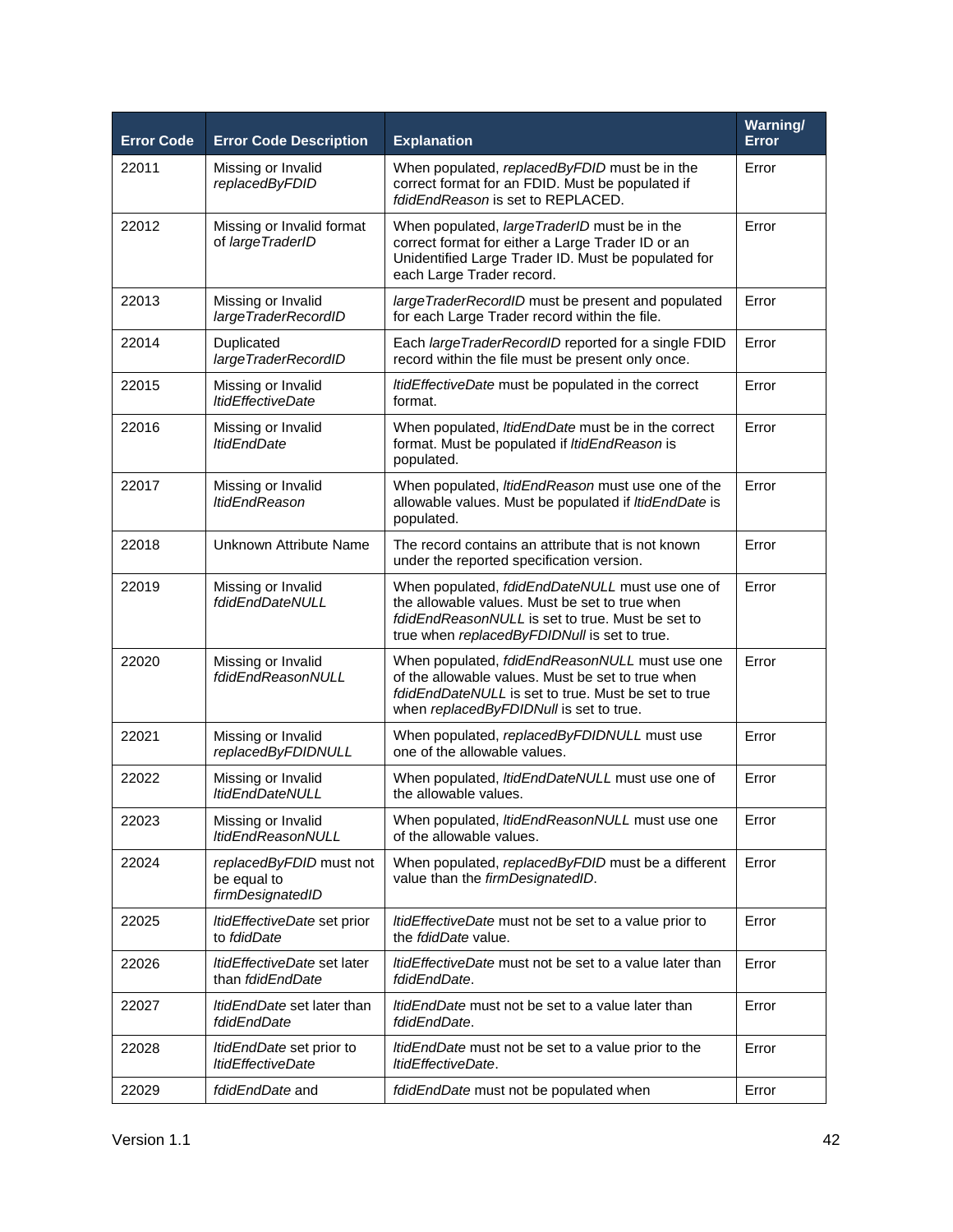| <b>Error Code</b> | <b>Error Code Description</b>                                        | <b>Explanation</b>                                                                            | <b>Warning/</b><br>Error |
|-------------------|----------------------------------------------------------------------|-----------------------------------------------------------------------------------------------|--------------------------|
|                   | fdidEndDateNULL<br>disagreement                                      | fdidEndDateNULL is populated.                                                                 |                          |
| 22030             | <i>fdidEndReason</i> and<br>fdidEndReasonNULL<br>disagreement        | fdidEndReason must not be populated when<br>fdidEndReasonNULL is populated.                   | Error                    |
| 22031             | replacedByFDID and<br>replacedByFDIDNULL<br>disagreement             | replacedByFDID must not be populated when<br>replacedByFDIDNULL is populated.                 | Error                    |
| 22032             | <i>ItidEndDate</i> and<br><b>ItidEndDateNULL</b><br>disagreement     | <i>ItidEndDate</i> must not be populated when<br><i>ItidEndDateNULL</i> is populated.         | Error                    |
| 22033             | <i>ItidEndReason</i> and<br><b>ItidEndReasonNULL</b><br>disagreement | <i>ItidEndReason</i> must not be populated when<br>ItidEndReasonNULL is populated.            | Error                    |
| 22034             | Data type violation                                                  | Record contains one or more attribute values that<br>violate the data type for the attribute. | Error                    |

# <span id="page-47-0"></span>**B.3 Data Layer Validation Error Codes**

The table below contains error messages that are associated when validating data contained in a submission record against data previously accepted into CAT CAIS for the same submission record. Error codes are associated with specific fields within a submission record.

|  |  |  | <b>Table 14: Data Layer Validation Errors</b> |  |
|--|--|--|-----------------------------------------------|--|
|--|--|--|-----------------------------------------------|--|

| <b>Error Code</b> | <b>Error Code Description</b>                                      | <b>Explanation</b>                                                                                                                                                                                                                                   | <b>Warning/</b><br><b>Error</b> |
|-------------------|--------------------------------------------------------------------|------------------------------------------------------------------------------------------------------------------------------------------------------------------------------------------------------------------------------------------------------|---------------------------------|
| 23001             | <i>fdidDate</i> set later than<br>stored fdidEndDate               | The <i>fdidDate</i> included in the submission file is set to a<br>date later than the stored folidEndDate.                                                                                                                                          | Error                           |
| 23002             | <i>fdidDate</i> set later than<br>stored <i>ItidEffectiveDate</i>  | The <i>fdidDate</i> included in the submission file is set to a<br>date later than the <i>ItidEffectiveDate</i> of one or more<br>stored LTID assocations, and the <i>ItidEffectiveDate</i> is<br>not set to a later date in the current submission. | Error                           |
| 23003             | <i>fdidEndDate</i> set prior to<br>stored <i>ItidEffectiveDate</i> | The <i>fdidEndDate</i> included in the submission file is set<br>priot to the <i>ItidEffectiveDate</i> of one or more stored<br>LTID assocations, and the ItidEffectiveDate is not set<br>to a later date in the current submission.                 | Error                           |
| 23004             | replacedByFDID set to an<br>unknown value                          | When populated, the replacedByFDID must reference<br>an FDID that is accepted without error in the current<br>submission, or an FDID that was previously accepted<br>by CAIS.                                                                        | Error                           |
| 23005             | fdidEndDate set prior to<br>fdidDate of replacing<br>record        | When fdidEndReason is set as REPLACED, the<br>fdidEndDate must not be set prior to the fdidDate of<br>the FDID set as the replacedByFDID.                                                                                                            | Error                           |
| 23006             | replacedByFDIDNULL not                                             | When fdidEndDateNULL and fdidEndReasonNULL                                                                                                                                                                                                           | Error                           |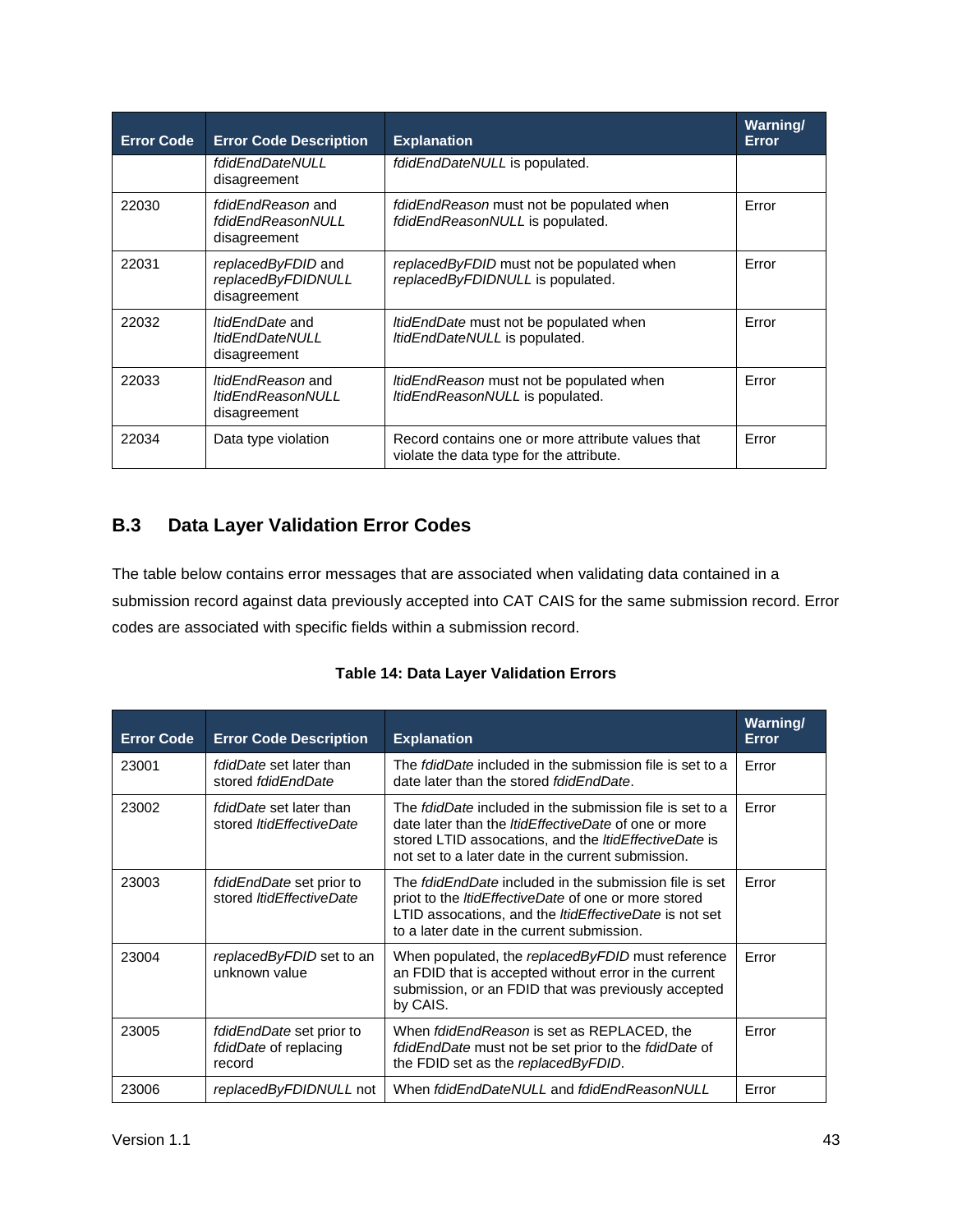| <b>Error Code</b> | <b>Error Code Description</b>                                               | <b>Explanation</b>                                                                                                                                                                                        | <b>Warning/</b><br>Error |
|-------------------|-----------------------------------------------------------------------------|-----------------------------------------------------------------------------------------------------------------------------------------------------------------------------------------------------------|--------------------------|
|                   | set to true when<br>fdidEndDateNULL and<br>fdidEndReasonNULL set<br>to true | are present and set to true for an FDID that was<br>previously ended for an fdidEndReason of<br>REPLACED, the replacedByFDIDNULL must also be<br>present and set to true.                                 |                          |
| 23007             | <i>ItidEffectiveDate</i> set later<br>than stored <i>ItidEndDate</i>        | The <i>ItidEffectiveDate</i> in the submission file is set to a<br>date later than the stored <i>ItidEndDate</i> , and the<br><i>ItidEndDate</i> is not set to a later date in the current<br>submission. | Error                    |

# <span id="page-48-0"></span>**B.4 Warning Error Codes**

The table below contains Warning messages that are associated with Data Ingestion and included in the Feedback file. Warning codes are associated with specific fields within a submission record. Warnings are not required to be repaired.

| <b>Error Code</b> | <b>Error Code Description</b>                        | <b>Explanation</b>                                                                                                                                                                                                                                     | Warning/<br><b>Error</b> |
|-------------------|------------------------------------------------------|--------------------------------------------------------------------------------------------------------------------------------------------------------------------------------------------------------------------------------------------------------|--------------------------|
| 24001             | Missing or Invalid<br>rejectionID                    | When populated, the rejectionID must be a known<br>rejectionID for the catReporterID whose data is<br>included in the submission file.                                                                                                                 | Warning                  |
| 24002             | Improper correction<br>attempt                       | The rejectionID included in the correction attempt is<br>for an improper error code. It is only acceptable to<br>submit a correction against rejections for error codes<br>22001 and 22012.                                                            | Warning                  |
| 24002             | Missing or Invalid<br>correctionAction               | When populated, <i>correctionAction</i> must use one of<br>the allowable values. Must be populated if rejectionID<br>is populated.                                                                                                                     | Warning                  |
| 24003             | Missing or Invalid<br>correctingFirmDesignated<br>ID | When populated, correcting Firm Designated ID must<br>reference a firmDesignatedID that is included in the<br>current submission file or was accepted by CAT CAIS<br>in a prior submission.                                                            | Warning                  |
| 24004             | Missing or Invalid<br>correctingLargeTraderID        | When populated, <i>correctingLargeTraderID</i> must<br>reference a largeTraderID that is included in the<br>current submission file for a firmDesignatedID<br>included in the current file, or that was accepted by<br>CAT CAIS in a prior submission. | Warning                  |

#### **Table 15: CAT CAIS Validation Warnings**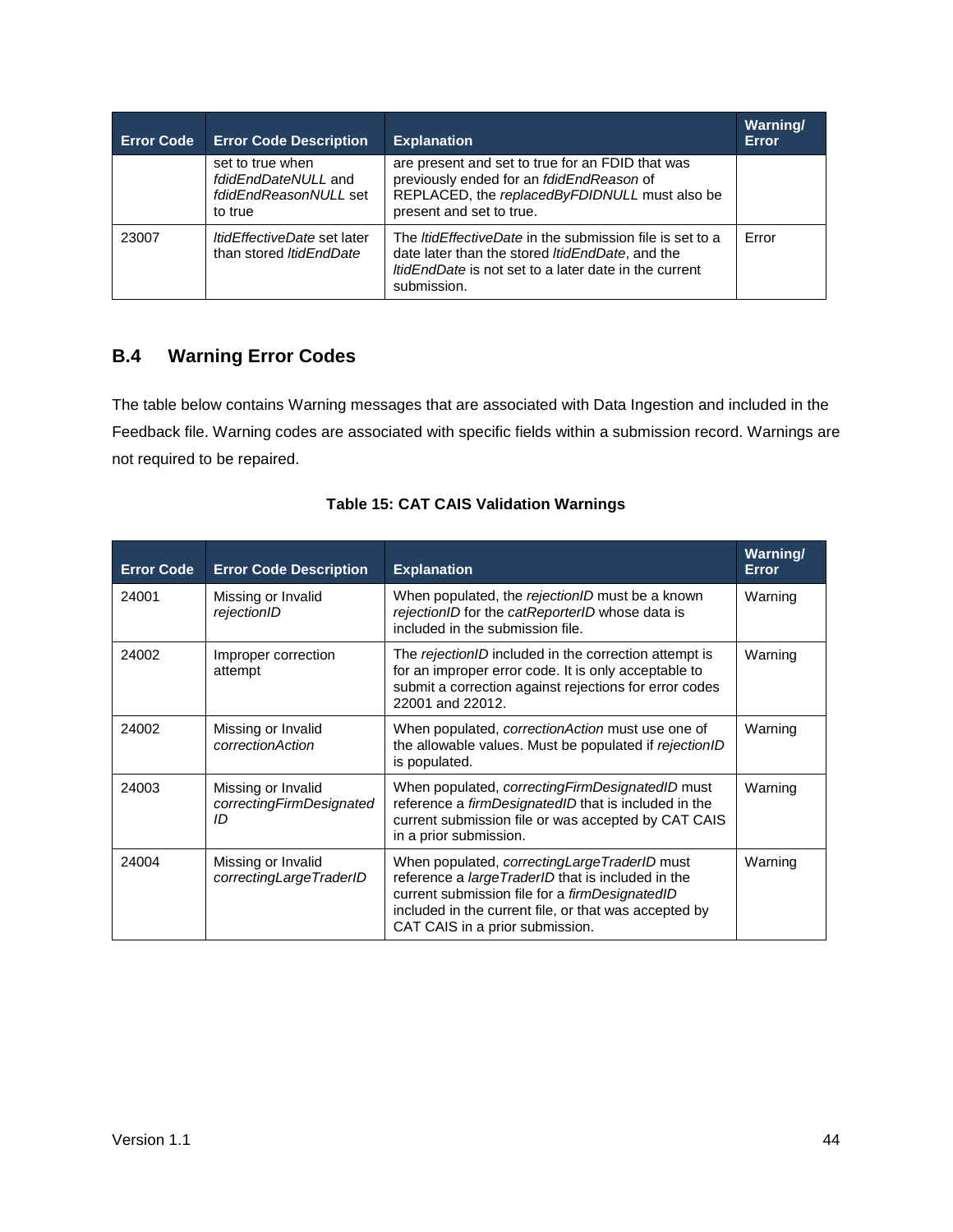# <span id="page-49-0"></span>**Appendix C: Glossary**

| <b>CAT Reporter CRD</b>     | The CAT Reporter CRD is the Central Registration Depository identifier that an<br>Industry Member uses to report CAT account and customer data.                                                                                                                   |
|-----------------------------|-------------------------------------------------------------------------------------------------------------------------------------------------------------------------------------------------------------------------------------------------------------------|
| <b>CAT Submitter ID</b>     | The CAT Submitter ID is the identifier of the CAT Reporting Agent, the entity<br>authorized to submit the files to CAT on behalf of the Industry Member.                                                                                                          |
| <b>CAT Trading Day</b>      | CAT Trading Day for Industry Members is defined as beginning immediately after<br>4:15:00PM and no fractions of a second Eastern Time on one trade date and<br>ending at exactly 4:15:00PM and no fractions of a second Eastern Time on the<br>next trading date. |
|                             | Weekends or any day that all equities or options national securities exchanges are<br>closed are not considered a CAT Trading Day.                                                                                                                                |
|                             | Trading Days that close early end 15 minutes after the Market Close.                                                                                                                                                                                              |
| <b>FDID</b>                 | FDID is defined in Section 1.1 of the CAT NMS Plan as "a unique identifier for<br>each trading account designated by Industry Members for purposes of providing<br>data to the Central Repository."                                                               |
|                             | See CAT FAQ M2 for more information on the prohibition on use of actual account<br>numbers. Refer to the CAT Industry Presentation on FDID for additional<br>information.                                                                                         |
| <b>Account Opening Date</b> | Account Opening Date is defined in the CAT NMS Plan. For account data<br>submission, Account Opening Date is to be reported as <i>fdidDate</i> within the<br>submission file.                                                                                     |
| <b>Trade Date</b>           | Trade Date for Industry Member is defined as beginning immediately after<br>23:59:59.999999 ET on Trade Date T - 1 and up to 23:59:59.999999 ET of the<br>next Trade Date T.                                                                                      |
|                             | Weekends and holidays are not considered a Trade Date.                                                                                                                                                                                                            |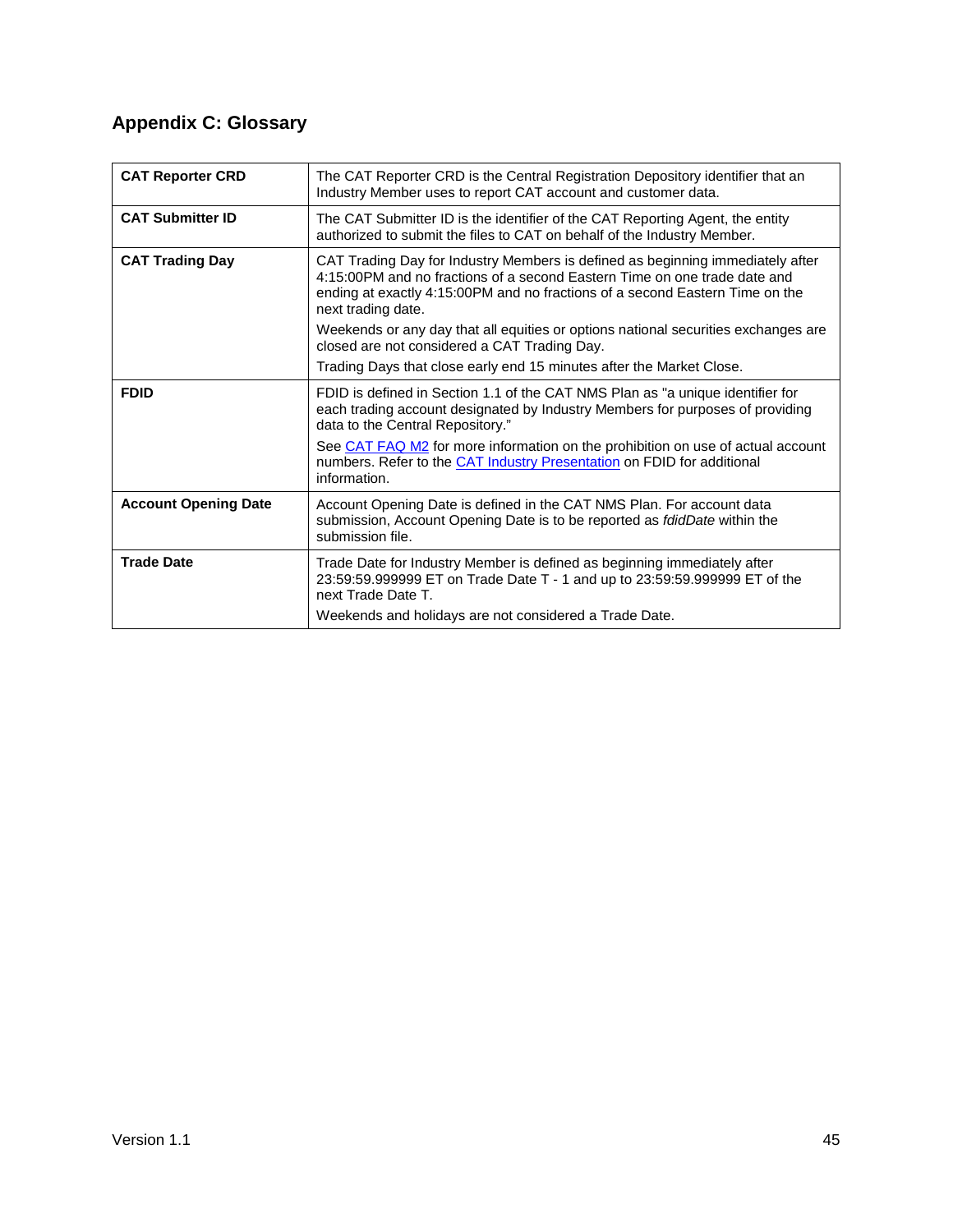# <span id="page-50-0"></span>**Appendix D: Data Dictionary**

| <b>Field Name</b>              | <b>Data Type</b>     | <b>JSON</b><br><b>Object</b> | Include<br><b>Key</b> | <b>Occurrences</b>                                | <b>Description</b>                                                                                                                                                                                                                                                                                                                                                                                                                        | Format/<br><b>Accepted Values</b>                         |
|--------------------------------|----------------------|------------------------------|-----------------------|---------------------------------------------------|-------------------------------------------------------------------------------------------------------------------------------------------------------------------------------------------------------------------------------------------------------------------------------------------------------------------------------------------------------------------------------------------------------------------------------------------|-----------------------------------------------------------|
| catReporterCRD                 | Unsigned             | Main                         | R                     | <b>Exactly One</b><br>per<br>submission<br>file   | The CRD number<br>assigned to the<br>firm to which the<br>data within the file<br>belongs.                                                                                                                                                                                                                                                                                                                                                |                                                           |
| catSubmitterID                 | Unsigned             | Main                         | $\mathsf{R}$          | <b>Exactly One</b><br>per<br>submission<br>file   | The ID of the CAT<br><b>Reporting Agent</b><br>that submitted the<br>file to CAT. In the<br>case the CAT<br>Reporter is<br>submitting data for<br>themselves, they<br>must still populate<br>the CAT Submitter<br>ID field.                                                                                                                                                                                                               |                                                           |
| correctingFirmDesign<br>atedID | Alphanumeric<br>(40) | Correction<br>Record         | $\mathsf{C}$          | Zero or One<br>per<br>Correction<br>Record        | The<br>firmDesignatedID<br>within the<br>submission file<br>that is correcting<br>for the prior<br>rejected FDID.<br>Required if the<br>correctionAction is<br>CORRECTION.                                                                                                                                                                                                                                                                |                                                           |
| correctingLargeTrade<br>rID    | Text (13)            | Correction<br>Record         | $\mathsf{C}$          | Zero or More<br>per FDID<br>Record                | The LTID or<br>ULTID that is<br>correcting for the<br>prior rejected<br>LTID/ULTID<br>record. The<br>correctingLargeTr<br>aderID must be<br>present in the<br>submission file, or<br>have been<br>accepted in a prior<br><b>CAT CAIS</b><br>submission for the<br>corresponding<br>FDID. Required if<br>the<br>correctionAction is<br><b>CORRECTION</b><br>and the prior error<br>being corrected<br>was against an<br>LTID for the FDID. | For LTID-<br>99999999-9999<br>For ULTID-<br>ULT99999-9999 |
| correctionAction               | Choice               | Correction<br>Record         | $\mathsf{R}$          | <b>Exactly One</b><br>per<br>Correction<br>Record | The particular<br>action that is<br>being taken to<br>correct for the<br>prior rejection.<br>Values:                                                                                                                                                                                                                                                                                                                                      | "CORRECTION"<br>"DELETE"                                  |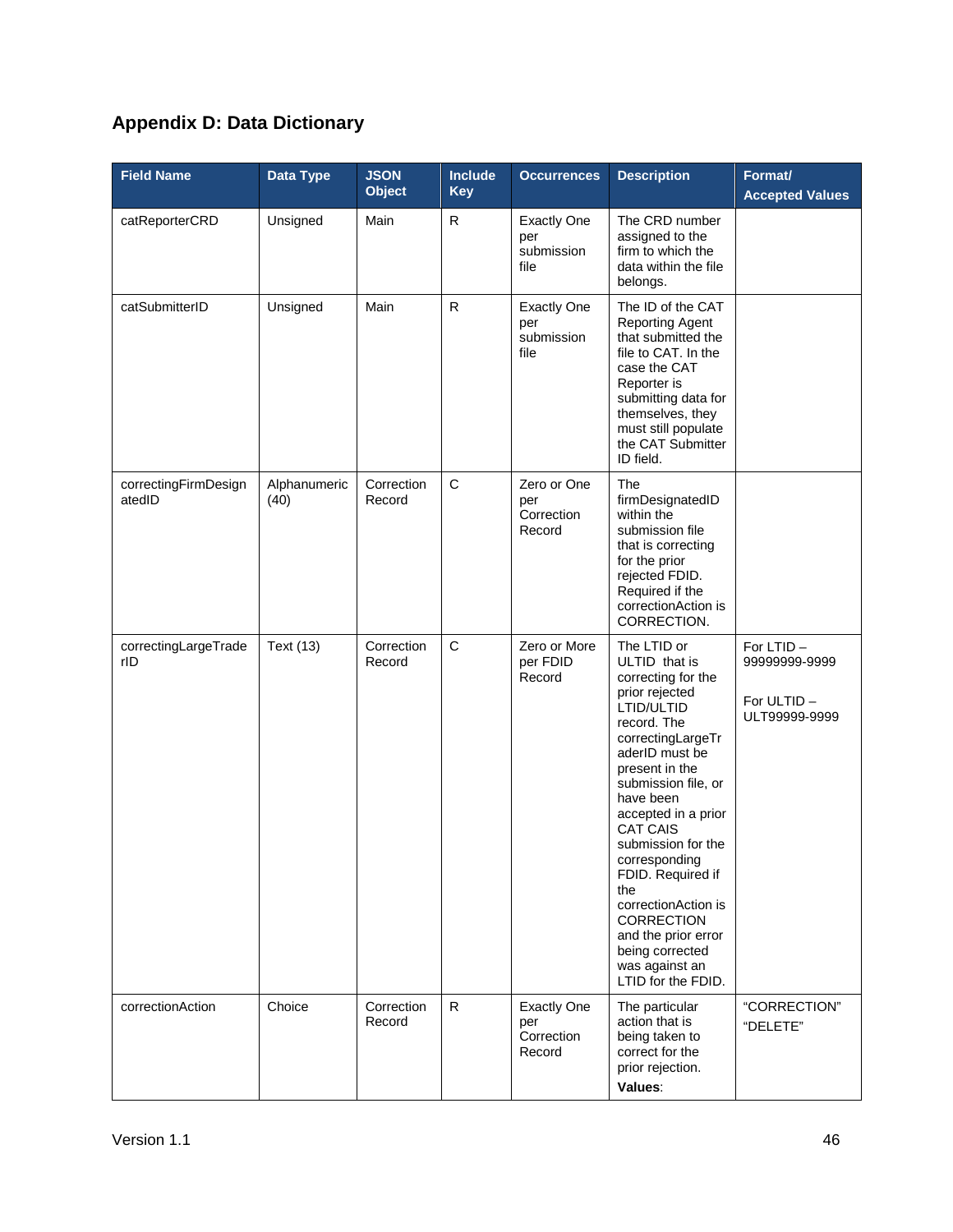| <b>Field Name</b> | <b>Data Type</b>               | <b>JSON</b><br><b>Object</b> | <b>Include</b><br><b>Key</b> | <b>Occurrences</b>                              | <b>Description</b>                                                                                                                                                                                                                                                                            | Format/<br><b>Accepted Values</b> |
|-------------------|--------------------------------|------------------------------|------------------------------|-------------------------------------------------|-----------------------------------------------------------------------------------------------------------------------------------------------------------------------------------------------------------------------------------------------------------------------------------------------|-----------------------------------|
|                   |                                |                              |                              |                                                 | CORRECTION-<br>A new entry is<br>included in the<br>submission file to<br>correct for the<br>prior rejected<br>record using a<br>new<br>firmDesignatedID<br>or new<br>largeTraderID.<br>DELETE - The<br>prior rejection<br>needs to be<br>cleared without a<br>new record being<br>submitted. |                                   |
| correctionList    | Multi-<br>Dimensional<br>Array | Main                         | $\mathsf{C}$                 | <b>Exactly One</b><br>per<br>Submission<br>File | Structure for the<br>array of<br>Correction records<br>within the file.<br>Required if the<br>submission file<br>contains one or<br>more Correction<br>records.                                                                                                                               |                                   |
| fdidDate          | Date<br>(Number) (8)           | <b>FDID</b><br>Record        | ${\sf R}$                    | <b>Exactly One</b><br>per FDID<br>Record        | Date on which the<br>FDID account<br>opened, as<br>defined in Section<br>2.2.3 of this<br>specification, in<br>YYYYMMDD<br>format.                                                                                                                                                            | YYYYMMDD                          |
| fdidEndDate       | Date<br>(Number) (8)           | <b>FDID</b><br>Record        | C                            | Zero or One<br>per FDID<br>Record               | Date on which the<br>Account was<br>closed or the<br>Relationship was<br>ended, in<br>YYYYMMDD<br>format. Must be<br>provided if the<br>fdidEndReason<br>field is populated.<br>Must not be<br>provided if<br>fdidEndDateNULL<br>is populated.                                                | YYYYMMDD                          |
| fdidEndDateNULL   | Boolean                        | <b>FDID</b><br>Record        | O                            | Zero or One<br>per FDID<br>Record               | Indicates any<br>fdidEndDate<br>currently stored in<br><b>CAT CAIS should</b><br>be cleared. Must<br>be provided if<br>fdidEndReasonN<br>ULL is populated.<br>Must not be<br>provided if<br>fdidEndDate is                                                                                    | true                              |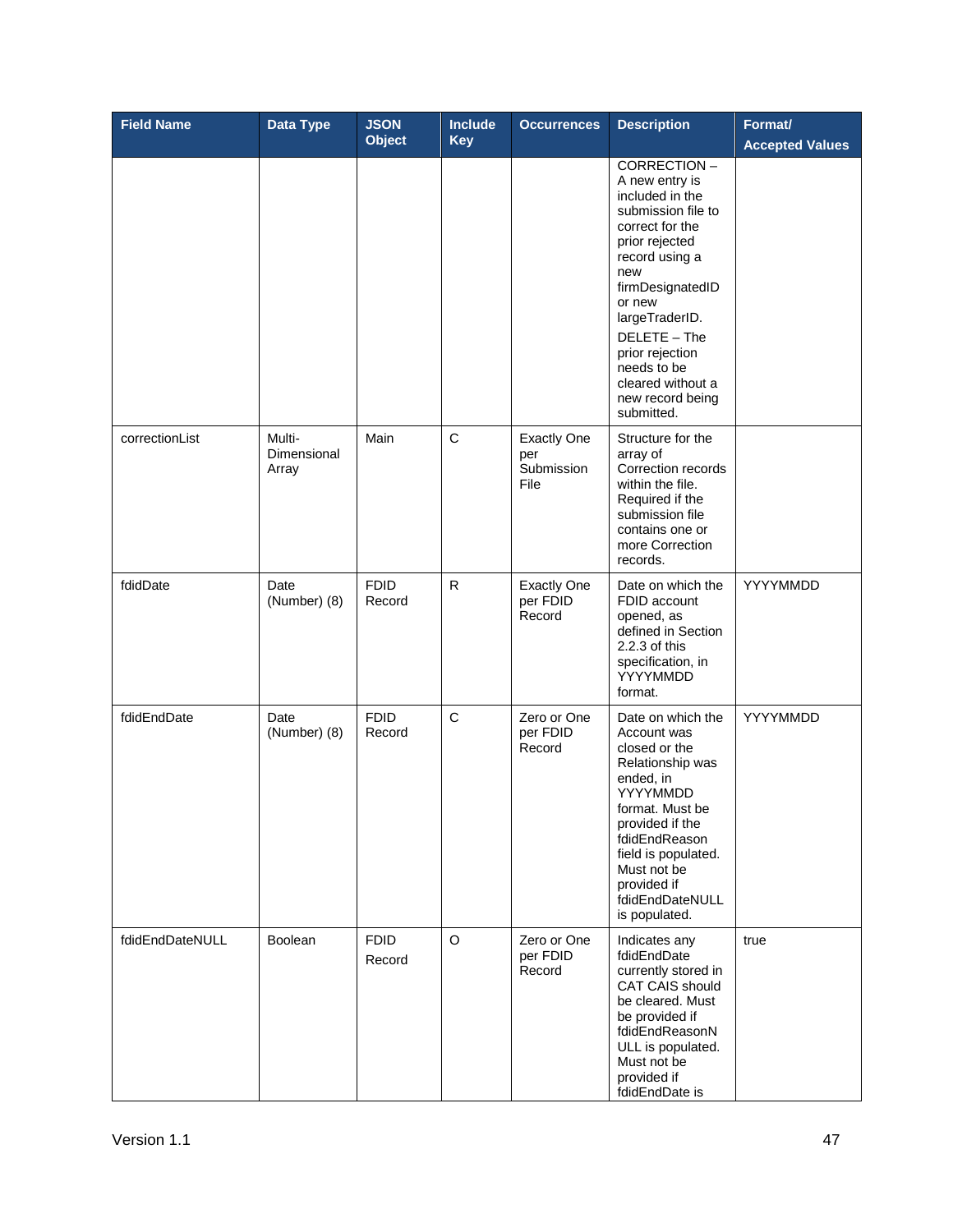| <b>Field Name</b> | Data Type | <b>JSON</b><br><b>Object</b> | <b>Include</b><br><b>Key</b> | <b>Occurrences</b>                              | <b>Description</b>                                                                                                                                                                                                                             | Format/<br><b>Accepted Values</b>                |
|-------------------|-----------|------------------------------|------------------------------|-------------------------------------------------|------------------------------------------------------------------------------------------------------------------------------------------------------------------------------------------------------------------------------------------------|--------------------------------------------------|
|                   |           |                              |                              |                                                 | populated.                                                                                                                                                                                                                                     |                                                  |
| fdidEndReason     | Choice    | <b>FDID</b><br>Record        | $\mathbf C$                  | Zero or One<br>per FDID<br>Record               | Reason why the<br>Account was<br>closed or the<br>Relationship was<br>ended. Must be<br>provided if the<br>fdidEndDate field<br>is populated. Must<br>not be provided if<br>fdidEndReasonN<br>ULL is populated.<br>Values:                     | "CORRECTION"<br>"ENDED"<br>"REPLACED"<br>"OTHER" |
|                   |           |                              |                              |                                                 | CORRECTION-<br>FDID was<br>erroneously<br>reported<br>ENDED - FDID                                                                                                                                                                             |                                                  |
|                   |           |                              |                              |                                                 | was ended<br>REPLACED-<br>FDID replaced by<br>another FDID<br>within the CAT<br>Reporter Firm.<br>OTHER - Other<br>unlisted reason for<br>ending the FDID                                                                                      |                                                  |
| fdidEndReasonNULL | Boolean   | <b>FDID</b><br>Record        | O                            | Zero or One<br>per FDID<br>Record               | Indicates any<br>fdidEndReason<br>currently stored in<br>CAT CAIS should<br>be cleared. Must<br>be provided if<br>fdidEndDateNULL<br>is populated. Must<br>not be provided if<br>fdidEndReason is<br>populated.                                | true                                             |
| fdidRecordCount   | Unsigned  | Main                         | R                            | <b>Exactly One</b><br>per<br>submission<br>file | The count of<br>firmDesignatedID<br>attribute<br>occurrences<br>within the file.<br>Used to validate<br>the count of FDID<br>records intended<br>to be submitted<br>within the file<br>matches the count<br>of records present<br>in the file. |                                                  |
| fdidRecordID      | Unsigned  | <b>FDID</b><br>Record        | $\mathsf{R}$                 | <b>Exactly One</b><br>per FDID<br>Record        | A unique<br>reference to a<br>single FDID for a<br>single submission<br>file.                                                                                                                                                                  |                                                  |
| fdidRecordList    | Multi-    | Main                         | $\mathsf C$                  | Zero or One                                     | Structure for the                                                                                                                                                                                                                              |                                                  |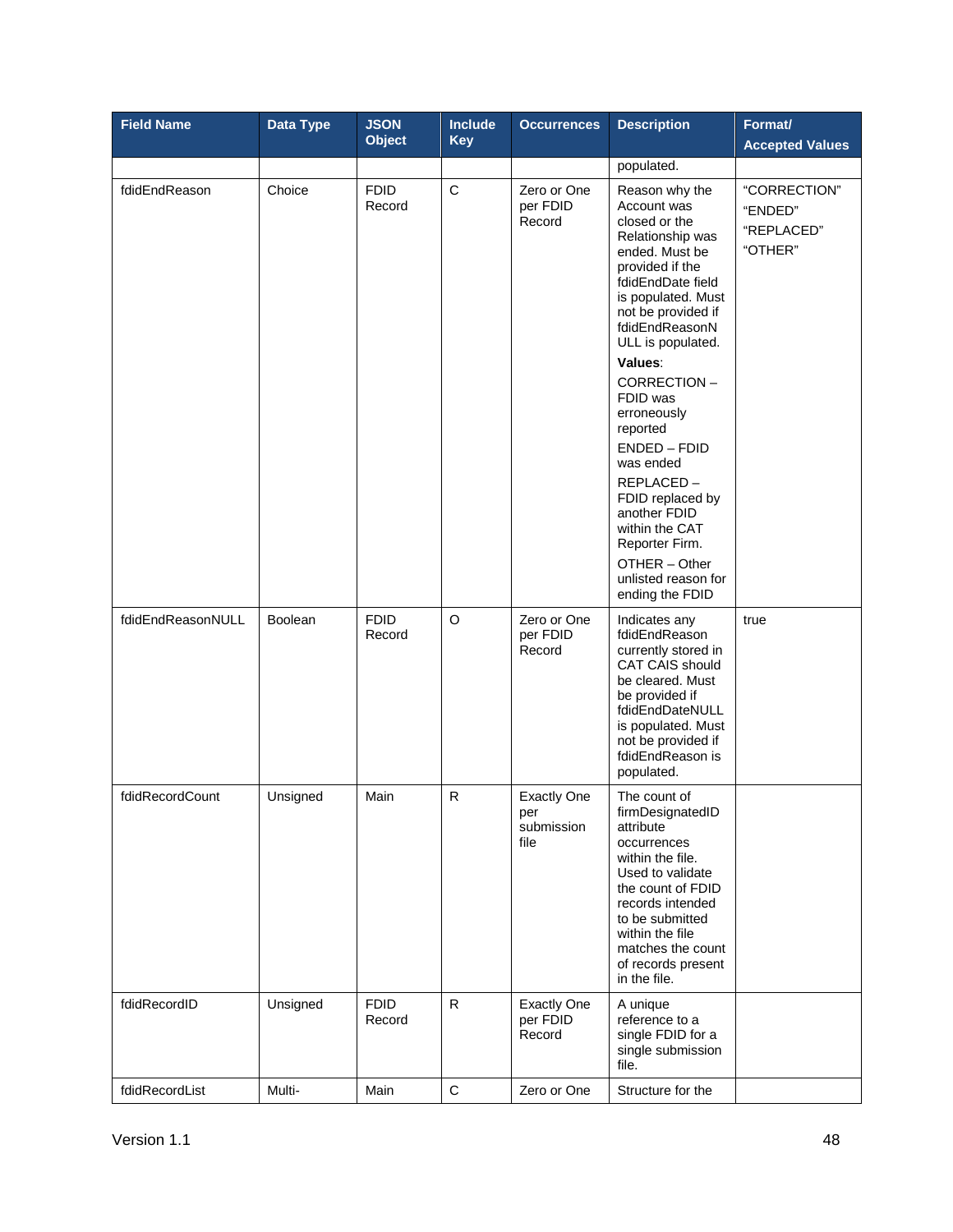| <b>Field Name</b>   | <b>Data Type</b>               | <b>JSON</b><br><b>Object</b> | <b>Include</b><br>Key | <b>Occurrences</b>                                  | <b>Description</b>                                                                                                                                                                                                                                                                                                                                                              | Format/<br><b>Accepted Values</b>                          |
|---------------------|--------------------------------|------------------------------|-----------------------|-----------------------------------------------------|---------------------------------------------------------------------------------------------------------------------------------------------------------------------------------------------------------------------------------------------------------------------------------------------------------------------------------------------------------------------------------|------------------------------------------------------------|
|                     | Dimensional<br>Array           |                              |                       | per<br>submission<br>file                           | array of FDID<br>Records that are<br>included in the<br>file. Required if<br>the submission file<br>contains one or<br>more FDID<br>records; not<br>required if no<br>FDID records are<br>included in the<br>file.                                                                                                                                                              |                                                            |
| fdidType            | Choice                         | <b>FDID</b><br>Record        | R                     | <b>Exactly One</b><br>per FDID<br>Record            | Representation of<br>the type of record<br>of the reported<br>FDID.<br>Values:<br>ACCOUNT-<br>Account type<br>record<br>RELATIONSHIP-<br>Relationship type<br>record                                                                                                                                                                                                            | "ACCOUNT"<br>"RELATIONSHIP"                                |
| firmDesignatedID    | Alphanumeric<br>(40)           | <b>FDID</b><br>Record        | $\mathsf{R}$          | <b>Exactly One</b><br>per FDID<br>Record            | The Firm<br>Designated ID of<br>the Account or<br>Relationship being<br>reported by the<br><b>CAT Reporting</b><br>firm.                                                                                                                                                                                                                                                        |                                                            |
| largeTraderID       | Text (13)                      | Large<br>Trader<br>Record    | R                     | <b>Exactly One</b><br>per Large<br>Trader<br>Record | The LTID or<br>ULTID associated<br>to the FDID in the<br><b>CAT Reporter's</b><br>system.                                                                                                                                                                                                                                                                                       | For LTID-<br>99999999-9999<br>For ULTID -<br>ULT99999-9999 |
| largeTraderList     | Multi-<br>Dimensional<br>Array | <b>FDID</b><br>Record        | $\mathsf C$           | Zero or One<br>per FDID<br>Record                   | Structure for the<br>array of LTID or<br>ULTID records<br>that are<br>associated to the<br>FDID record<br>within the file.<br>Required if the<br>submission file<br>contains one or<br>more LTID/ULTID<br>records<br>associated to the<br>FDID record; not<br>required if no<br>LTID/ULTID<br>records are<br>included in the file<br>in association to<br>the reported<br>FDID. |                                                            |
| largeTraderRecordID | Unsigned                       | Large                        | ${\sf R}$             | <b>Exactly One</b>                                  | A unique                                                                                                                                                                                                                                                                                                                                                                        |                                                            |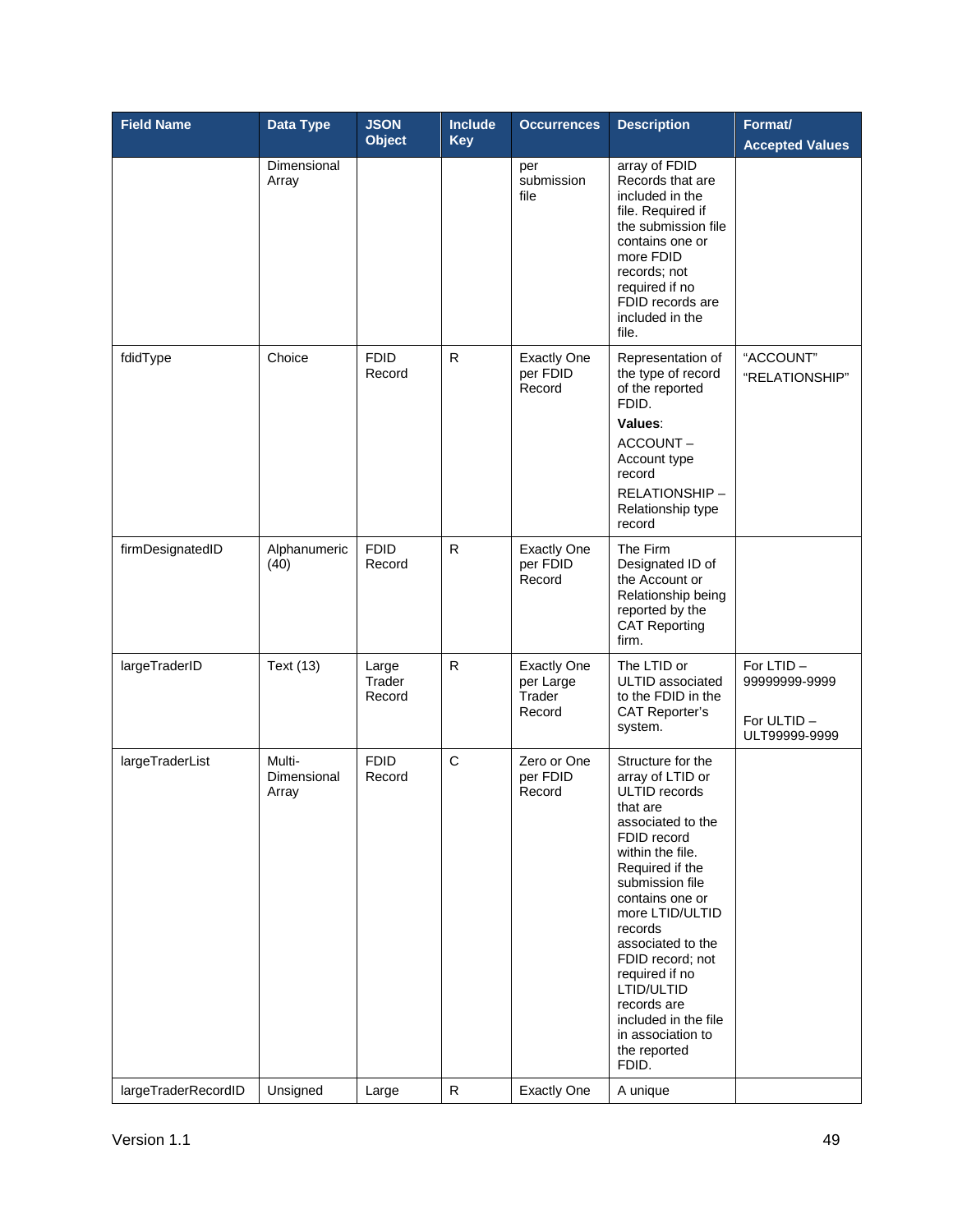| <b>Field Name</b>        | Data Type            | <b>JSON</b><br><b>Object</b> | <b>Include</b><br><b>Key</b> | <b>Occurrences</b>                                  | <b>Description</b>                                                                                                                                                                                                                                                                                    | Format/<br><b>Accepted Values</b>                |
|--------------------------|----------------------|------------------------------|------------------------------|-----------------------------------------------------|-------------------------------------------------------------------------------------------------------------------------------------------------------------------------------------------------------------------------------------------------------------------------------------------------------|--------------------------------------------------|
|                          |                      | Trader<br>Record             |                              | per Large<br>Trader<br>Record                       | reference to a<br>single LTID or<br>ULTID in<br>reference to a<br>single FDID for a<br>single submission<br>file.                                                                                                                                                                                     |                                                  |
| <b>ItidEffectiveDate</b> | Date<br>(Number) (8) | Large<br>Trader<br>Record    | R                            | <b>Exactly One</b><br>per Large<br>Trader<br>Record | Date on which the<br><b>LTID or ULTID</b><br>became<br>associated to the<br>FDID within the<br><b>CAT Reporter's</b><br>system, in<br>YYYYMMDD<br>format.                                                                                                                                             | YYYYMMDD                                         |
| <b>ItidEndDate</b>       | Date<br>(Number) (8) | Large<br>Trader<br>Record    | $\mathsf C$                  | Zero or One<br>per Large<br>Trader<br>Record        | Date on which the<br>LTID or ULTID<br>was no longer<br>associated to the<br>FDID within the<br><b>CAT Reporter's</b><br>system, in<br>YYYYMMDD<br>format. Must be<br>provided if the<br>ltidEndReason<br>field is populated.<br>Must not be<br>provided if<br><b>ItidEndDateNULL</b><br>is populated. | YYYYMMDD                                         |
| ltidEndDateNULL          | <b>Boolean</b>       | Large<br>Trader<br>Record    | C                            | Zero or One<br>per Large<br>Trader<br>Record        | Indicates any<br><b>ItidEndDate</b><br>currently stored in<br><b>CAT CAIS should</b><br>be cleared. Must<br>be provided if<br>ItidEndReasonNU<br>LL is populated.<br>Must not be<br>provided if<br>ItidEndDate is<br>populated.                                                                       | true                                             |
| ItidEndReason            | Choice               | Large<br>Trader<br>Record    | C                            | Zero or One<br>per Large<br>Trader<br>Record        | Reason why the<br>LTID or ULTID<br>was no longer<br>associated to the<br>FDID. Must be<br>populated in order<br>to end date an<br>LTID-to-FDID<br>association in the<br>system. Must be<br>provided if the<br>ItidEndDate field<br>is populated. Must<br>not be provided if<br>ItidEndReasonNU        | "CORRECTION"<br>"ENDED"<br>"REPLACED"<br>"OTHER" |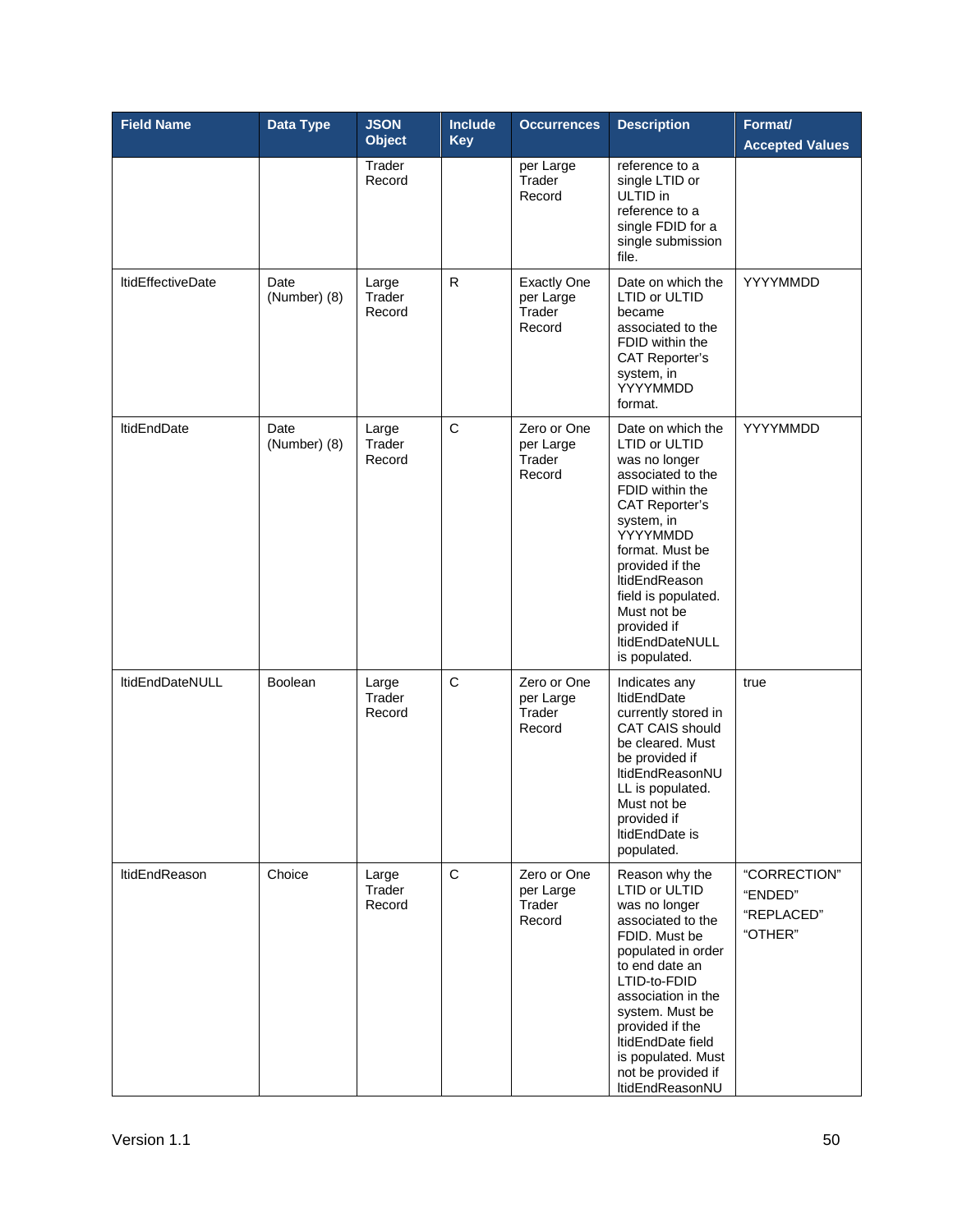| <b>Field Name</b>        | Data Type            | <b>JSON</b><br><b>Object</b> | <b>Include</b><br><b>Key</b> | <b>Occurrences</b>                                | <b>Description</b>                                                                                                                                                                                                                                                                                                                                                          | Format/<br><b>Accepted Values</b> |
|--------------------------|----------------------|------------------------------|------------------------------|---------------------------------------------------|-----------------------------------------------------------------------------------------------------------------------------------------------------------------------------------------------------------------------------------------------------------------------------------------------------------------------------------------------------------------------------|-----------------------------------|
|                          |                      |                              |                              |                                                   | LL is populated.<br>Values:<br>CORRECTION-<br>LTID was<br>erroneously<br>reported<br>ENDED - LTID-<br>to-FDID<br>association was<br>ended<br>REPLACED-<br>LTID was<br>replaced by a<br>different LTID<br>OTHER - Other<br>unlisted reason for<br>ending the LTID-<br>to-FDID<br>association                                                                                 |                                   |
| <b>ItidEndReasonNULL</b> | <b>Boolean</b>       | Large<br>Trader<br>Record    | C                            | Zero or One<br>per Large<br>Trader<br>Record      | Indicates any<br>ItidEndReason<br>currently stored in<br><b>CAT CAIS should</b><br>be cleared. Must<br>be provided if<br>ItidEndDateNULL<br>is populated. Must<br>not be provided if<br>ItidEndReason is<br>populated.                                                                                                                                                      | true                              |
| rejectionID              | Unsigned             | Correction<br>Record         | R.                           | <b>Exactly One</b><br>per<br>Correction<br>Record | The rejectionID<br>from a prior<br>submission that<br>was created for<br>the particular Data<br>Ingestion error<br>being corrected.                                                                                                                                                                                                                                         |                                   |
| replacedByFDID           | Alphanumeric<br>(40) | <b>FDID</b><br>Record        | C                            | Zero or One<br>per FDID<br>Record                 | The new FDID<br>replacing the<br>currently reported<br>FDID, used to<br>provide historical<br>linkage across<br>replaced records<br>over time. Must be<br>provided if the<br>fdidEndReason is<br>REPLACED. Must<br>not be provided if<br>the<br>fdidEndReason is<br>any value other<br>than REPLACED.<br>Must not be<br>provided if<br>replacedByFDIDN<br>ULL is populated. |                                   |
| replacedByFDIDNUL        | Boolean              | <b>FDID</b>                  | $\mathsf O$                  | Zero or One                                       | Indicates any                                                                                                                                                                                                                                                                                                                                                               | true                              |